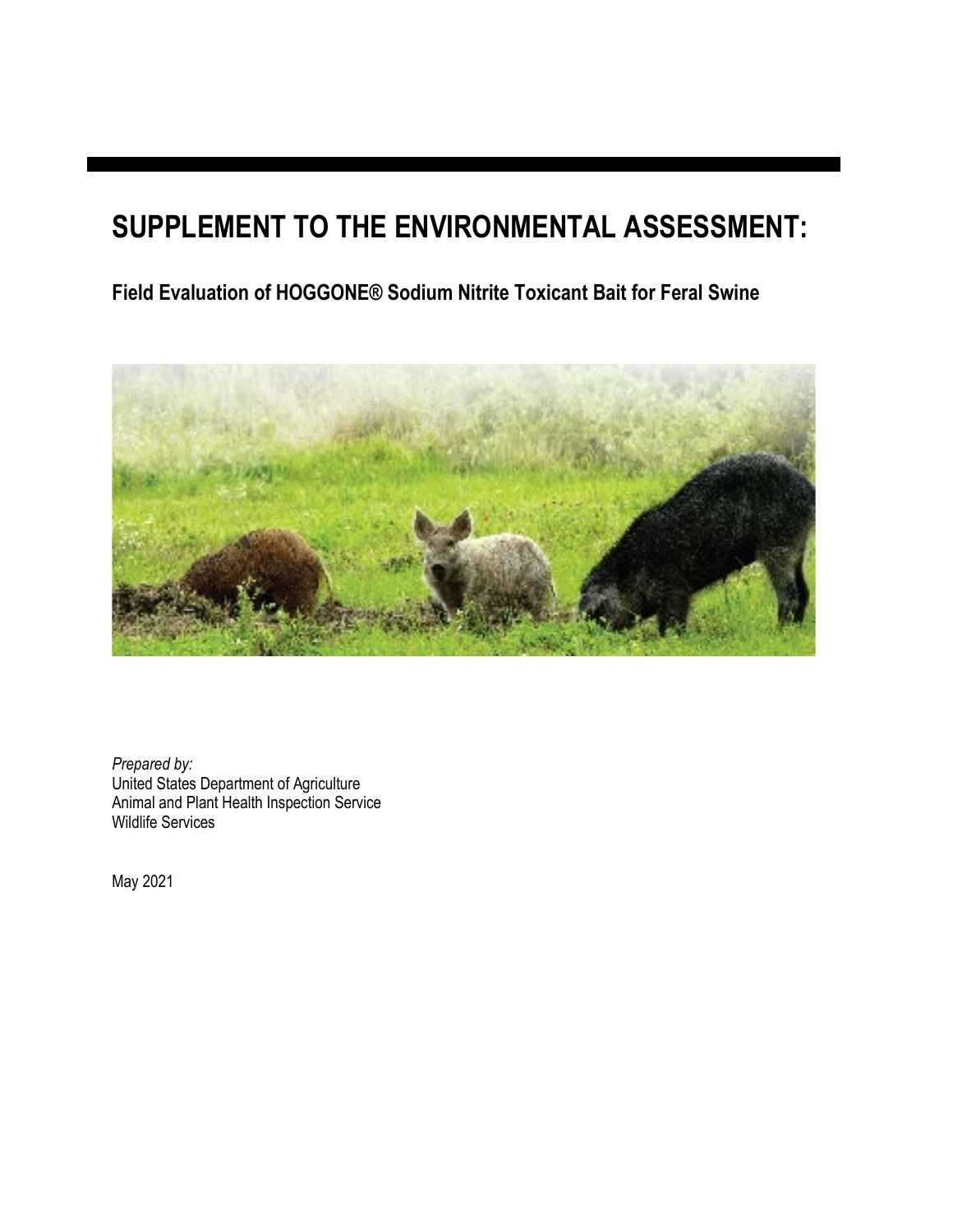# **TABLE OF CONTENTS**

| 1.0 |     |                                                                     |  |
|-----|-----|---------------------------------------------------------------------|--|
|     | 1.1 |                                                                     |  |
|     | 1.2 |                                                                     |  |
|     | 1.3 |                                                                     |  |
|     | 1.4 |                                                                     |  |
|     | 1.5 | Relationships of Agencies During Preparation of this EA Supplement3 |  |
|     | 1.6 |                                                                     |  |
|     | 1.7 |                                                                     |  |
|     | 1.8 |                                                                     |  |
| 2.0 |     |                                                                     |  |
|     | 2.1 |                                                                     |  |
|     | 2.2 |                                                                     |  |
|     | 2.3 |                                                                     |  |
|     | 2.4 |                                                                     |  |
| 3.0 |     |                                                                     |  |
|     | 3.1 |                                                                     |  |
|     |     | 3.1.1                                                               |  |
|     |     | 3.1.2                                                               |  |
|     |     | 3.1.3                                                               |  |
|     |     | 3.1.4                                                               |  |
|     | 3.2 |                                                                     |  |
|     |     |                                                                     |  |

# **APPENDICES**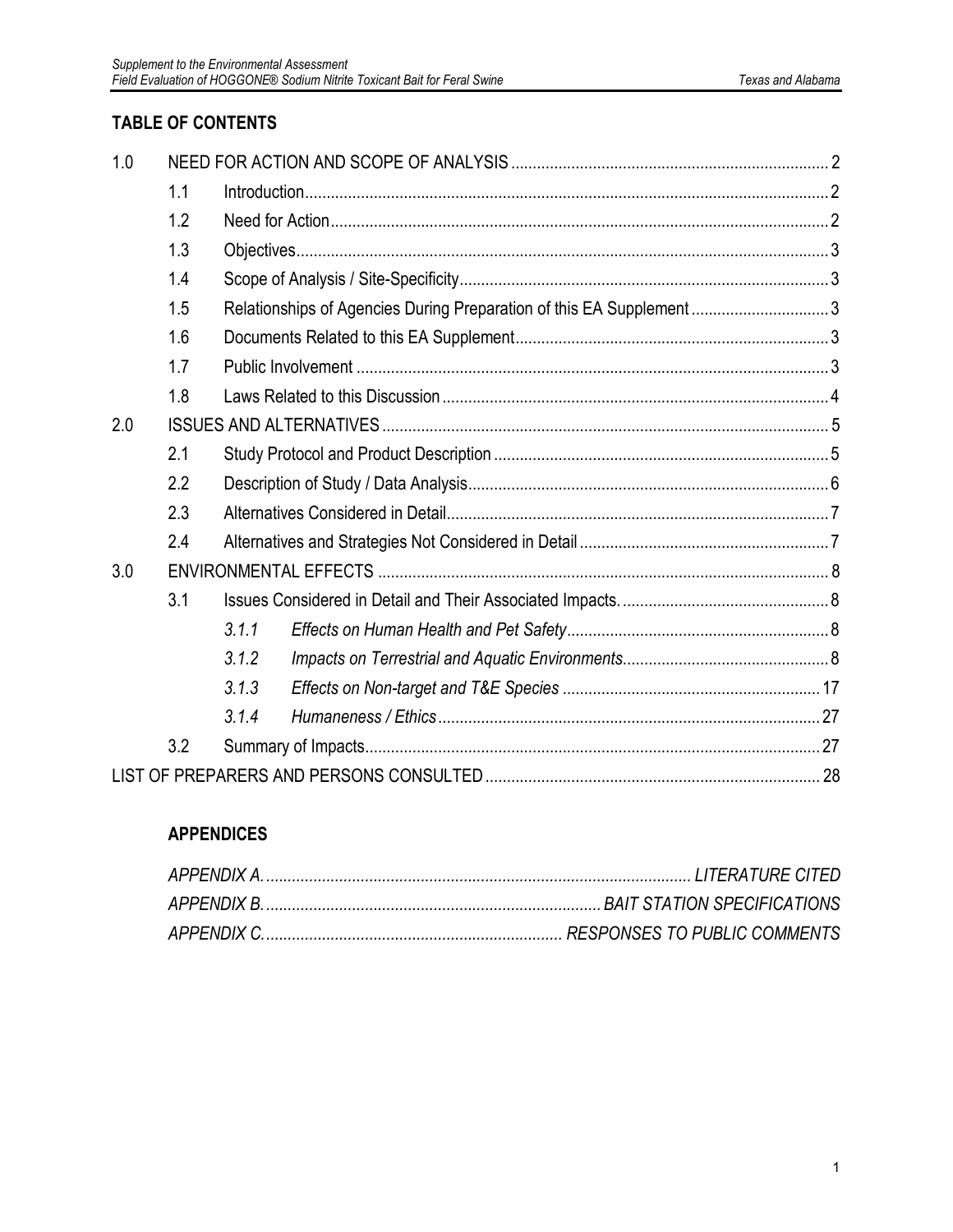# <span id="page-2-0"></span>**1.0 NEED FOR ACTION AND SCOPE OF ANALYSIS**

# <span id="page-2-1"></span>*1.1 Introduction*

An Environmental Assessment (EA) was prepared by the United States Department of Agriculture (USDA), Animal Plant Health Inspection Service (APHIS), Wildlife Services (WS) to analyze the potential effects on the human environment to conduct field trials of HOGGONE® in Texas and Alabama on free ranging feral swine in 2017. The first phase of the trial was conducted in Texas from January-March 2018. WS deployed 14 bait stations in northcentral Texas. The Texas trial resulted in taking 109 feral swine and based on GPS transmitter information from 38 feral swine, the toxicant baiting resulted in approximately 66% overall lethality.

The baiting strategy was relatively effective as a toxicant for free-ranging feral swine, however, during the trial, it was discovered that feral swine were spilling or dropping more bait than what was observed in pen trials. This bait spillage caused the non-target take of several passerine birds, some non-target raccoons, turkeys and crows. Although this non-target take was adequately analyzed in the EA, it was considered a worst-case scenario and the non-target take was higher than WS was willing to accept. With remote cameras positioned at the bait stations, WS was able to observe and believe the primary reason for increased spilling and dropping of the bait was a palatability issue with feral swine. The trial was postponed until these issues could be resolved.

In March 2018, the Australian HOGGONE® product developer, in collaboration with WS's National Wildlife Research Center (NWRC) began work to resolve the palatability issues with the bait and have made a number of important changes to further reduce any non-target risks with the product. These changes were implemented and analyzed into several small-scale trials in 2019 and 2020 to determine their effectiveness USDA (2019).

# <span id="page-2-2"></span>*1.2 Need for Action*

The purpose and the need for action in the EA will remain as addressed in section 1.2 of the EA (USDA 2017). This supplement to the EA examines the potential environmental impacts of conducting field trials that would incorporate new information that has become available from research findings and data gathering since the issuance of the Decision and FONSI in 2017.

The unexpected non-target mortalities during the 2018 field trial in Texas led to modifications to the bait station, the formulation of the bait, and the baiting strategy. Specifically, WS revised the bait station to accept small, compacted trays of the SN toxic bait to limit the ability of feral swine from scooping the bait onto the ground. Secondly, the bait was reformulated to reduce the risks to non-target species. The original bait included 10% SN w/w that was microencapsulated and mixed into a matrix of peanut paste bait with crushed grains (Snow et al. 2016, Snow et al. 2017a). The reformulation, called HOGGONE 2 ®, included: 1) increasing the microencapsulation coating around the SN, 2) decreasing the SN concentration by 50% (i.e., to 4.965% SN w/w) to minimize the amount of SN deployed, and 3) using more finely milled grains to reduce the attractiveness to small granivorous birds. Finally, WS revised the baiting strategy to reduce the attractiveness of the bait sites to non-target animals. The amount of pre-baiting time was also decreased with freely available whole-kernel corn by 4–6 days. Bait stations were also placed ~10–30 m away from the original pre-baiting sites where whole-kernel corn was used to draw feral swine to the area to avoid any remnant particles of whole-kernel corn that might attract granivorous birds. Finally, WS incorporated a deterrent device (Scare Dancer® Snake 6ft Cordless Inflatable Scarecrow: https://scaredancer.com/collections/inflatable-scarecrows/products/snake-6-ft-cordless-inflatable-scarecrow) that is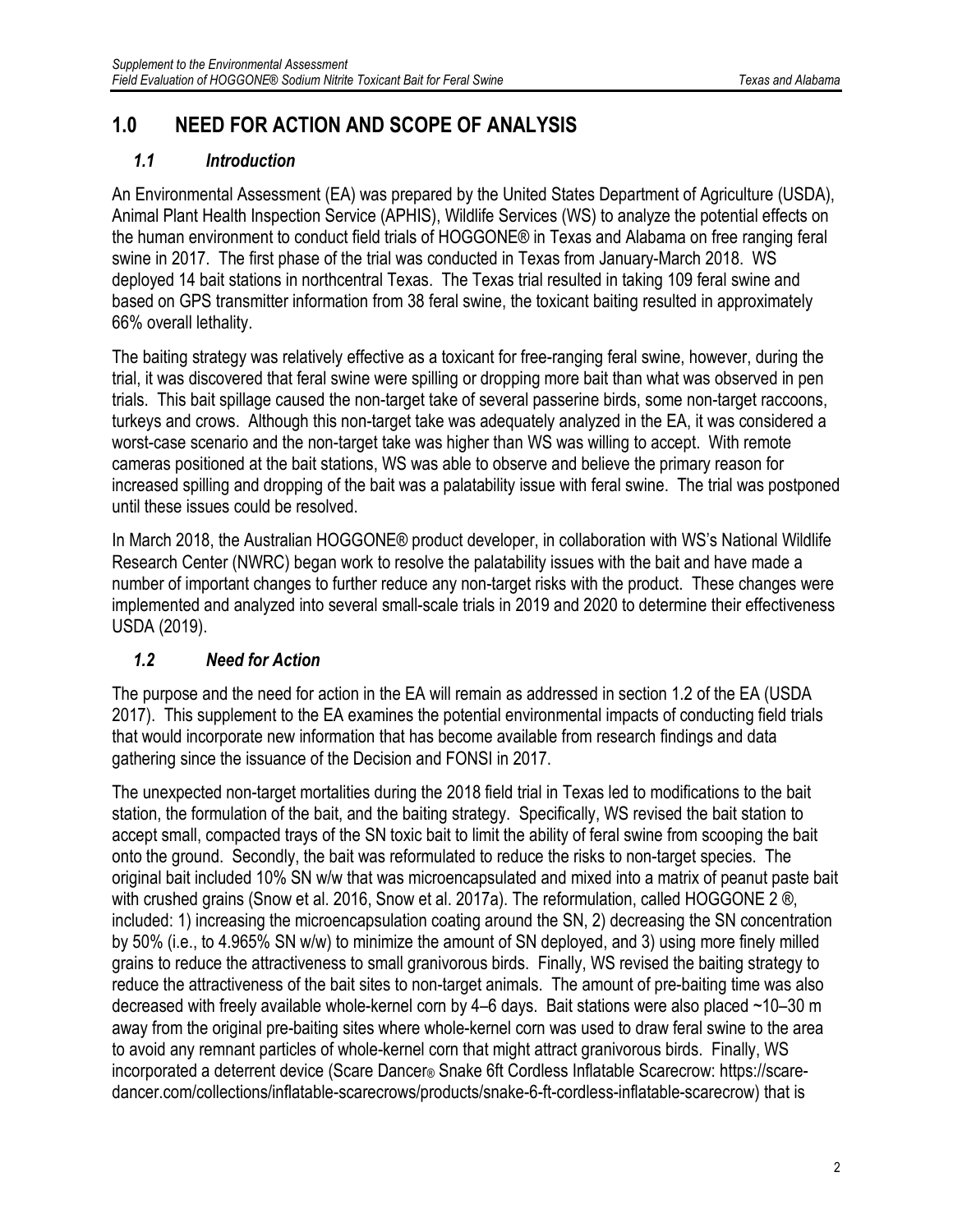operated the morning following toxic bait deployment to scare non-targets away until an operator can arrive at the bait site and remove any spilled HOGGONE 2.

These changes and an analysis of their potential effects are addressed in this supplement.

# <span id="page-3-0"></span>*1.3 Objectives*

The objectives of the study remain consistent and are described in section 1.4 of the EA (USDA 2017). Additional objectives have focused on the effects of non-target birds after research findings and data gathering since the issuance of the Decision and FONSI in 2017. These additional findings are discussed and analyzed in this supplement.

# <span id="page-3-1"></span>*1.4 Scope of Analysis / Site-Specificity*

The EA analyzed a field study in two study sites in Texas and Alabama. The analysis evaluated the effects on humans and pets, terrestrial and aquatic environments, non-target and threatened and endangered species, and humaneness and ethics. Unless otherwise discussed in this supplement, the scope of the analysis and the site-specificity remains valid as addressed in the EA USDA (2017).

# <span id="page-3-2"></span>*1.5 Relationships of Agencies During Preparation of this EA Supplement*

Based on agency relationships, Memorandums of Understanding (MOU's), and legislative authorities, WS was the lead agency during the development of the EA and the supplement to the EA. WS was also responsible for the scope, content and decisions made. These relationships remain valid as addressed in section 1.6 of the EA USDA (2017).

### <span id="page-3-3"></span>*1.6 Documents Related to this EA Supplement*

Documents identified and related to the EA in section 1.7 remain relevant for this supplement. In addition to the documents listed in the EA, new research and analysis has been conducted since the issuance of the Decision and FONSI in 2017 and is included in this supplement.

**Environmental Assessment – A Small Scale Field Evaluation of HOGGONE 2 Sodium Nitrite Toxicant Bait for Feral Swine:** The WS program prepared a separate EA to analyze the small-scale trials that were conducted in 2019 and 2020 to test the effectiveness of the changes made to the product and their effect on the human environment USDA (2019).

**Study protocol – Field Evaluation of HOGGONE 2 for Feral Swine:** WS-NWRC has prepared a detailed study protocol. This supplement has incorporated all relevant information from this protocol as it relates to any potential environmental effects on the human environment. However, the study protocol incorporates specific details regarding methodology that is not covered or applicable to this supplement and therefore is not included in this document.

# <span id="page-3-4"></span>*1.7 Public Involvement*

Issues related to the proposed action were initially developed by WS-NWRC. The document was noticed to the public through [http://www.regulations.gov](http://www.regulations.gov/) and on the APHIS website at:

[http://www.aphis.usda.gov/wildlife\\_damage/nepa.shtml.](http://www.aphis.usda.gov/wildlife_damage/nepa.shtml) An invitation for public comment on the predecisional EA was sent to over 4000 individuals and organizations interested in feral swine projects in Alabama and Texas. Notices of the proposed action were also posted in the *Montgomery Advisor* in Alabama and *The Austin Statesman* in Texas, each with statewide circulation. There was a 30-day comment period for the public to provide input on the pre-decisional EA. There were 88 comments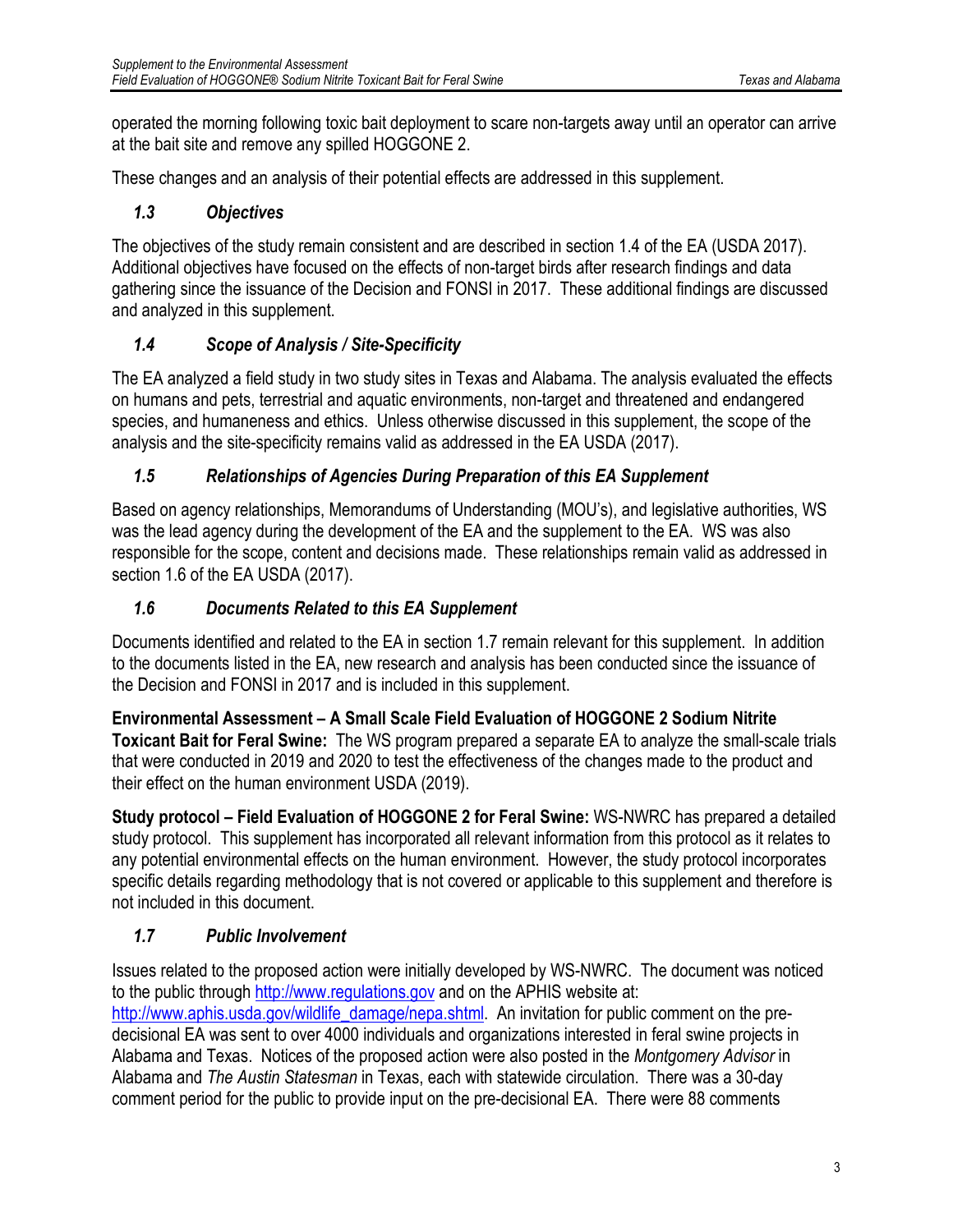received from the public after review of the pre-decisional EA. All comments were analyzed to identify substantial new issues or alternatives. A decision and FONSI was signed November 20, 2017. No comments were received.

This supplement, along with the EA (USDA 2017), and the associated Decisions and FONSI was made available for public review and comment through the publication of a legal notice announcing a minimum of a 30-day comment period. The document was made available for electronic commenting on Regulations.gov, https://www.regulations.gov/document?D=APHIS-2017-0067-0001 on March 30, 2021. The legal notice was published in the *Montgomery Advisor* in Alabama on April 7, 14, 21, 2021 and *The*  Austin Statesman in Texas on April 12<sup>th</sup> through April 14, 2021. The notice was also sent to over 6000 interested parties via the APHIS stakeholder registry, and posted on the APHIS website. Comments received during the public involvement process were fully considered for new substantive issues and alternatives and are addressed in Appendix C.

#### <span id="page-4-0"></span>*1.8 Laws Related to this Discussion*

**National Environmental Policy Act (NEPA) (42 U.S.C. 4321 et seq.).** All federal actions are subject to NEPA (42 U.S.C. §§ 4321 et seq.). WS-NWRC follows CEQ regulations implementing NEPA (40 CFR 1500 et seq.) and USDA (7 CFR 1b) and APHIS implementing regulation (7 CFR 372) as part of the decision-making process. These laws and regulations generally outline five broad types of activities to be accomplished as part of any project: public involvement, analysis, documentation, implementation, and monitoring. NEPA also sets forth the requirement that all major federal actions be evaluated in terms of their potential to significantly affect the quality of the human environment for the purpose of avoiding or, where possible, mitigating and minimizing adverse impacts.

Pursuant to NEPA and CEQ regulations, the EA (USDA 2017) documented the analysis for potential impacts of a proposed federal action, informed decision-makers and the public of reasonable alternatives capable of avoiding or minimizing adverse impacts, and served as a decision-aiding mechanism to ensure that the policies and goals of NEPA were infused into the federal agency action. The EA was prepared by integrating as many of the natural and social sciences as warranted, based on the potential effects of the proposed action. The direct, indirect, and cumulative impacts of the proposed action were analyzed.

The EA also identified several other laws relevant to the proposed action in section 1.10 USDA (2017). The EA recognized the Endangered Species Act, the National Historic Preservation Act, Executive Order on Environmental Justice, Executive Order on Protection of Children from Environmental Health and Safety Risks, Invasive Species - Executive Order 13112, The Native American Graves and Repatriation Act of 1990, and the Federal Insecticide, Fungicide, and Rodenticide Act. These laws remain relevant and valid for this supplement.

WS developed this EA (USDA 2017) under the 1978 NEPA regulations and existing APHIS NEPA implementing procedures. In July 2020, CEQ updated its NEPA regulations. The updated regulations include elements of the One Federal Decision policy, codify case law and CEQ guidance, revised regulations to reflect current technologies and agency practices, eliminated obsolete provisions, and improved the format and readability of the regulations. These revised regulations went into effect on September 14, 2020. This Supplement was prepared under this new CEQ guidance.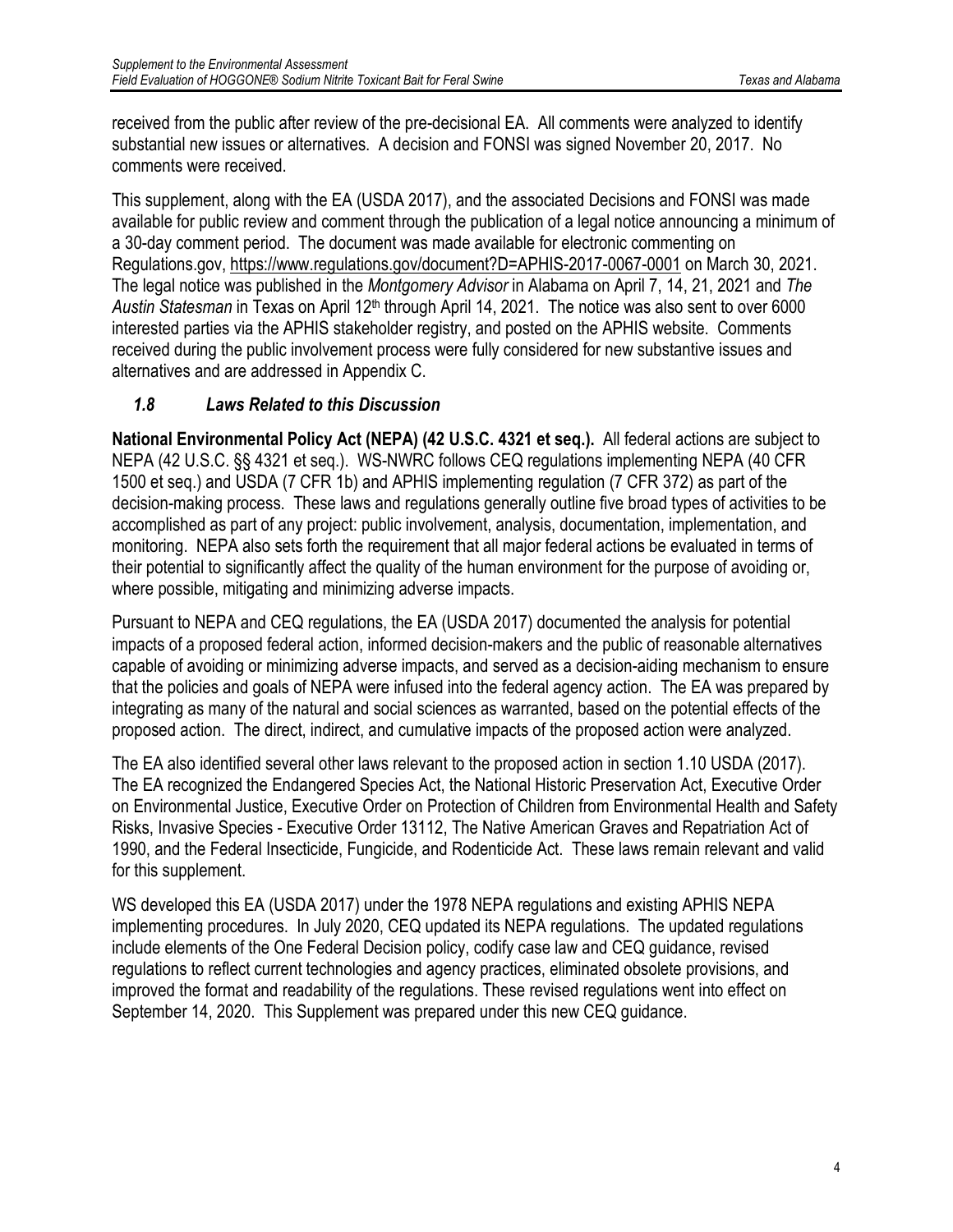# <span id="page-5-0"></span>**2.0 ISSUES AND ALTERNATIVES**

The issues analyzed in detail and the alternatives identified during the development of the EA are discussed in Chapter 2 of the EA (USDA 2017). The following issues were identified during the scoping of the EA and remain relevant to this Supplement:

#### Effects on Human Health and Pet Safety

Impacts on Terrestrial and Aquatic Environments

Effects on Non-Target and T&E Species

#### Humaneness / Ethics

Other issues were identified in the EA but were not discussed in detail and provided the rationale for doing so. Those issues are in section 2.1.2 in the EA (USDA 2017) and remain relevant for this supplement.

### <span id="page-5-1"></span>*2.1 Study Protocol and Product Description*

The basic study protocol identified in section 2.2 of the EA remains valid for this supplement, however, several changes were made to the product based on results from the original 2018 trial and from several small-scale trials in 2019 and 2020. These changes are identified and discussed in chapter 2 and their potential effects are analyzed in chapter 3 of this Supplement to the EA (USDA 2017).

The original study protocol called for targeting 3-9 sounders (average of 6-16 pigs per sounder) of feral swine per geographic location. The initial trial in north-central TX identified a palatability problem with the original HOGGONE feral swine bait. Approximately 1 kg of bait was dropped or spilled by swine at each bait station. WS predicted and analyzed the potential effects of spilling .01-1kg of bait with 1 kg being the worst-case scenario and unacceptable. To reduce exposure and attractiveness to non-targets (particularly granivorous birds), the manufacturer has reformulated the bait (HOGGONE 2) and some slight changes were made to the bait stations to reduce spillage. The manufacturer, in cooperation with WS-NWRC tested the reformulated HOGGONE 2 and the new presentation method in Queensland, Australia and found that spilled bait was significantly reduced (averaged ~55g outside of the bait stations). Results from this test also showed that granivorous birds did not appear to be attracted to the spilled HOGGONE 2, and none were found dead. Subsequent small-scale trials conducted in the U.S. also showed a substantial improvement in palpability and a reduction in spillage and hence, a reduction in non-target take as a result of these changes.

Several changes have been made to the original HOGGONE described in Section 2.2.1 of the EA (USDA 2017). The biggest adjustment is the overall concentration of the active ingredient, sodium nitrite (SN), the original formula consisted of a 10% concentration of SN and the revised formula is comprised of a 5% concentration. The original formula bait matrix consisted of black-colored peanut paste with milled flour and crushed grains. HOGGONE 2 is the same matrix but has the crushed grains removed to reduce the attractiveness to granivorous birds. Another change in the effort to increase palatability and decrease spillage was to increase the micro-encapsulation coating over the SN. Sodium nitrite has a strong salty taste and the inert food-grade polymer (Connovation Ltd., Manukau, NZ) micro-encapsulation coating helps conceal the taste and is designed to dissolve in the high pH environment of the stomachs of feral swine. This coating was doubled from 5% to 10%.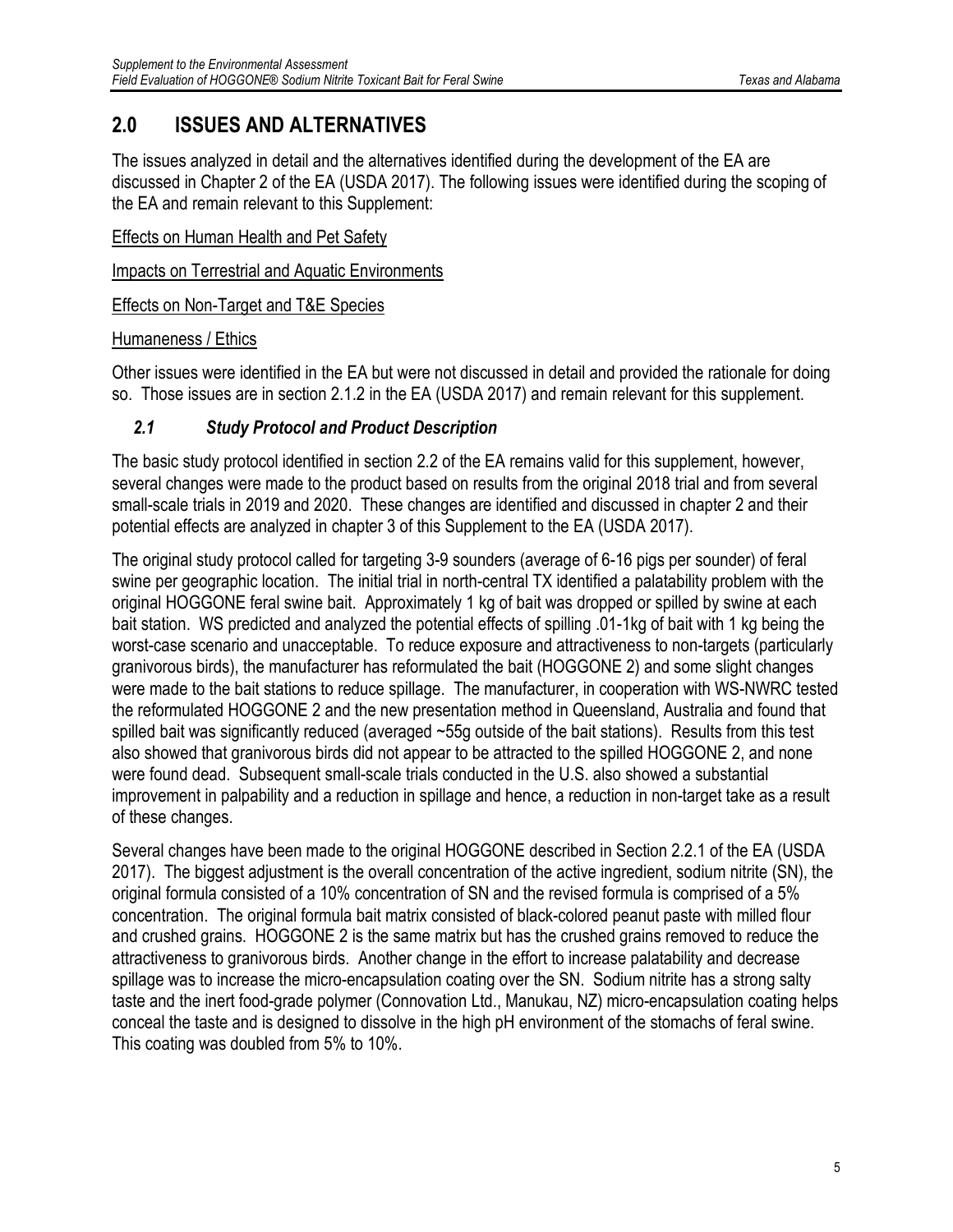#### **Differences between HOGGONE 2 and the original HOGGONE:**

| <b>Bait Formulation</b>        | <b>HOGGONE 2</b>                        | <b>HOGGONE</b>                                                | <b>Rational for Change</b>                                                                                           |
|--------------------------------|-----------------------------------------|---------------------------------------------------------------|----------------------------------------------------------------------------------------------------------------------|
| Percent sodium<br>nitrite      | 5%                                      | 10%                                                           | To reduce the hazard<br>presented to non-target<br>species from spilled bait                                         |
| Micro-encapsulation<br>coating | 10%                                     | 5%                                                            | To better protect the SN and<br>make bait more palatable to<br>pigs, thereby reducing bait<br>rejection and spilling |
| <b>Bait matrix</b>             | Peanut paste with<br>milled grain flour | Peanut paste with milled<br>grain flour and crushed<br>grains | To reduce attractiveness of<br>spilled bait to granivorous<br>birds                                                  |



#### <span id="page-6-0"></span>*2.2 Description of Study / Data Analysis*

The description of the study and the data analysis discussed in section 2.2.2 and 2.2.3 of the EA (USDA 2017) remains valid except for a few minor changes described here in this Supplement.

Handling of captured feral swine will be conducted with the aid of chemical immobilization drugs. Section 2.2.2 described using (3.3 mg/kg body weight of Telazol® plus 1.6 mg/kg body weight of xylazine), the immobilizing drug for this revised trial will be Medatomadine-Midazolam-Butorphenol (MMB) at a target dosage of 0.06 mg/kg Medetomadine, 0.30 mg/kg Midazolam, and 0.30 mg/kg Butorphanol, or a premixed combination of Butorphanol-Azapaperone-Medatomadine (BAM) at a target dosage of 0.026 ml/kg.

Section 2.2.2 describes capturing and marking raccoons at each location to test the effects of non-target species. In a small-scale trial in 2019, two non-target opossum were taken and therefore this revised trial will include marking opossum as well as raccoon in the same manner and quantity as described in 2.2.2.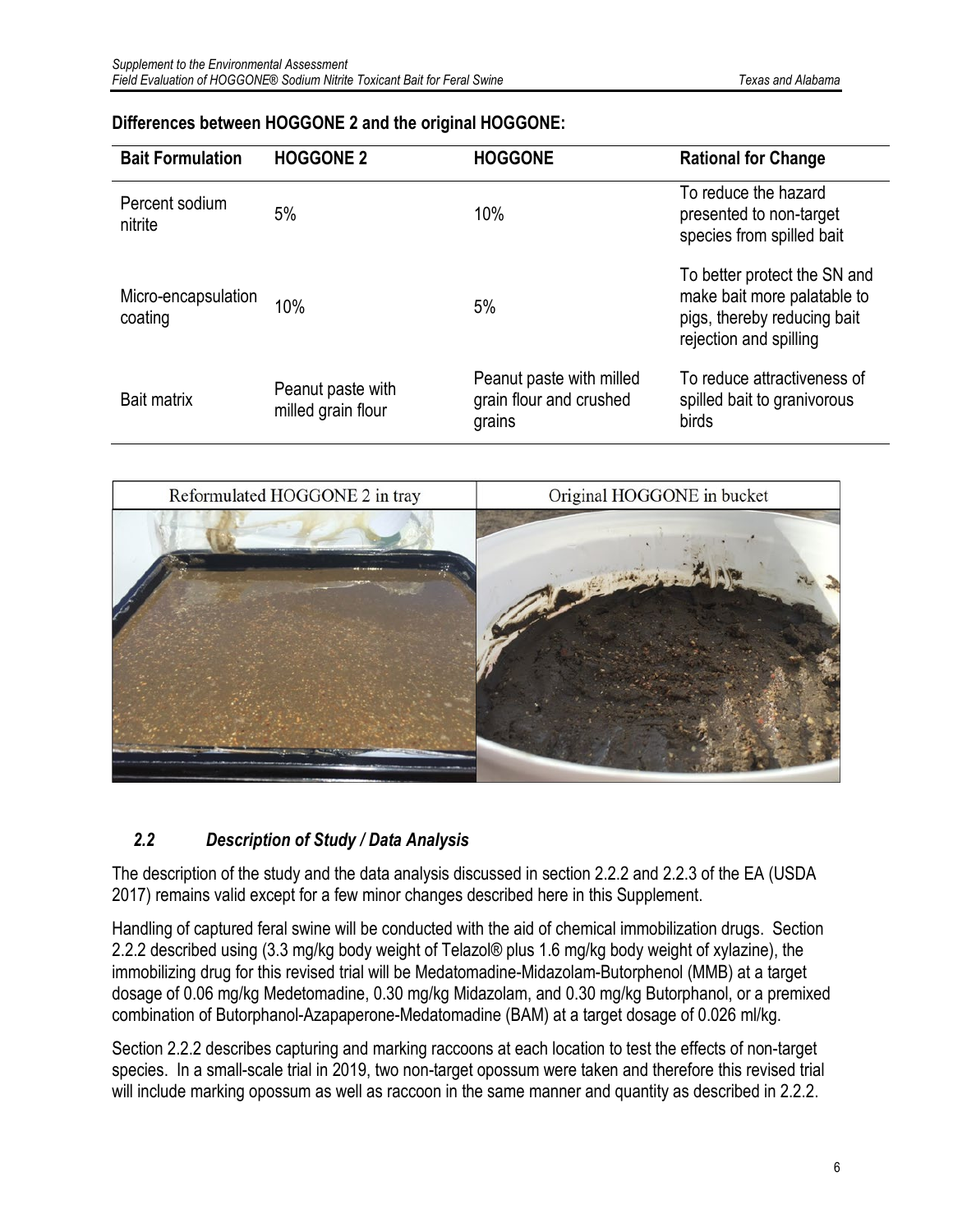Another minor change not incorporated into the original protocol is to move the bait station a minimum of 10 meters away from the initial pre-bait location. This is to help prevent birds and other non-target wildlife that may have become habituated specifically to that site and there may be small bits of grain remaining on the ground that may continue to attract these animals.

The bait station holding capacity and baiting protocols are also described in Section 2.2.2. Revisions to the bait stations and baiting protocols were made and described here. The redesigned bait boxes (Appendix B) hold 3.75 kg of bait on each side for a total of 7.5 kg for each bait box compared to the original box that held a total of 20 kg of bait. The original protocol called for two nights of toxic baiting and this revised protocol calls for just one night of toxic baiting at a time. In addition to these changes, WS will remove or bury any spilled particles of toxic bait when bait stations are checked each morning.

Lastly, WS incorporated a deterrent device (Scare Dancer® Snake 6ft Cordless Inflatable Scarecrow: [https://scare-dancer.com/collections/inflatable-scarecrows/products/snake-6-ft-cordless-inflatable](https://scare-dancer.com/collections/inflatable-scarecrows/products/snake-6-ft-cordless-inflatable-scarecrow)[scarecrow\)](https://scare-dancer.com/collections/inflatable-scarecrows/products/snake-6-ft-cordless-inflatable-scarecrow) that will be activated the morning after a toxic baiting to scare non-targets away until an operator can arrive at the bait site and remove any spilled HOGGONE 2. The device will be set to operate from 1 hour before sunrise until WS arrives to the bait site.

Section 2.2.3 described systematic transects that will be walked by personnel following a toxic baiting to locate feral swine carcasses and non-targets. Transect grids will remain 400m x 400m, 10m apart as described, but an additional grid of 50m x 50m that are 5m apart will be incorporated to enhance the surveillance of non-targets. In addition, WS may incorporate the use of drones to look for carcasses or VHF signals from transmitters.

#### <span id="page-7-0"></span>*2.3 Alternatives Considered in Detail*

The following alternatives were developed to meet the objectives for a field trial in (USDA 2017) and remain valid for this Supplement except for the product change (HOGGONE to HOGGONE 2) and other changes noted in the study description.

#### **Alternative 1 – No Action – No Study**

The no action alternative is the status quo. Under this alternative, a research study on the effectiveness of HOGGONE 2 sodium nitrite bait to control feral swine would not be conducted. The No Action alternative is required for comparative evaluation in an EA.

#### **Alternative 2 – Proposed Action – Conduct the Study**

This alternative consists of conducting a study to determine the effectiveness and environmental effects of HOGGONE 2 as a toxicant bait for feral swine as described in Sections 2.2.1, 2.2.2, 2.2.3 of (USDA 2017) and 2.1 and 2.2 of this Supplement.

# <span id="page-7-1"></span>*2.4 Alternatives and Strategies Not Considered in Detail*

Despite there being changes to the product and study protocols, the alternatives and strategies not considered in detail in (USDA 2017) remain valid for this Supplement.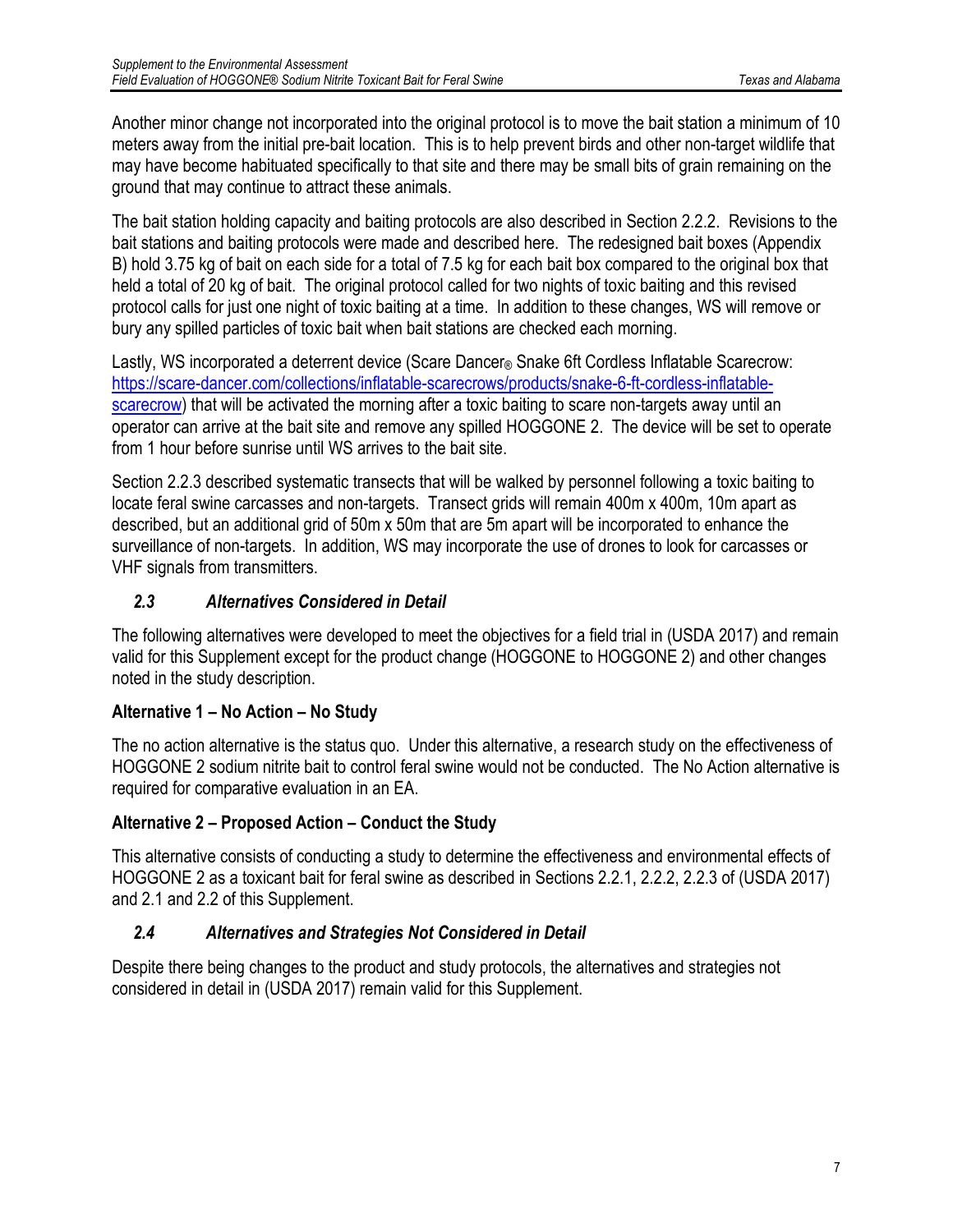# <span id="page-8-0"></span>**3.0 ENVIRONMENTAL EFFECTS**

This chapter discusses the beneficial and adverse environmental impacts of the Proposed Action and the No Action Alternative on environmental, human health and safety and threatened and endangered species. Each section includes information on existing conditions of the resource and the expected consequences or impacts of the alternatives.

Chapter 3 of this Supplement will vary in two ways from the EA (USDA 2017). First, due to the change in the product's active ingredient concentration (10% concentration SN to 5% concentration SN), the overall amount of SN to be used, and other procedural changes in the study, a new analysis is warranted. However, much of the original analysis will remain relevant in this analysis depending on the resource. Any changes to the original analysis will be properly cited in this Supplement. Secondly, the effects analysis in the EA (USDA 2017) was structured under the CEQ's 1978 implementing regulations which were revised and put into effect September 14, 2020.

This new analysis is structured and follows the new CEQ's definitions and will analyze changes to the human environment from the proposed action or alternatives that are reasonably foreseeable and have a close causal relationship to the proposed action or alternatives. This includes those effects that occur at the same time and place as the proposed action and may include those effects that are later in time or farther removed in distance from the proposed action or alternatives.

# <span id="page-8-1"></span>*3.1 Issues Considered in Detail and Their Associated Impacts.*

The issues identified in chapter 2 of the EA (USDA 2017) remain relevant for each alternative. The EA analyzed the environmental consequences of the No Action Alternative for the identified issues and compared the impacts with the projected environmental impacts of the Proposed Action. The environmental baseline, or status quo of the No Action Alternative for the EA provided the necessary benchmark to determine if the real or potential impacts of the Proposed Action are greater, lesser or the same for each of the issues. This Supplement will consider the impacts of the changes to the study, their close causal relationship to the proposed action, the effects that may occur at the same time as the proposed action, and those that may occur later in time or farther removed from the proposed action.

# <span id="page-8-2"></span>*3.1.1 Effects on Human Health and Pet Safety*

The EA (USDA 2017) analyzed the No Action and the Proposed Acton alternatives and their potential effects on human health and pet safety in Section 3.2.1. The analysis addressed three basic issues or types of potential human exposure from conducting the proposed action. Exposure to the bait from employees, exposure to hunters and the possible exposure to feral swine meat markets. The analysis discusses these issues in detail and despite changes to the product and study protocols, the nature of these changes does not change the analysis in Section 3.2.1 in (USDA 2017). The analysis remains consistent and relative to this Supplement.

# <span id="page-8-3"></span>*3.1.2 Impacts on Terrestrial and Aquatic Environments*

The EA (USDA 2017) analyzed the No Action and the Proposed Action alternatives and their potential impacts on terrestrial and aquatic environments in Section 3.2.2. The analysis focused on several issues: Environmental Fate of Sodium Nitrite, Aquatic Exposure Assessment, Risks to Aquatic Vertebrates, Risks to Aquatic Invertebrates, Risks to Aquatic Plants, Terrestrial Exposure Assessment, Risks to Terrestrial Vertebrates, Risks to Terrestrial Invertebrates, and Risks to Terrestrial Plants.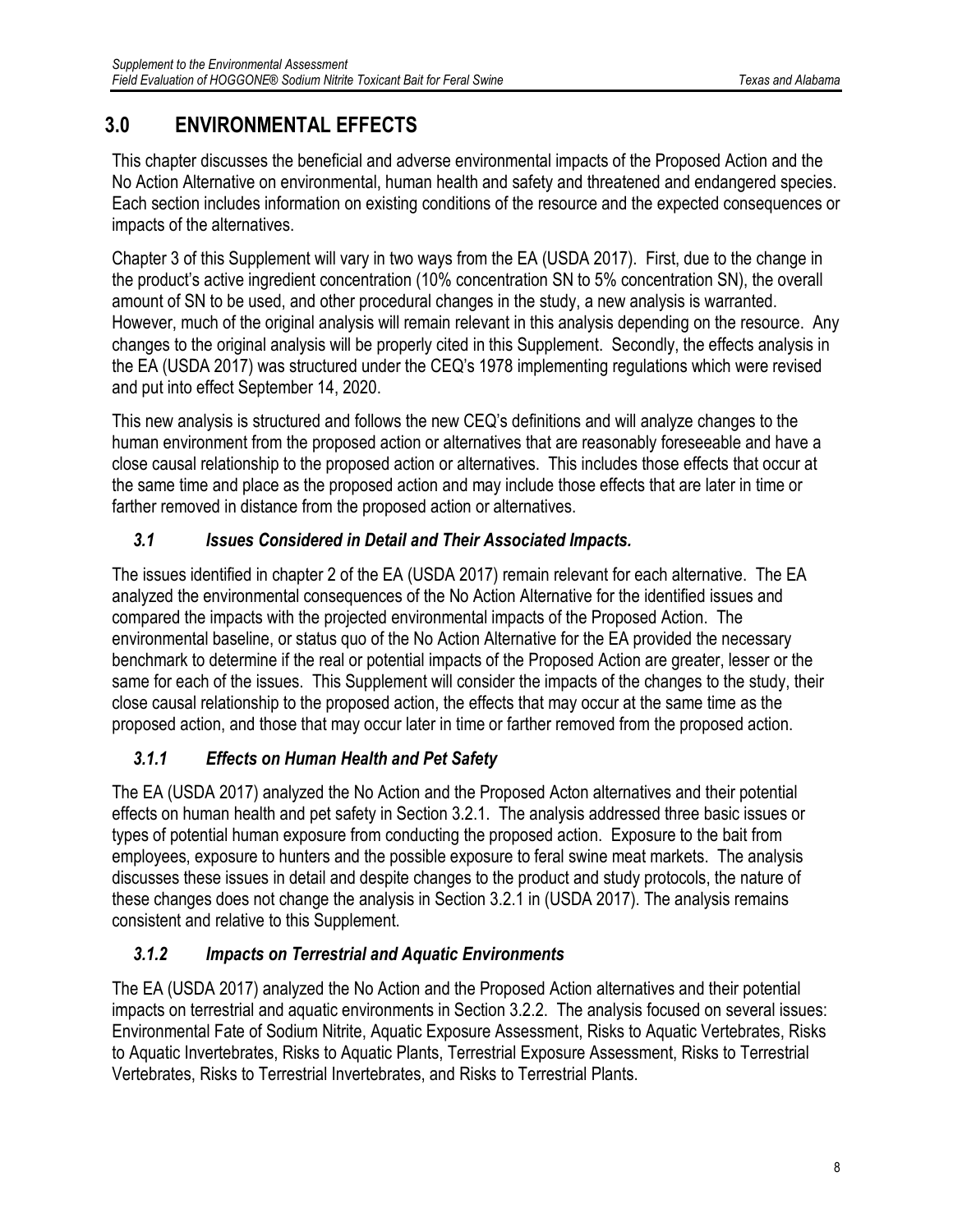The primary means of analyzing these potential effects to the terrestrial and aquatic environment rely specifically on the predicted amount of sodium nitrite that could enter the environment. The EA (USDA 2017) based the analysis on the original product with a 10% concentration of sodium nitrite and bait stations with a holding capacity of 20kg of product. The current product, HOGGONE 2, has a sodium nitrite concentration of 5% with a bait station holding capacity of 7.5kg. Therefore, the issues in Section 3.2.2 of (USDA 2017) are re-analyzed in this Supplement to reflect this change.

#### Environmental Fate of Sodium Nitrite

In order to assess rather or not the proposed study would have any effects on the terrestrial or aquatic environment, WS-NWRC will first analyze how the product HOGGONE 2 will specifically be used and what potential there is for the active ingredient sodium nitrite to enter the environment and to discuss the environmental fate of sodium nitrite.

The environmental fate describes the processes by which sodium nitrite moves and transforms in the environment. The environmental fate processes include: 1) mobility, persistence, and degradation in soil, 2) movement to air, 3) migration potential to groundwater and surface water, and 4) plant uptake.

The soil environment is composed of organic and inorganic material as well as air and water. Sodium nitrite does not adhere well to soil particles. Sodium nitrite remains as a particulate in the air pockets in soil because it is not volatile. In the air (both above the soil and within the soil) sodium nitrite gradually oxidizes to nitrate. However, in the presence of water, sodium nitrite immediately dissociates into sodium and nitrite ions. In water, the nitrite ions easily oxidize to nitrate, and nitrate is the more predominant compound of the two detected in groundwater (OECD 2005). Nitrate and nitrite are likely to remain in water until consumed by plants or other organisms (USEPA 2006). Biodegradation of nitrite in the environment occurs when bacteria (such as members of genus *Nitrobacter*) oxidize nitrites to nitrates. Then, anaerobic bacteria present in soil and sediment reduce nitrates to nitrogen, which is then absorbed into the nitrogen cycle. Bioconcentration or bioaccumulation of nitrite is not expected for residues that could occur in aquatic systems. Nitrite is highly soluble which is not typical for compounds that may accumulate in aquatic biota (OECD 2005). A low estimated bioconcentration factor (BCF) of 3.162 and the metabolism of nitrite by fish further supports the lack of potential for bioconcentration or bioaccumulation in aquatic habitats.

#### Aquatic Exposure Assessment

The anticipated use of the sodium nitrite product HOGGONE 2 will meaningfully reduce the possibility of any exposure to aquatic environments. The use of baits that are contained within a bait station will virtually eliminate the potential for off-site transport of sodium nitrite from drift and substantially reduce the potential for any runoff to aquatic systems. The possibility does however exist that some runoff could occur if baits are dropped or spilled on the ground during feeding. The amount of runoff from this type of scenario is expected to result in very low estimated residues. Most bait will be consumed in the bait station. Baits dropped on the ground by feeding swine will likely be consumed by feral swine or other animals, thereby, decreasing the probability baits would stay on the ground for a sufficient amount of time to allow for degradation and be susceptible to runoff.

To estimate what the risks would be in a typical baiting situation, WS-NWRC characterized potential residues in various sized water bodies using several conservative assumptions. The total amount of bait in a bait station is 7.5 kg with 5 percent of the material by weight (5% concentration) containing sodium nitrite. This is the maximum amount of bait that would be in an individual bait station. Based on observed removal efficiencies of the bait noted in recent trials conducted in Australia and small-scale studies in Alabama and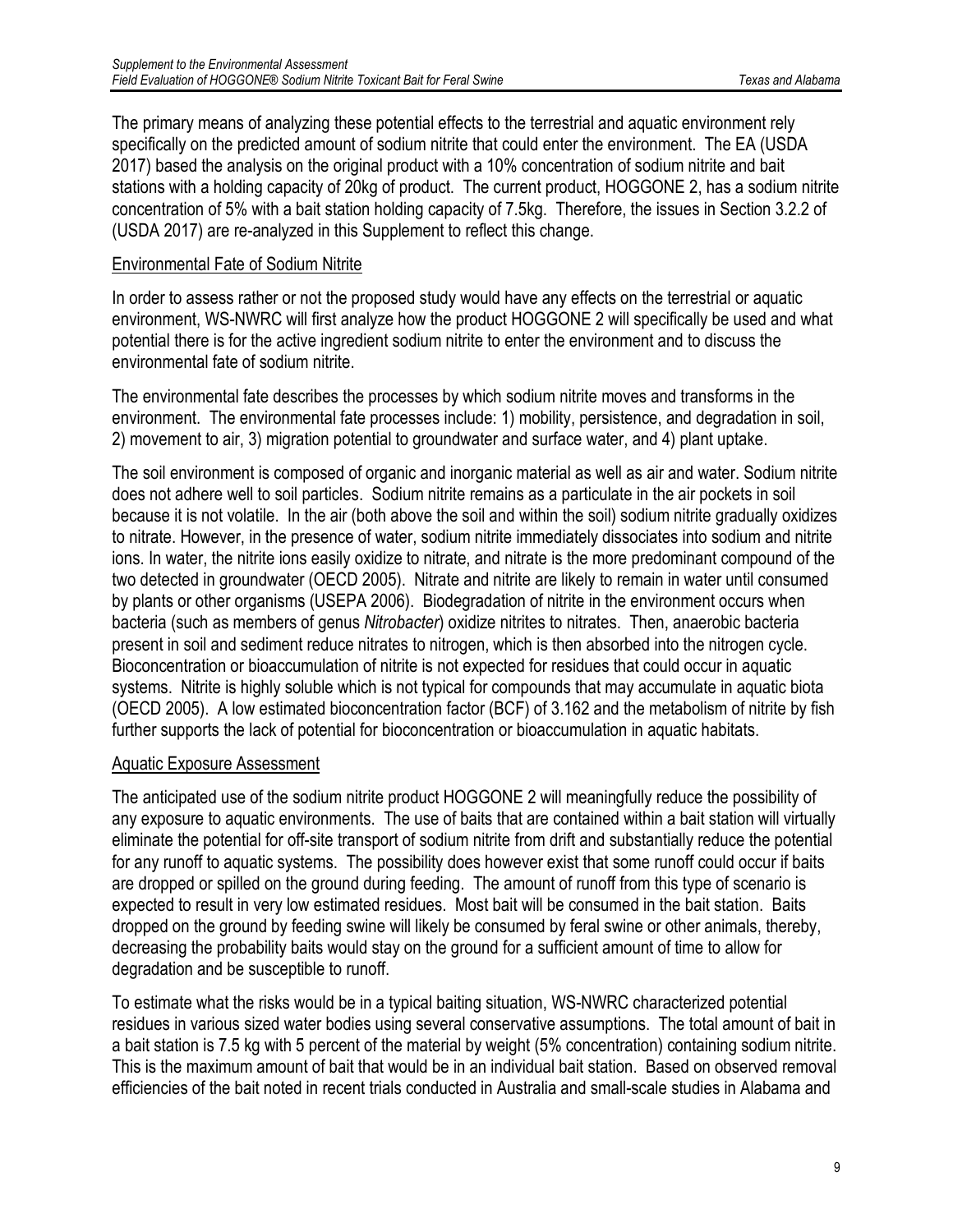Texas (Snow et. al 2021), the amount of spillage ranged from 0 to 130.2 g with an average of 55.4 g that could end up on the ground. At 5% concentration, that amounts to 6.51g of active ingredient. The amount of material susceptible to runoff was set at 10 percent based on maximum runoff values for conventionally applied liquid pesticides. This value is conservative since it assumes that feral swine or non-target mammals and birds would remove none of the material on the ground, and that all of the sodium nitrite would be susceptible to runoff instantaneously. Baits will degrade at different rates depending on the environmental conditions and nitrite leaching and movement will occur slowly at varying rates instead of one large single runoff event indicative of broadcast liquid pesticide applications.

Residues from the above exercise were calculated for three different aquatic habitats: a wetland, small pond and drinking water reservoir. The dimensions of these water bodies are based on USEPA default assumptions for each habitat type. The water bodies are assumed to be static with no inflow or outflow and residues are considered instantaneous with no degradation or partitioning. This is also a very conservative assumption since nitrite in runoff would be susceptible to a variety of transformation processes to less toxic forms of nitrogen or assimilation by terrestrial or aquatic plants or partitioning to soil/sediment (Bowden 1987). Residues were also assumed to be instantaneously distributed throughout the water column, as opposed to a chemical gradient with higher residues adjacent to the point source as observed under normal field conditions. Potential residues into flowing aquatic habitats were assumed to be captured using the three static water bodies that were used in this exposure assessment. Instantaneous surface water concentrations ranged from 0.00198 parts per billion (µg/L) or .00000198 (mg/L) in a wetland habitat to 5.5  $X$  10 $\textdegree$  mg/L in a small pond. These are considered very conservative estimates of potential aquatic residues and highly unlikely to occur but can be used for screening level purposes to compare to available aquatic effects data and determine the potential for risk to aquatic biota.

#### Risks to Aquatic Vertebrates

The below section provides a summary of available nitrite toxicity data for aquatic vertebrates. Nitrite toxicity varies considerably between different fish species, ranging from highly toxic to practically non-toxic (Figure 1). Cold tolerant freshwater species such as salmonids appear to be the most sensitive fish species with median lethality concentrations (LC50) in the low part per billion ( $\mu$ g/L) range while marine fish and cyprinids appear to be more tolerant to sodium nitrite exposure with median lethality values greater than 100 parts per million (mg/L).

Sublethal acute and chronic effects have also been noted in fish species at concentrations below median lethality values (Jensen 2003, Kroupova et al. 2005, Jensen 2007, Russo 2006). Nitrite at sublethal concentrations can result in methemoglobinemia as well as affect the gill, brain and liver, where it can accumulate (Margiocco et al. 1983). Effects on swimming performance, food consumption and growth, ability to survive hypoxic conditions and increased pathogen susceptibility have been reported in acute sublethal dosing studies (Eddy and Williams 1987, Carballo and Munoz 1991, Carballo et al. 1995, Russo et al. 1981). These types of effects result in decreased fitness, reducing reproduction potential and predator avoidance as well as increased susceptibility to other natural and anthropogenic stressors. Acute sublethal responses that have been observed in fish exposed to sodium nitrite have also been observed in chronic studies. Hilmy et al. (1987) noted effects on erythrocyte (red blood cell) count, hemoglobin content and hematocrit (percentage of red blood cells) counts during a six month exposure to nitrite at 1/10 (2.8 mg/L), the median lethal concentration for the African mudfish, *Clarias lazera*. In another long-term exposure study, steelhead trout (*Onchorhynchus mykiss*) were exposed to sodium nitrite concentrations ranging from 0.015 to 0.060 mg/L for six months. Methemoglobinemia was slightly elevated compared to controls observed at each test concentration; however, no effects on growth or other hematological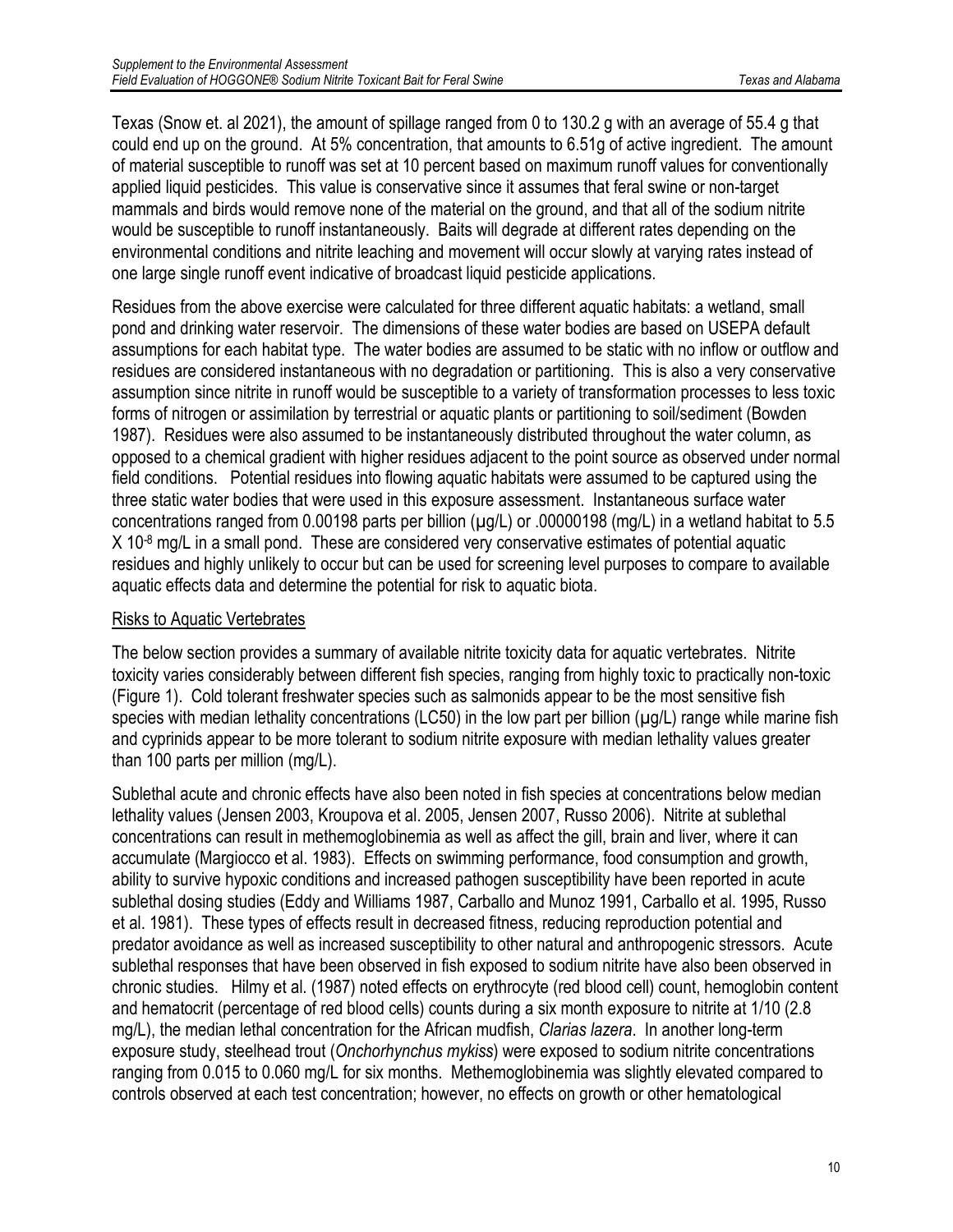abnormalities were noted at concentrations ranging up to 0.030 mg/L. The highest test concentration (0.060 mg/L) resulted in hypertrophy, hyperplasia, and lamellar separation in the gill epithelium (Wedemeyer and Yasutake 1978).



#### **Figure 1. Distribution of acute nitrite sensitivity to freshwater and marine fish species.**

Amphibian sensitivity to nitrite is comparable to the range of sensitivities reported for acute lethal exposures to fish. Marco et al. (1999) reported 96-hr median lethality values ranging from 0.59 mg/L for the northwestern salamander (*Ambystoma gracile*) to greater than 5.0 mg/L for the Oregon spotted frog (*Rana pretiosa*), the northern red-legged frog (*R. aurora*), and the Western toad (*Bufo boreas*). In another study using small-mouthed larval salamanders (A, texanum), the 96-hr LC<sub>50</sub> value was reported as 1.09 mg/L suggesting that larval salamander species may be more sensitive than tadpole species (Huey and Beitinger 1980a). Shinn et al. (2008) reported five and six-day median lethality values of 127.6 and 116.4 mg/L for larval Perez's frog (*Pelophylax perezi*) and Mediterranean tree frog (*Hyla meridionalis*)*.* Sensitivity was shown to increase with longer exposure time, which is typical for most chemicals.

Smith (2007) reported no lethal or sublethal effects of nitrite concentrations ranging up to 20 mg/L for the wood frog (*R. sylvatica*). A similar lack of lethal or sublethal effects has also been noted in the bullfrog (*R. catesbiana*) at concentrations up to 10 mg/L (Huey and Beitinger 1980b; Smith et al. 2004). However, sublethal effects have been noted in other amphibian species at lower test concentrations. Marco and Blaustein (1999) documented developmental and behavioral effects at a concentration of 3.5 mg/L for the Cascades frog (*R. cascadae*) resulting in increased susceptibility to predation. Griffis-Kyle (2005, 2007) reported sublethal effects on growth and development in 30-day exposures using embryos and larvae of wood frogs and eastern tiger salamanders (*A. tigrinum tigrinum*) at concentrations ranging from 0.3 to 6.0 mg/L. This variability, even within the *Rana* genus, is due to the type of endpoint measured, water chemistry during the test exposures, and potential differences in physiological adaptation related to lower ion uptake or a more effective methemoglobin (metHb) reductase enzyme system for those species and life stages that are less sensitive.

#### Risks to Aquatic Invertebrates

Aquatic invertebrate acute toxicity to sodium nitrite ranges from highly toxic to nearly non-toxic with median lethality values ranging from approximately 1.0 mg/L to greater than 500 mg/L (Figure 2).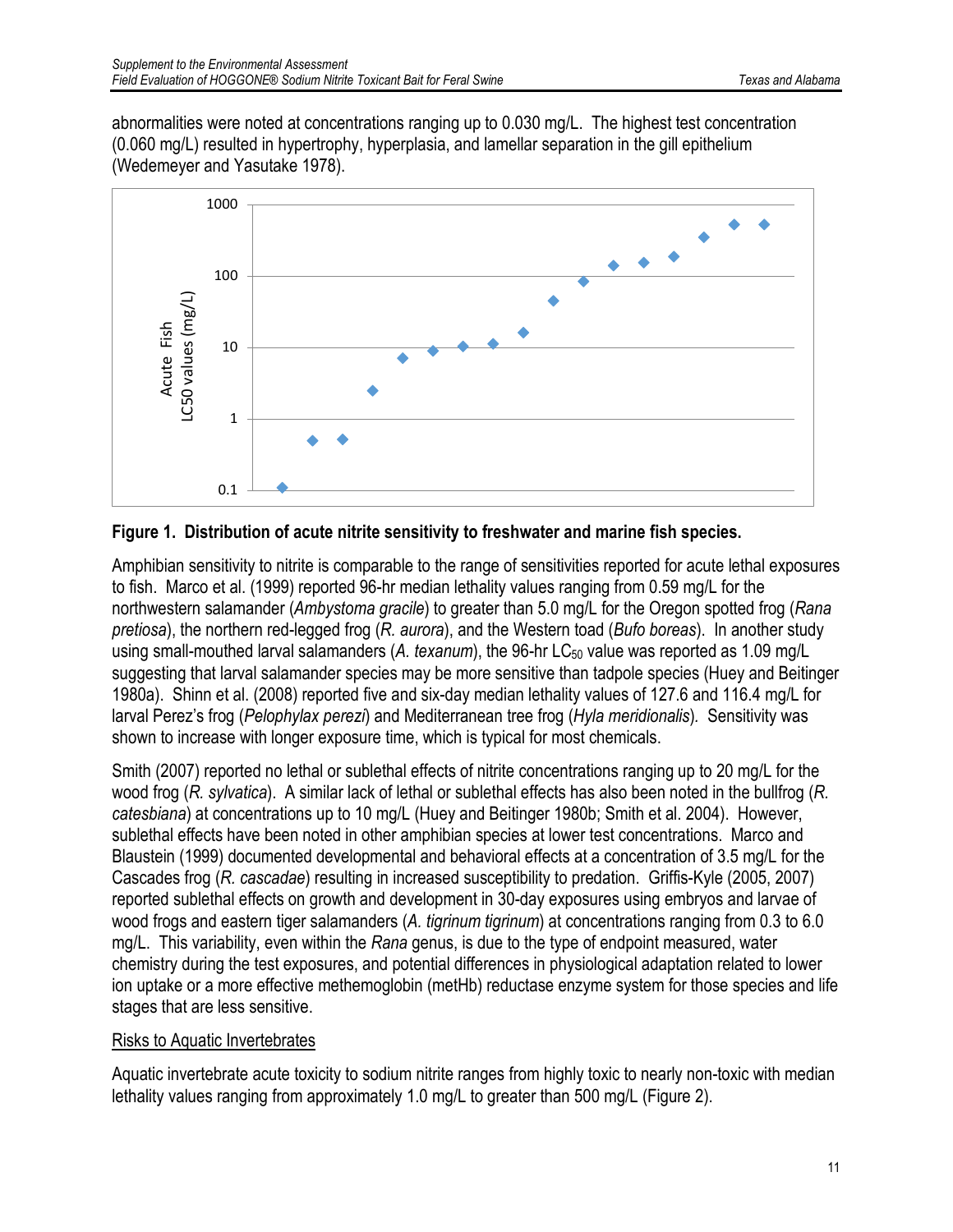Chronic toxicity of nitrite has also been evaluated in different aquatic invertebrate species. Water chemistry, in particular chloride levels, can also influence the effect on toxicity of nitrite to aquatic invertebrates with increasing chloride concentrations reducing toxicity (Lin and Chen 2003, Russo 2006, Alonso and Camargo 2007). Chen and Chen (1992) reported Maximum Allowable Toxicant Concentrations (MATC) of 4, 2 and less than 2 mg/L in 10, 30 and 60 day exposures for the marine shrimp (*Penaeus monodon*) and reported EC50 values at 60 days for length and weight were 26.20 and 22.45 mg/L. Armstrong et al. (1976) found larval giant Malaysian prawn (Macrobrachium rosenbergii) to have LC50 values of 6-12 mg/L. Kelso et al. (1999) in a reproductive study using the freshwater cladoceran, (*Daphnia magna*), reported a significant linear negative impact on length and weight of adult cladocerans as well as reproduction at concentrations ranging from 2.5 to 40 mg/L. Dave and Nilsson (2005) reported nitriterelated reproductive and adult effects in a chronic study using another freshwater cladoceran (*Ceriodaphnia dubia*) at the lowest test concentration 0.0157 mM (converted to 1.08 mg/L by multiplying the molecular weight of sodium nitrite 68.9953 g/mole). Chen et al. (2011) demonstrated impacts on growth and reproduction in a twelve-day exposure for the freshwater rotifer (*Brachionus calyciflorus*) at 10 mg/L nitrite but not at 3 and 6 mg/L suggesting a No Observable Effect Concentration (NOEC) of 6 mg/L.

Mollusks have been shown to have much higher tolerances to nitrates and nitrites than crustaceans and aquatic insects (Soucek and Dickinson 2012). Soucek and Dickinson 2012 also conducted a review of the literature that found five species of mollusks to have LC50 for nitrite that ranged from 15.6 mg/L to 535 mg/L. Epifanio and Srna (1975) found tolerance levels of 330-736 mg/L in juveniles and adults in the clam (*Mercenaria mercenaria)* and the oyster (*Crassostrea virginica)*. Widman and Meseck (2008) found bay scallops (Argopectien irradians irradians) to have LC<sub>50</sub> levels at 345.13 mg/L. Furthermore, considering that most nitrite would likely oxidize to nitrate in water, increasing those tolerances substantially anywhere from 2 to 10 times higher depending on the species (Soucek and Dickinson 2012).



# Figure 2. Distribution of acute median lethality concentrations (LC<sub>50</sub>) for nitrite toxicity to **freshwater and marine aquatic invertebrates.**

# Risks to Aquatic plants

Available toxicity data for aquatic plants is limited primarily to algal species. Algal sensitivity to sodium nitrite is low with a reported 72-hr EC<sub>50</sub> value for the green algae (*Scenedesmus subspicatus*) of greater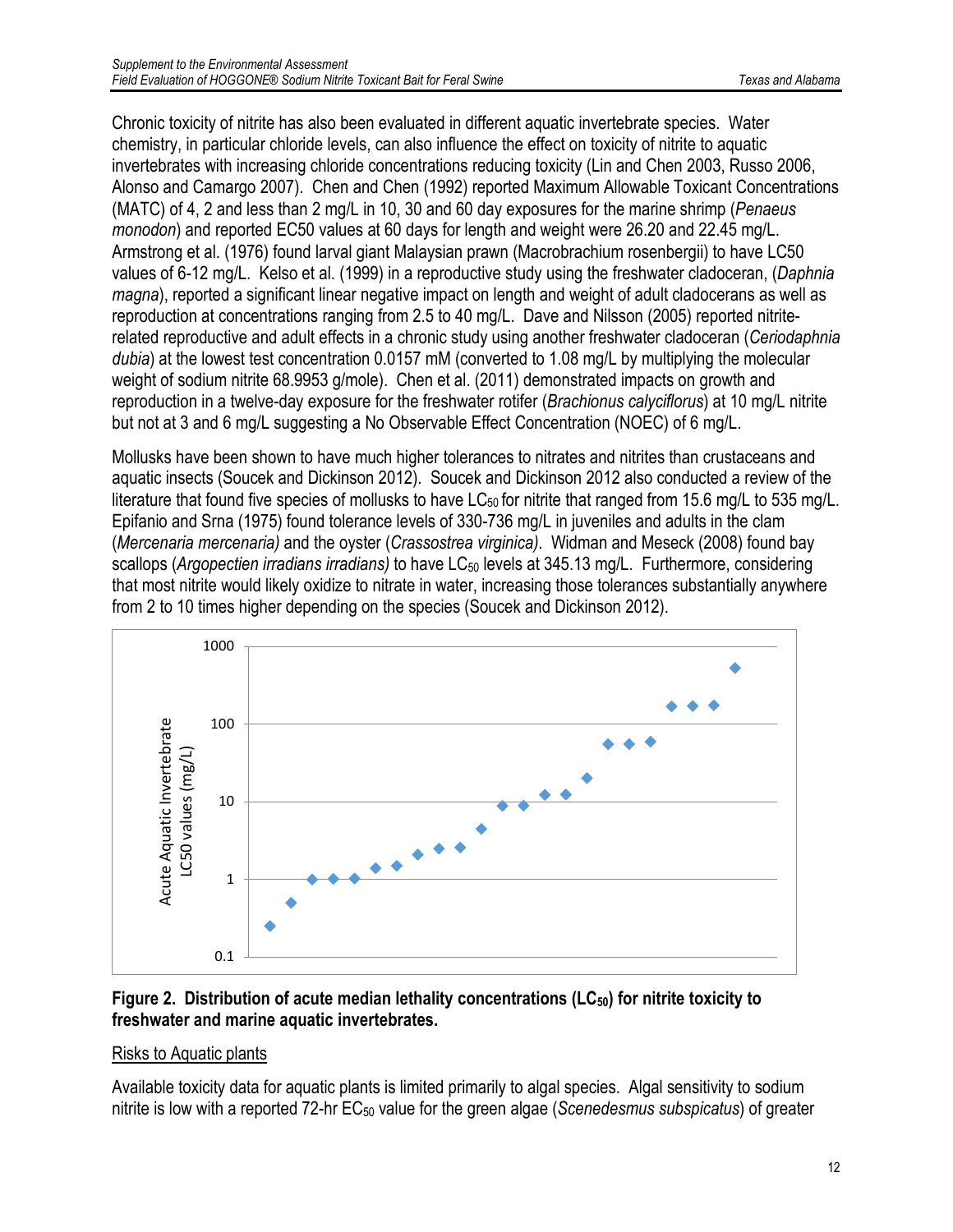than 100 mg/L. No sublethal effects were noted at the highest test concentration used in the study resulting in a NOEC of 100 mg/L. Comparative experiments using several species of green and blue-green algae suggest that blue green algae are more sensitive based on photosynthesis inhibition when exposed to 1.0 mM (68.9 mg/L) nitrite (Wodzinski et al. 1978). Risk to aquatic plants from nitrite would also be negligible based on the available toxicity data endpoint of a NOEC of 100 mg/L. Toxicity to aquatic plants is several orders of magnitude above any of the residues that would be expected in various water bodies.

#### Summary of Aquatic Risks

The risk of nitrite exposure from HOGGONE 2 applications was evaluated by comparing the estimated residues in a typical wetland and pond to the range of acute and chronic toxicity data for aquatic vertebrates and invertebrates and is summarized in Figure 3.

All acute and chronic toxicity endpoints were several orders of magnitude above the range of estimated acute aquatic concentrations suggesting a lack of risk to aquatic fauna. As previously stated, the estimated aquatic values for nitrite are conservative since they would decrease rapidly due to degradation and uptake from other biota. The estimate of aquatic residues in this assessment also assumed that baiting stations would be established adjacent to aquatic habitats. A setback buffer of 25 feet from aquatic habitats is required under the current HOGGONE 2 label and will further reduce the potential for acute or chronic nitrite exposure to aquatic organisms.



#### **Figure 3. Aquatic vertebrate and invertebrate risk characterization for nitrite.**

It is anticipated that toxic baiting in most situations would be for one day. It may be necessary to reapply a toxic bait for an additional day if it is found that some feral swine did not receive a toxic dose. Therefore, WS-NWRC does not expect there to be any chronic nitrite exposure due to a short application period. Furthermore, referring to figure 3, there are still wide margins of safety between the estimated acute residues and the chronic toxicity data. The available data for aquatic vertebrates, invertebrates and plants demonstrate that the estimated residues of HOGGONE 2 in aquatic habitats presents risks to these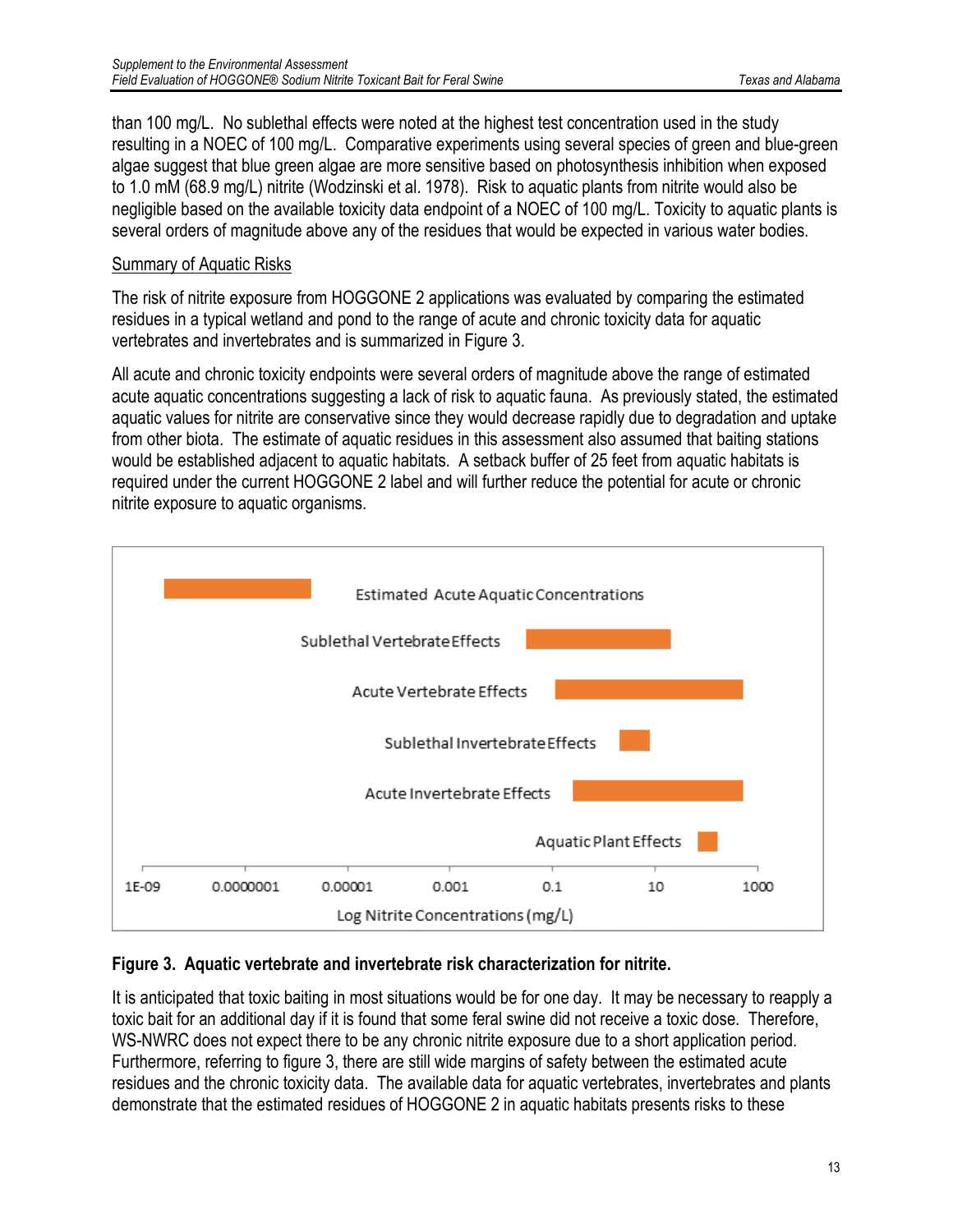organisms that are insignificant and discountable. This includes risks that may occur at the same time and those that may occur later in time or further removed from these bait sites.

#### Terrestrial Exposure Assessment

The primary exposure pathway to terrestrial wildlife will be via the dietary route. Exposure may occur for those animals that can access bait from the bait station itself or from bait that falls on the ground during feeding events. As mentioned above in the aquatic assessment, based on the recent trials, bait spillage ranged from 0 to 130.2g of bait on the ground with 55g being the average. For this assessment, we will use the worst-case scenario of 130.2g of spillage possible at each bait site. A detailed analysis of the potential effects these concentrations may have on non-target and threatened and endangered terrestrial wildlife is addressed below in 3.1.3.

#### Risk to Terrestrial Vertebrates

Sensitivity of different mammalian species to sodium nitrite is correlated to levels of MtHb reductase which converts methemoglobin to hemoglobin. Lapidge and Eason (2010) demonstrated the relationship between MtHb reductase and lethality for several mammal species in Figure 4. A statistically significant positive correlation was observed between MtHb reductase levels and lethality suggesting that reductase levels can be used to estimate lethality for other mammal species where toxicity data is unknown for sodium nitrite. The correlation between lethal doses and data regarding MtHb reductase levels demonstrates that domestic animals such as dogs and some livestock are particularly sensitive to the effects of sodium nitrite toxicity.



**Figure 4. Regression between sodium nitrite lethal doses and NADH (Nicotinamide Adenine Dinucleotide (NAD+) reduced by oxidization) MtHb reductase levels in various mammal species (from Lapidge and Eason 2010)**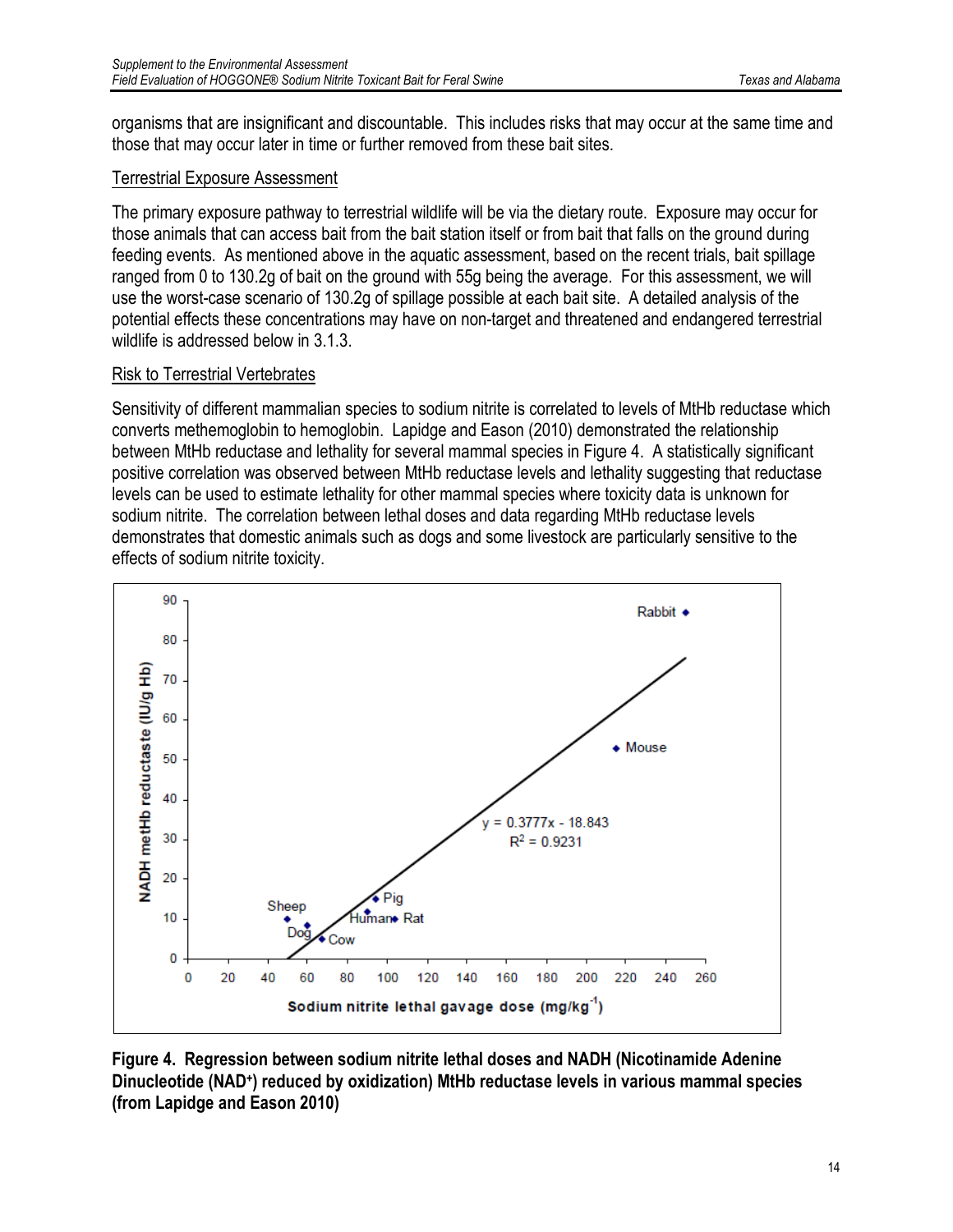Lethality in mammals can occur when methemoglobin levels exceed 70 percent; however, many sublethal responses may occur at lower levels and may be ecologically relevant. Clinical signs of nitrite exposure can appear in some species of mammals when methemoglobin levels reach 20 percent (Bruning-Fan and Kaneene 1993). Ataxia (lack of coordination), dyspnea (shortness of breath) and general weakness are some of the typical signs of nitrite toxicosis and could impact the ability of non-target mammals to avoid predation as well as impact other behavioral and physiological responses. However, any potential sublethal effects are expected to be short-lived based on the rapid metabolism of sodium nitrite observed in various mammals. Lapidge and Eason (2010) summarized data from previous studies in the rat, sheep, dog and horse and observed the elimination half-life  $(T_{1/2})$  of sodium nitrite in plasma to range from 29 to 62.5 minutes based on a range of doses.

Chun-Lap Lo and Agar (1986) compared MtHb reductase levels in erythrocytes (red blood cells) from eleven newborn and adult mammal species and found that with the exception of the rabbit and humans, levels were higher in newborns when compared to adults of the same species. These results are consistent with previous work except for cattle and pigs which demonstrated that newborns were shown to have less MtHb reductase levels compared to adults (Agar and Harley 1972).

Dietary exposure may also occur from consumption of potentially contaminated drinking water. Strnad and Persin (1983) reported average methemoglobin levels of 16.5 percent in fourteen-day old ring-necked pheasant (*Phasianus colchicus*) chicks exposed to 15 mg/L of sodium nitrite in drinking water; liver and kidney dysfunction were also reported at this exposure. Other studies exposing birds to a range of nitrite concentrations in drinking water have demonstrated similar impacts to those observed from feeding studies in various test species at concentrations of 200 mg/L (Bruning-Fan and Kaneene 1993). However, this exposure pathway is anticipated to be insignificant or discountable since conservative estimated aquatic residues presented above in the aquatic assessment are well below concentrations that would be expected to result in adverse effects.

No nitrite toxicity data appears to be available for reptiles and the terrestrial phase for amphibians. USEPA Office of Pesticide Programs (OPP) assumes that bird sensitivity to pesticides is representative of the potential effects to reptiles, however, some uncertainty is presumed with this assumption. Differences in metabolism and other physiological adaptations and life history traits are unique to reptiles and not shared with birds. Uncertainty regarding nitrite sensitivity of reptiles compared to birds and other non-target vertebrates can be addressed by assessing available information regarding MtHb reductase levels. Reductase levels are equal to, or greater in reptiles than to birds suggesting sensitivity to the effects of nitrite poisoning would be similar, or less, for reptiles (Board et al. 1977). A similar trend was also observed when comparing MtHb reductase levels in nucleated erythrocytes (red blood cells) between birds and the adult bullfrog suggesting similar sensitivity between terrestrial phase amphibians and birds (Ito et al. 1984).

#### Risk to Terrestrial Invertebrates

Acute exposure data using the earthworm demonstrates moderate toxicity with a 48-hr LC<sub>50</sub> ranging from 100 to 1000 µg/cm3 (Roberts and Dorough 1984). Elevated soil nitrite concentrations impact soil microorganisms responsible for methanogenesis and other degradation processes (Banihani et al. 2009, O'Reilly and Colleran 2005). Other studies have shown some nitrite-related impacts to soil-borne terrestrial invertebrates, but these studies are typically conducted with sewage sludge and contain other pollutants that could be responsible for adverse impacts; thus, these studies would have limited ecological relevance in evaluating the impacts of the use of sodium nitrite as a feral swine toxicant. Some nitrite toxicity information is available for non-soil-borne terrestrial invertebrates. Sarikaya and Cakir (2005) conducted feeding studies using the larval fruit fly, (*Drosophila melanogaster*)*,* and found no effects on survival when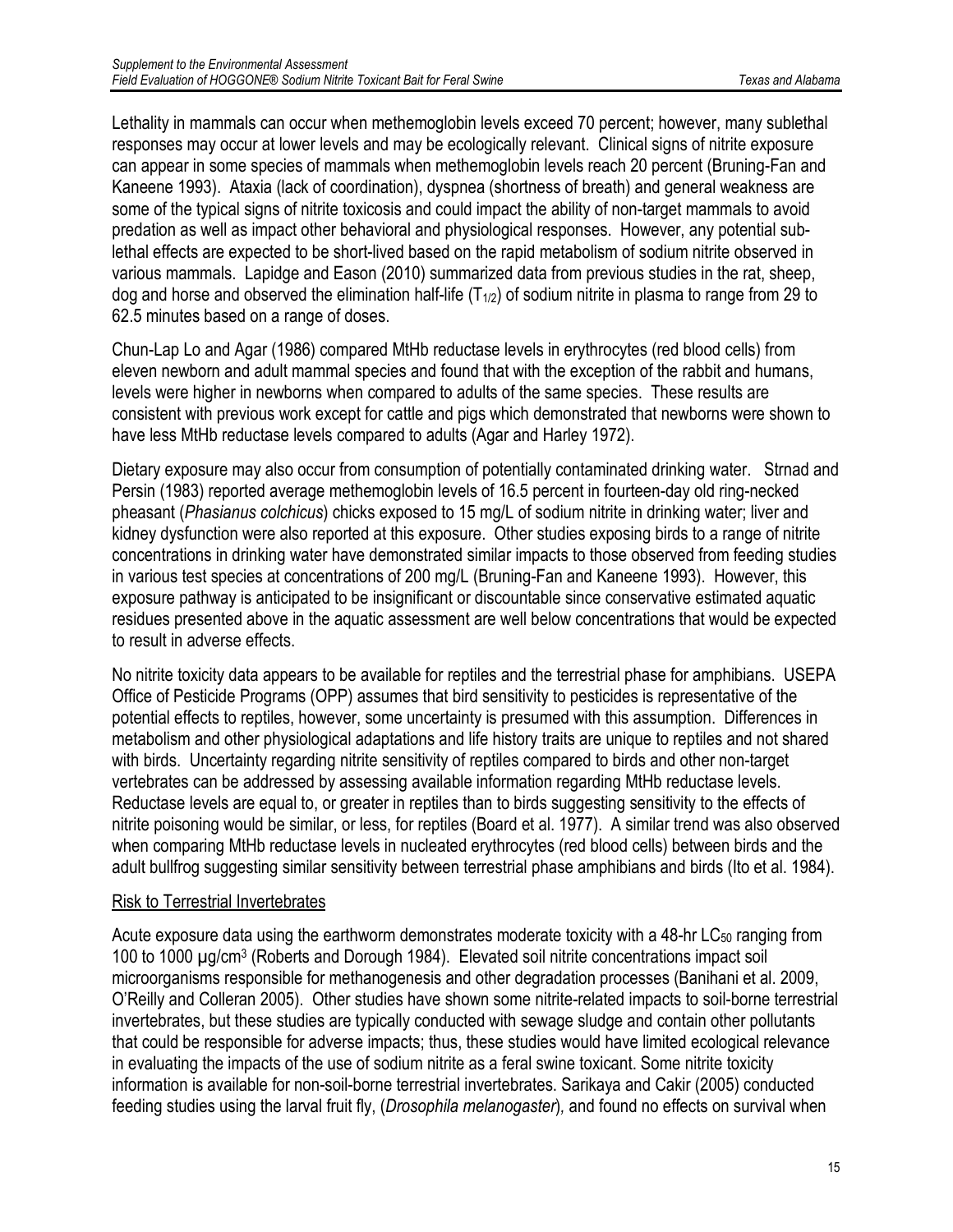exposed to 25 mM sodium nitrite until pupation. Ionescu et al. (1990) reported 100 percent mortality to honeybees (*Apis mellifera*) when exposed to a 1 percent solution of sodium nitrite with a maximum allowable concentration of 1 mg/L. More recently, Leonard (2016) evaluated the effects of SN on honeybees and found a NOED of 100µg (0.1 mg/L) and a LOED of 400µg (0.4 mg/L).

Most recently, Shapiro et al. (2017) evaluated the primary and secondary poisoning risks to several surrogate species in New Zealand when exposed to a new SN toxicant registered in New Zealand for brushtail possums (*Trichosurus vulpecula)* and feral swine that has a very similar formulation as HOGGONE. Shapiro evaluated the risks to the cave weta (Family: Rhaphidophoridae) a common native New Zealand invertebrate similar to a grasshopper or cricket. These invertebrates were commonly found sheltering in bait stations and could potentially access and consume baits that could cause direct mortality or consume sub-lethal amounts of bait and then be eaten by other non-targets such as birds.

Shapiro et al. (2017) collected sixteen cave weta and allowed them direct access to bait for a two-week period. All cave weta were alive after the trial suggesting there was no primary poisoning. Following the direct exposure trial, cave weta were euthanized and assayed to determine if any trace of SN could be detected. One cave weta was found to have SN residue of 10 µg suggesting the potential for bioaccumulation and secondary poisoning is extremely low. Furthermore, this concentration was just above the minimum detection level and the author suggests it could have been the result of some bait material contaminating the weta when collected at the conclusion of the trial. The authors go on to suggest that based on the dietary LD $_{50}$  calculated for chickens, a 1 kg chicken would need to consume over 25,000 weta (each with a residue of  $10\mu$ g) in quick succession to receive an LD $_{50}$  dose.

### Risk to Terrestrial Plants

Available toxicity data for terrestrial plants suggested effects can occur when nitrite soil or soil water concentrations exceed 1.0 mg/L. Effects on root and shoot growth, dry matter yield and chlorosis have been observed in crops such as lettuce, tomato and tobacco (Phipps and Cornforth 1970, Hamilton and Lowe 1981, Hoque et al. 2007). Wheat seedlings exhibited nitrite related effects to root growth in exposures to 1 mM (68.9 mg/L) sodium nitrite (Tari and Csiszar 2003).

As discussed above, the amount of sodium nitrite that could inadvertently end up on the ground as a result of spillage from a bait station would be minimal. Predicted values would still be far below the 1.0 mg/L concentration that have been shown to have negative effects on plants. It should also be noted that sodium nitrite would also be susceptible to degradation to other forms such as nitrogen that are less toxic and can be assimilated by plants. Similar to soil invertebrates the risk to terrestrial plants is low and would only occur in areas where bait contacts the ground and decomposes. However, due to degradation of the bait and sodium nitrite, extremely low concentrations and low bioavailability, potential effects would be transient and specific to soil under, and immediately adjacent to, any spilled bait. The removal of spilled bait as required by the label would further reduce the availability of sodium nitrite to terrestrial plants.

# Summary of Terrestrial Risks

Overall, risks to terrestrial vertebrates, invertebrates and plants are expected to be minimal based on the proposed use and available effects data. Some terrestrial vertebrates and invertebrates may be attracted to spilled bait as a food source, but any potential risk would be limited to individuals actively feeding on the bait and would not result in population level impacts. A more detailed analysis of non-target mammals and birds is presented below in 3.1.3. The lack of toxicity at relevant doses to pollinators such as the honeybee and the low potential for exposure to pollinators suggests they would not be at risk from the proposed use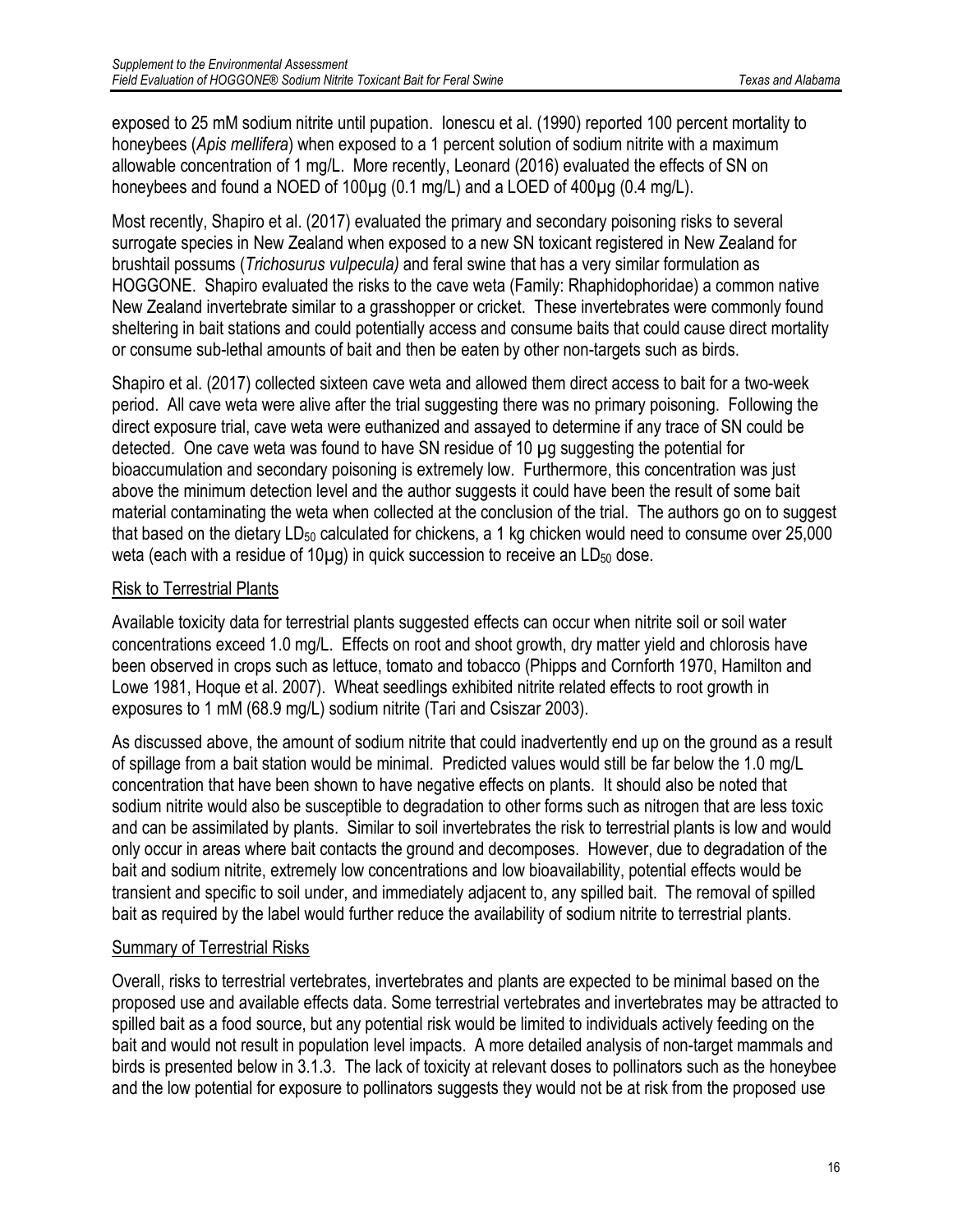of sodium nitrite. The risk to soil-borne invertebrates would be possible if bait was left on the ground and allowed to degrade in place adding sodium nitrite levels to the soil resulting in exposure. However, current SOPs and the proposed product label would prevent that much bait from ending up on the ground and therefore WS-NWRC does not believe this to be an exposure risk. Any dietary exposure to vertebrates from contaminated water is shown to be insignificant based on the estimated aquatic residues presented above. These levels are also shown to be insignificant for terrestrial plants as well.

Other effects that may be further removed from the study that may affect the terrestrial environment such as trails accessing bait sites or other human activities were also considered. Bait sites will be visited daily most likely via a 4x4 vehicle or an ATV. Access on private land would be from established trails or roads and access off those trails would either be by an ATV or by foot. Any foot traffic or ATV traffic off established trails would be minimal. It would not only be desirable to leave a "minimal footprint" to prevent any environmental damage such as trampling of vegetation, erosion from new trails etc., it would also likely be beneficial to the effectiveness of the control program and the study so that feral swine are not disturbed or frightened from the area, so, all efforts will be made to keep disturbances in the area to a minimum.

# <span id="page-17-0"></span>*3.1.3 Effects on Non-target and T&E Species*

The EA (USDA 2017) analyzed the No Action and the Proposed Action alternatives and their potential effects on non-target and T&E species in Section 3.2.3. Much like the analysis above (Section 3.1.2) on the impacts to the aquatic and terrestrial environment, a key factor in the analysis relies specifically on the predicted amount of sodium nitrite that could enter the environment and potentially effect non-target or T&E species or their habitat. The EA (USDA 2017) based the analysis on the original product with a 10% concentration of sodium nitrite and bait stations with a holding capacity of 20kg of product. The current product, HOGGONE 2, has a sodium nitrite concentration of 5% with a bait station holding capacity of 7.5kg. Although much of the original analysis in Section 3.2.3 of (USDA 2017) remains valid, this Supplement will re-analyzed the potential effects to non-target and T&E species to reflect the changes made to the product, other changes to the study protocol and incorporate data from small-scale trials conducted in 2019-2020.

# Effects on Threatened and Endangered Species

WS-NWRC reviewed the status, critical habitats designations, and current known locations of all species listed as threatened, endangered, or candidates within the counties where the two study sites in Alabama and Texas would be selected. Species effects determinations were made for each study location and where applicable, were submitted to the USFWS for concurrence pursuant to Section 7 of the Endangered Species Act.

In Alabama, WS-NWRC considered three counties (Bullock, Mason and Montgomery) for the study site and the species listed in those counties. The species list, designated critical habitat and effect determinations made for those species in Alabama in Section 3.2.3 of the EA (USDA 2017) remain unchanged and is still valid. WS-NWRC' provided a review of the proposed study and these effect determinations in the form of a Biological Assessment (BA) on March 16, 2017 to the USFWS Alabama Ecological Services Field Office located in Daphne, Alabama. The USFWS provided a letter of concurrence on April 27, 2017.

In 2019, WS-NWRC planned to conduct a small-scale trial in Alabama with the revised HOGGONE 2 formula (5% concentration) and due to the changes in the bait formulation described in the 2017 BA, WS-NWRC decided to re-initiate the informal consultation. WS described the changes in the bait formulation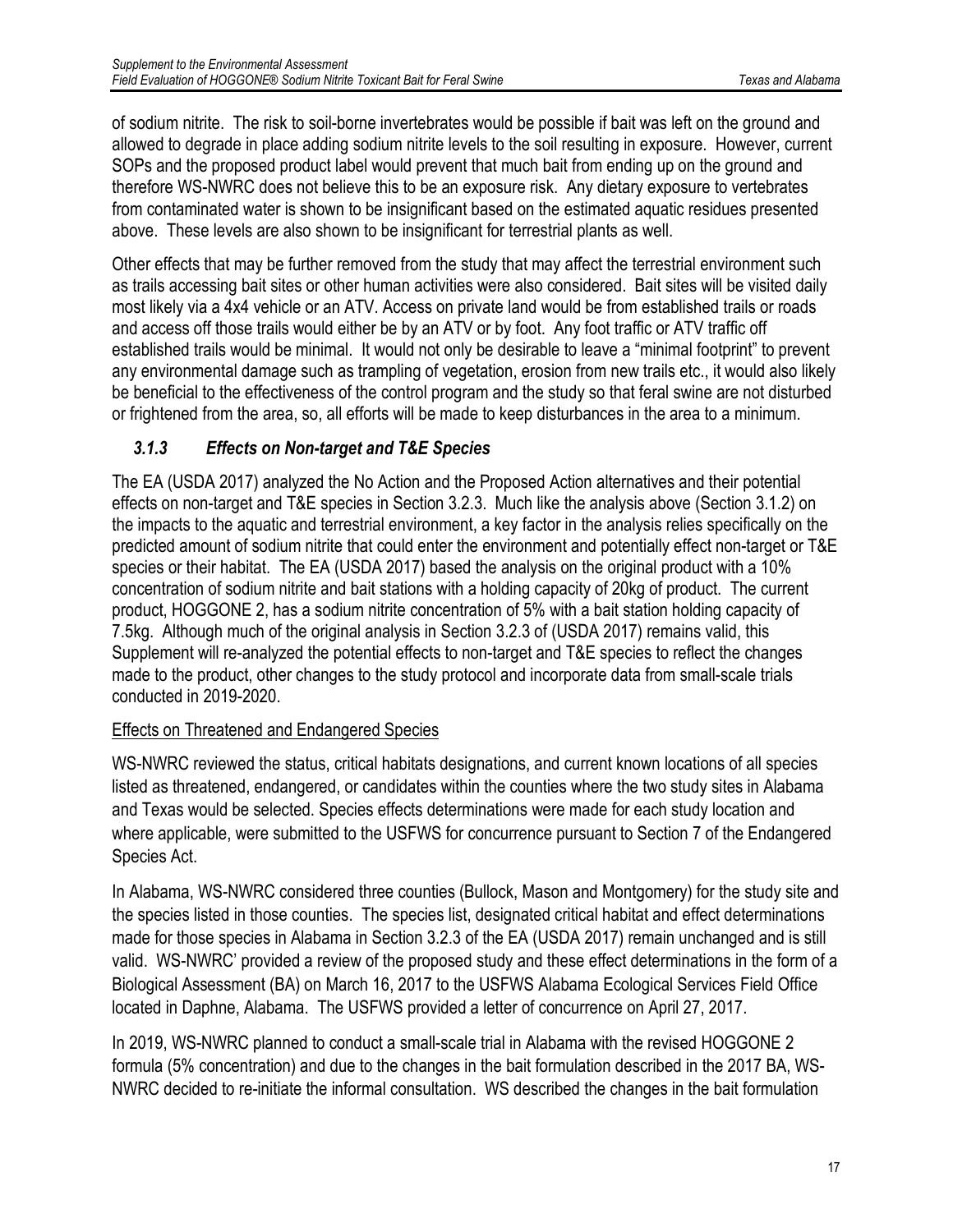and the study protocol (which reflect the current formulation and protocols) in a letter to the USFWS on May 7, 2019. WS received a letter of concurrence from the USFWS regarding the bait and protocol changes on June  $25<sup>th</sup>$ , 2019. With improvements made to the formulation and protocol, WS believed any effects on non-targets and T&E species would be reduced, however, erroring on the conservative side, WS chose to keep the species effect determinations the same as in the original March 16, 2017 BA.

In Texas, WS-NWRC considered nine counties (Archer, Baylor, Cottle, Foard, Hall, Knox, Motley, Wichita and Wilbarger) for the study site and the T&E species in those counties. The species list, designated critical habitat and effect determinations made for those species in Texas in Section 3.2.3 of the EA (USDA 2017) remains valid with one exception, the least tern was delisted from the federal threatened and endangered list effect February 12, 2021. WS-NWRC made No Effect determinations for the species listed in Texas and provided a letter to the USFWS Texas Ecological Services Field Office located in Arlington, TX on June 5, 2017. With improvements made to the bait formulation and study protocol, WS believes any risks to T&E species are further reduced and therefore species effect determinations remain the same.

Section 3.2.3 in the EA (USDA 2017) sub-heading *Dissimilarities of Threatened and Endangered Species between Study Sites* describes differences between the study sites in Alabama and Texas and provides rational for the different species effects determinations made for each location. The sub-heading *Alabama Species* and *Texas Species* provide additional rational for the species determinations made in each location. These sections and rational remain valid and are still relevant to this Supplement.

#### Effects on Non-target Mammals and Birds that May Occur at the Same Time

An effect that may occur at the same time refers to the ability of a non-target animal to directly access and consume bait either directly from the bait station or from spilled bait on the ground next to the bait station. Non-targets represent any animal other than the target species (feral swine). The primary exposure pathway to terrestrial non-target wildlife will be via the dietary route. Evaluation of potential bait formulations in the United States have demonstrated that a variety of non-target organisms may be attracted to bait stations (Campbell and Long 2007, Campbell and Long 2009, Campbell et al. 2011, Long et al. 2010). This includes wild species and domestic animals; similar observations were also noted outside of the United States (Massei et al. 2010).

Snow et al. (2016) identified that white-tailed deer and raccoons were the most frequently observed nontarget species that visited placebo HOGGONE without using bait stations in Texas. Foster (2011) also found that raccoons and deer were very susceptible to SN and therefore would be a serious non-target concern. Previous studies also identified raccoons as the primary non-target species accessing predecessor prototypes of bait stations for feral swine (Long et al. 2010, Campbell et al. 2011, Campbell et al. 2013). Given these findings, the original study conducted in January 2018 in Texas focused on raccoons as the primary non-target species at potential risk from direct exposure to toxic HOGGONE in bait stations.

The bait station (Appendix B) lids will have 13.6 kg (30 lbs) of magnetic pressure holding the lids shut ensuring that only larger animals such as feral swine would have direct access when the sodium nitrite bait is deployed. This bait station delivery device will significantly decrease the potential for exposure to most non-target organisms. Snow et al. (2017c) found that 13.6 kg of magnetic pressure excluded raccoons but allowed access to 75% of feral swine to the bait station. Therefore, it was assumed in the original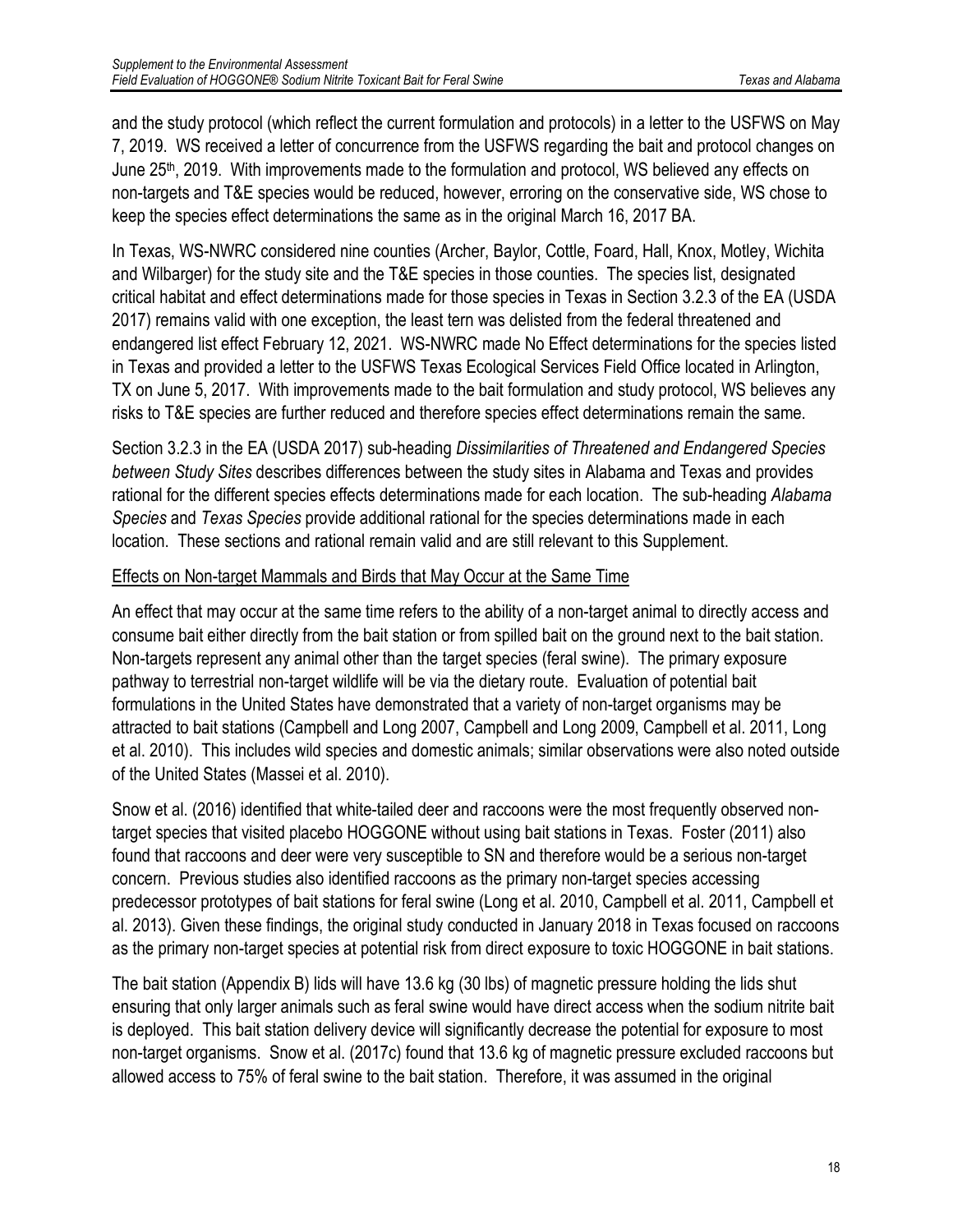HOGGONE trial in 2018, all non-target birds and mammals smaller than a raccoon will be completely excluded from the bait station.

Another modification that would be implemented to reduce the potential for taking non-target birds is moving the bait stations a minimum of 10 m from the pre-bait locations just prior to toxic baiting. This technique would allow birds to scratch the ground and feed on spilled non-toxic pre-bait at the "old" bait site while the "new bait site (10 m away) would contain toxic bait. The change is not substantial enough to effect feral swine feeding but could significantly reduce bird feeding at the new toxic site. A recent unpublished pen trial of 40 red-winged blackbirds were tested using this scenario and allowed to feed freely next to a toxic bait station and resulted in the taking of 1 blackbird.

All species have varying degrees of sensitivity to SN, therefore, acute oral dosing studies have been conducted with several test species with values demonstrating moderate to high toxicity from sodium nitrite exposure (Table 1).

| <b>Test Species</b>                           | <b>Test</b>                      | <b>Toxicity Values</b><br>(mg/kg) | Reference                  |
|-----------------------------------------------|----------------------------------|-----------------------------------|----------------------------|
| Brushtail possum (Trichosurus<br>vulpecula)   | <b>Acute Dietary</b><br>Toxicity | 122                               | Shapiro 2016               |
| Raccoon (Procyon lotor)                       | <b>Acute Oral Toxicity</b>       | 58                                | Foster 2011                |
| New Zealand rabbit (Oryctolagus<br>cuniculus) | <b>Acute Oral Toxicity</b>       | 124                               | Dollahite and Rowe<br>1974 |
| White-tailed deer (Odocoileus<br>virginianus) | <b>Acute Oral Toxicity</b>       | 154                               | Foster 2011                |
| Feral swine (Sus scrofa)                      | <b>Acute Oral Toxicity</b>       | 133                               | Foster 2011                |

|  | Table 1. Acute oral median lethality values for various mammals to sodium nitrite. |
|--|------------------------------------------------------------------------------------|
|--|------------------------------------------------------------------------------------|

Available acute oral dosing studies show moderate toxicity of sodium nitrite to birds. Acute dietary testing have shown some mixed results, Stafford (2011a,b,c), using the northern bobwhite and mallard demonstrates that sodium nitrite is practically non-toxic to surrogate bird species representing upland game birds and waterfowl. No toxicity or sublethal effects were noted at the highest test concentration (Table 2). However, more recently, Shapiro (2017) dosed domestic chickens and mallards with SN paste bait registered for brushtail possums in New Zealand and found dietary LD<sub>50</sub> values to be approximately 254.6 mg/kg for both species. Soniat (2012) and Stafford (2011a) showed sodium nitrite LD<sub>50</sub> toxicity values for red-winged blackbird to be 119.8 mg/kg and the Northern bobwhite to be 619 mg/kg. Ley (1986) reported an LD<sub>50</sub> value of 588 mg/kg for the domestic turkey testing a nitrite-based fertilizer. Sublethal effects and measured methemoglobin levels were consistent with nitrite being the causal agent for mortality.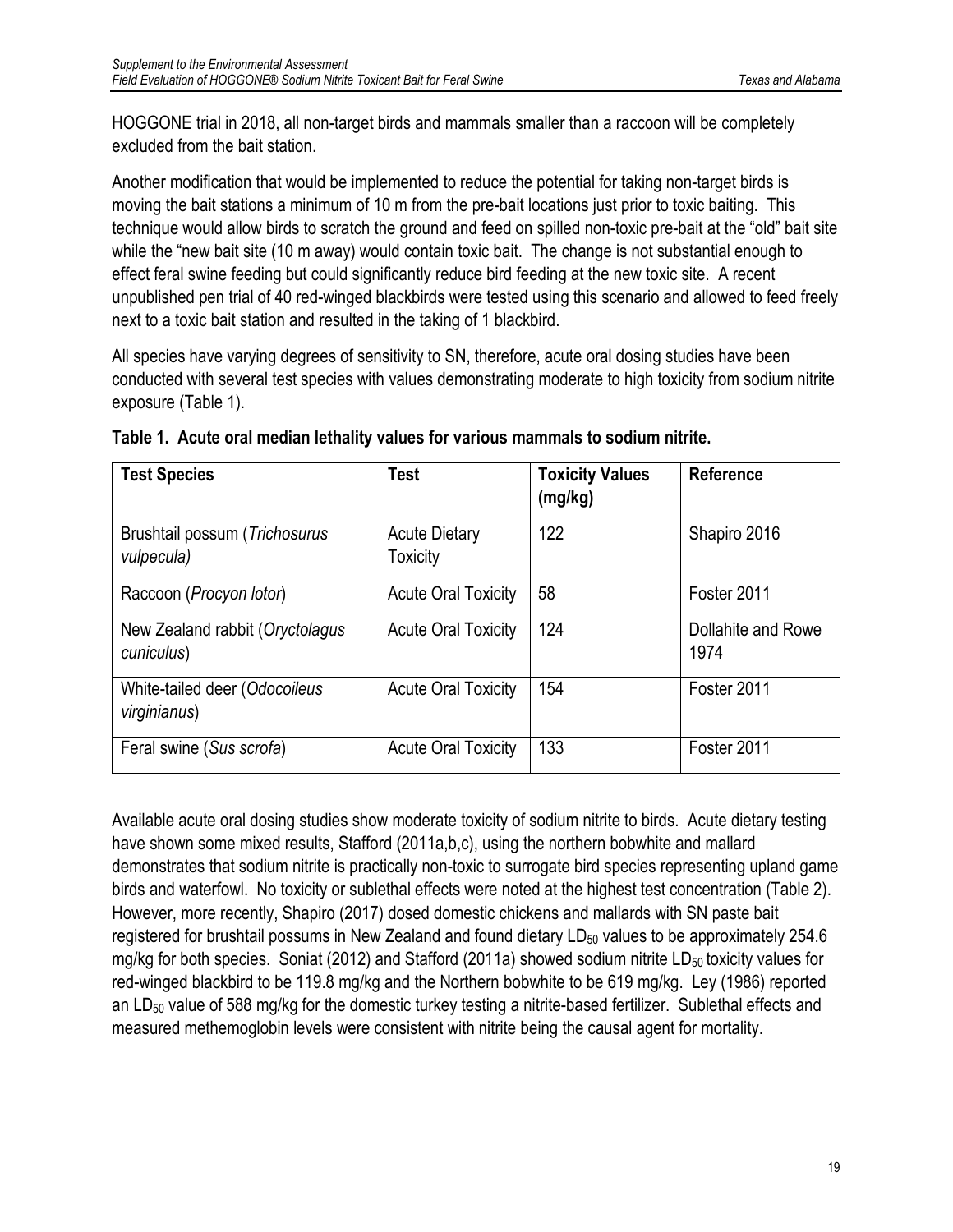| <b>Test Species</b>               | <b>Test</b>                   | <b>Toxicity Values</b>          | Reference          |
|-----------------------------------|-------------------------------|---------------------------------|--------------------|
| Red-winged blackbird              | <b>Acute Oral Toxicity</b>    | LD <sub>50</sub> :< 119.8mg/kg  | Soniat (2012)      |
| (Agelaius phoeniceus)             |                               | LOEL: 119.8 mg/kg               |                    |
|                                   |                               | NOEL: 71.1 mg/kg                |                    |
| <b>Turkey Vulture</b>             | <b>Acute Oral Toxicity</b>    | LC <sub>50</sub> : 663 mg/kg    | Foster (2018)      |
| (Cathartes aura)                  |                               | NOEL: 75 mg/kg                  |                    |
| Northern Bobwhite                 | <b>Acute Oral Toxicity</b>    | LD <sub>50</sub> : 619 mg/kg    | Stafford (2011a)   |
| (Colinus virginianus)             |                               | LOEL: 418 mg/kg                 |                    |
|                                   |                               | NOEL: 251 mg/kg                 |                    |
| Domestic chicken                  | <b>Acute Dietary Toxicity</b> | LC <sub>50</sub> : 254.6 mg/kg  | Shapiro (2017)     |
| (Gallus gallus<br>domesticus)     | <b>Acute Oral Toxicity</b>    | $LC_{50}$ : 68.5 mg/kg          |                    |
| <b>Domestic Mallard</b>           | <b>Acute Dietary Toxicity</b> | $LC_{50}$ : 254.6 mg/kg         | Shapiro (2017)     |
| (Anas platyhynchos<br>domesticus) | <b>Acute Oral Toxicity</b>    | $LC_{50}$ : 68.5 mg/kg          |                    |
| Mallard                           | <b>Acute Dietary Toxicity</b> | $LC_{50}$ : > 5000 ppm          | Stafford (2011b,c) |
| (Anas platyhynchos)               |                               | LOEL: undetermined              |                    |
|                                   |                               | NOEL: > 5000 ppm                |                    |
| Northern Bobwhite                 | <b>Acute Dietary Toxicity</b> | $LC_{50}$ : >5000 ppm           | Stafford (2011a)   |
| (Colinus virginianus)             |                               | LOEL $_{(BW)}$ : 5000 ppm       |                    |
|                                   |                               | NOEL <sub>(BW)</sub> : 2995 ppm |                    |

Available sublethal feeding studies using domestic and wild bird species show multiple physiological endpoints that may be impacted by sodium nitrite. Atef et al. (1991) dosed cockerels (immature male chickens) for four weeks at a dose of 1.7 g sodium nitrite/kg feed. Significant negative effects were seen on weight gain, erythrocyte (red blood cell) counts and glutamic pyruvic transaminase. Creatinine and urea levels suggested immune, liver and kidney impacts. No NOEC was determined since only one dose was tested. Average (±SD) percent methemoglobin levels were 25.6 percent (±4.0) in sodium nitrite exposed birds which was statistically significant from control birds at 1.1 percent  $(\pm 0.5)$ .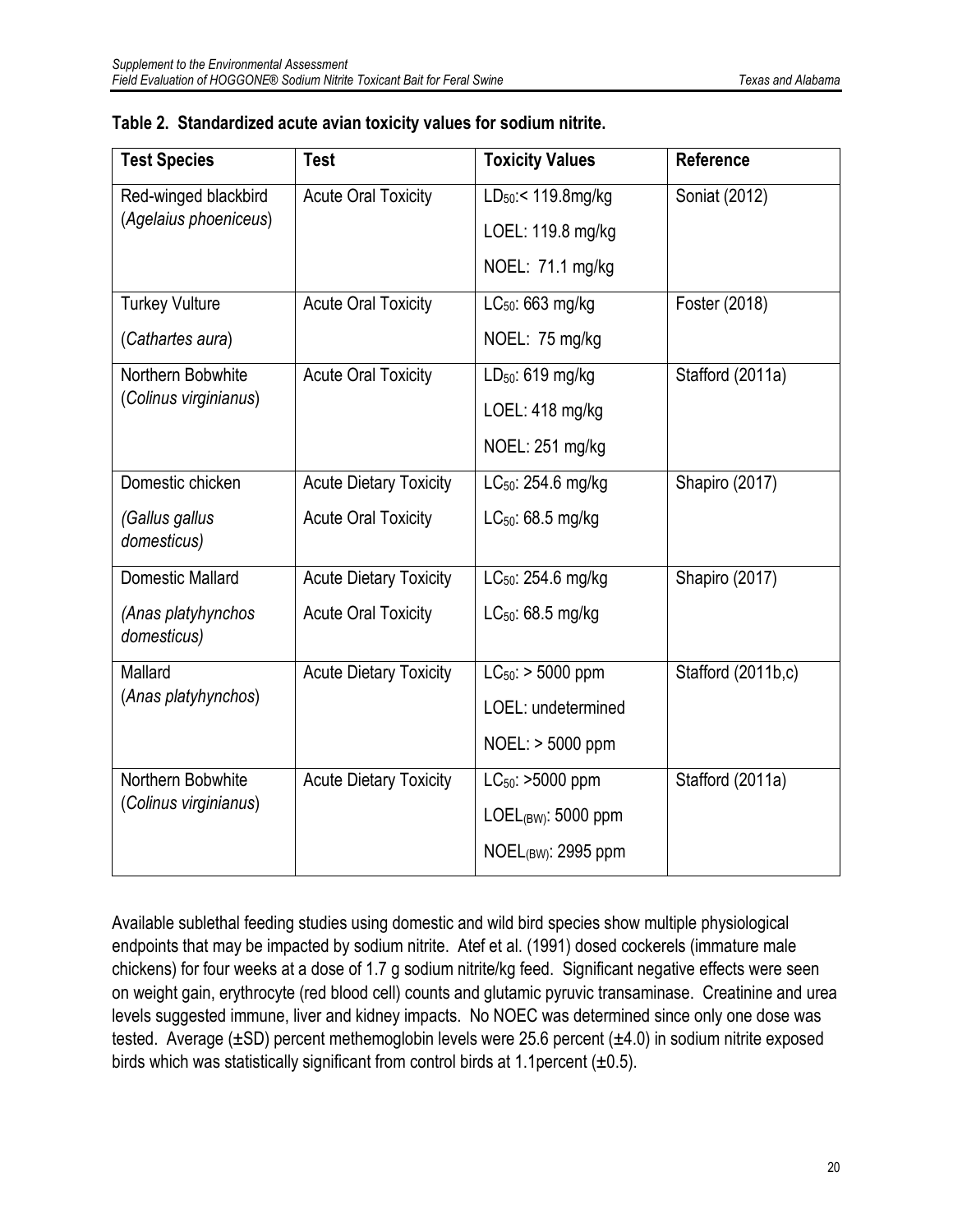During the original 2018 study (USDA 2017), to ensure there was no direct exposure to any non-target animals such as black bears, large dogs or any other large non-target animal that may be capable of opening a 30 lb. lid, each bait station was monitored with remote cameras. Observation from these remote cameras confirmed that no non-target animals were able to access the bait stations and therefore bait station lid tension will remain unchanged for this study. However, the other possible direct exposure route or an effect that may occur at the same time and place for non-target wildlife analyzed in the original 2018 study (USDA 2017) was the exposure to non-targets via spilled bait around the bait stations. Initial controlled pen studies revealed that spillage should be very low but when the trial was conducted with free ranging feral swine in 2018, they reacted differently than captive feral swine by dropping and spilling about 3.7% (Snow et al. 2021) of the bait which resulted in what was analyzed as a worst-case scenario in the original EA (USDA 2017).

During the 2018 study, a total of 179 non-target animals were taken (Table 3) from 14 bait stations as a result of birds and raccoons eating spilled bait from the ground. This resulted in an average take of 12.8 non-targets per bait station.

| Non-target Species found near<br>bait site in 2018 study | <b>Number found</b> | <b>Mean Distance</b><br>from bait site<br>(meters) |
|----------------------------------------------------------|---------------------|----------------------------------------------------|
| White-crowned sparrow                                    | 121                 | 21.7                                               |
| Red-winged blackbird                                     | 26                  | 109.6                                              |
| Dark-eyed junco                                          | 11                  | 32.9                                               |
| Northern cardinal                                        | 3                   | 29.3                                               |
| Meadowlark spp.                                          | $\overline{2}$      | 36.6                                               |
| Brown-headed cowbird                                     | 1                   | 40.9                                               |
| American Crow                                            | 3                   | 124.3                                              |
| Wild turkey                                              | 4                   | 104.7                                              |
| Northern raccoon                                         | 8                   | 86.8                                               |
| Total                                                    | 179                 | 42.1                                               |

Following these results (Table 3), in an effort to make improvements, WS-NWRC collaborated with the HOGGONE manufacturer in Australia to make modifications to the product and revise the baiting strategies which are detailed in sections 1.2, 2.1, and 2.2. of this Supplement. Also discussed in detail in 3.1.2, the Environmental Fate section, the 2018 (USDA 2017) study estimated the possibility of spilling approximately 20 g of active ingredient. The revised product with a reduced concentration and a decrease in the total amount of bait in the bait stations has reduced the estimated spillage to approximately 6.5 g of active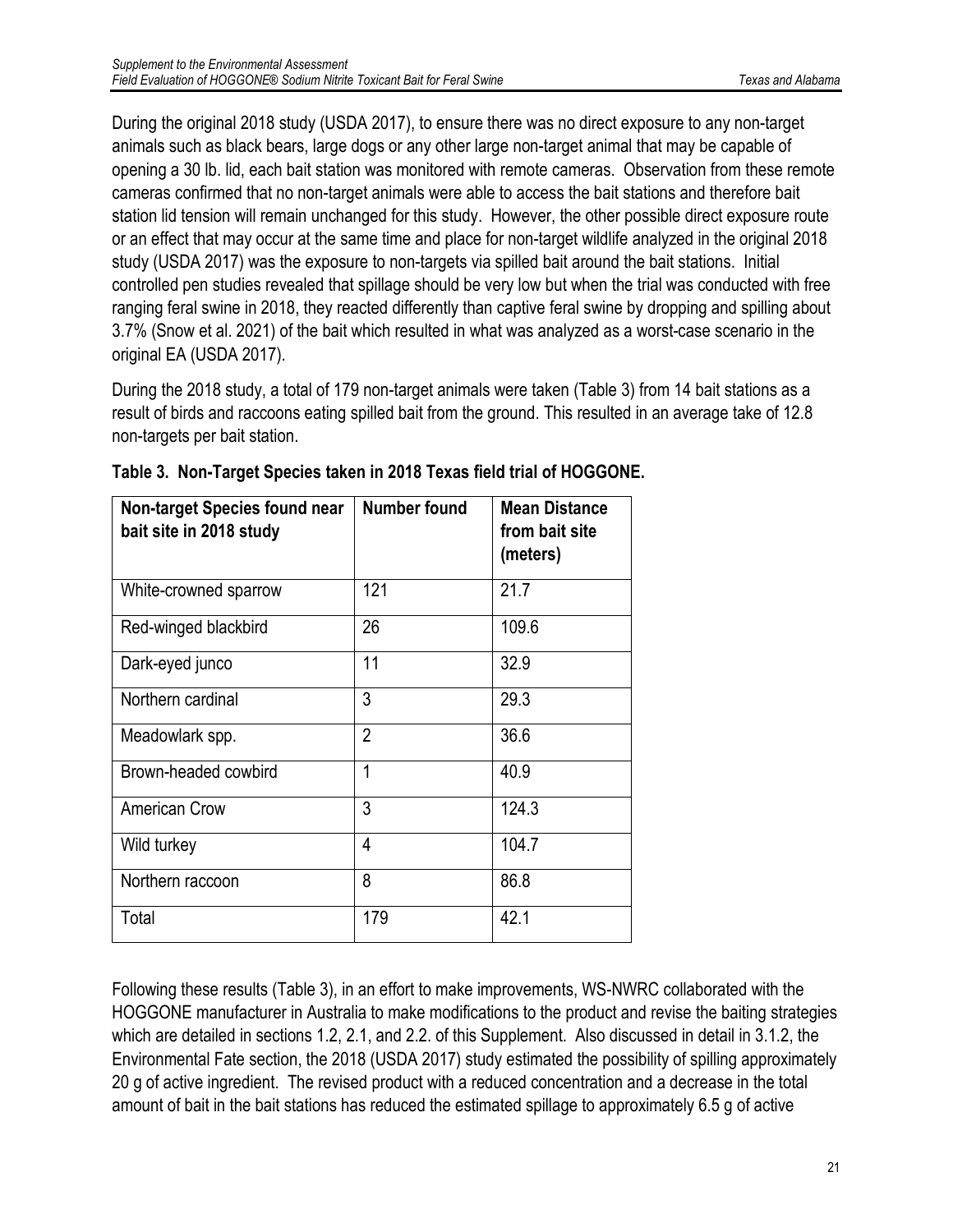ingredient. Therefore, the HOGGONE 2 improvements have reduced the potential of active ingredient spillage by about two thirds.

The first trial to test these improvements was conducted by the manufacturer in collaboration with WS-NWRC. A small-scale trial of similar size (14 bait stations) incorporating these modifications was conducted in Queensland, Australia in December 2018. The Australia trial results showed a substantial decrease in spilled bait (Mean of 1.22kg in 2018 Texas trial, down to 0.055kg in 2018 Australia trial) while maintaining an effective lethality rate for feral swine. There were 3 non-targets (Australian ravens) which resulted in 0.2 non-targets per bait station (Snow 2021). These results, although not completely comparable to the U.S. because non-target species and conditions are different in Australia, were still very encouraging and provided evidence and rational to pursue additional trials in the U.S.

WS-NWRC conducted a second Environmental Assessment (USDA 2019) to analyze the potential effects of conducting a second trial incorporating most of the modifications described in this Supplement. This second small-scale trial was conducted in the same locations described in the first EA (USDA 2017). The first of these trials took place in August 2019 in Alabama. Bait spillage from five bait sites was difficult to measure due to muddy conditions but was estimated to be less than 0.01kg based on visual inspections. The trial resulted in two non-target opossums (Table 4) for 0.4 non-targets per bait station which was consistent with the earlier trial in Australia.

|  |  |  |  |  |  | Table 4. Non-Target Species taken in Alabama 2019 from small-scale trials of HOGGONE 2. |
|--|--|--|--|--|--|-----------------------------------------------------------------------------------------|
|--|--|--|--|--|--|-----------------------------------------------------------------------------------------|

| Non-target Species found near<br>bait site in Alabama 2019 | Number found | <b>Mean Distance</b><br>from bait site<br>(meters) |
|------------------------------------------------------------|--------------|----------------------------------------------------|
| Virginia opossum                                           | 2            | 94.6                                               |
| Total                                                      | റ            | 94.6                                               |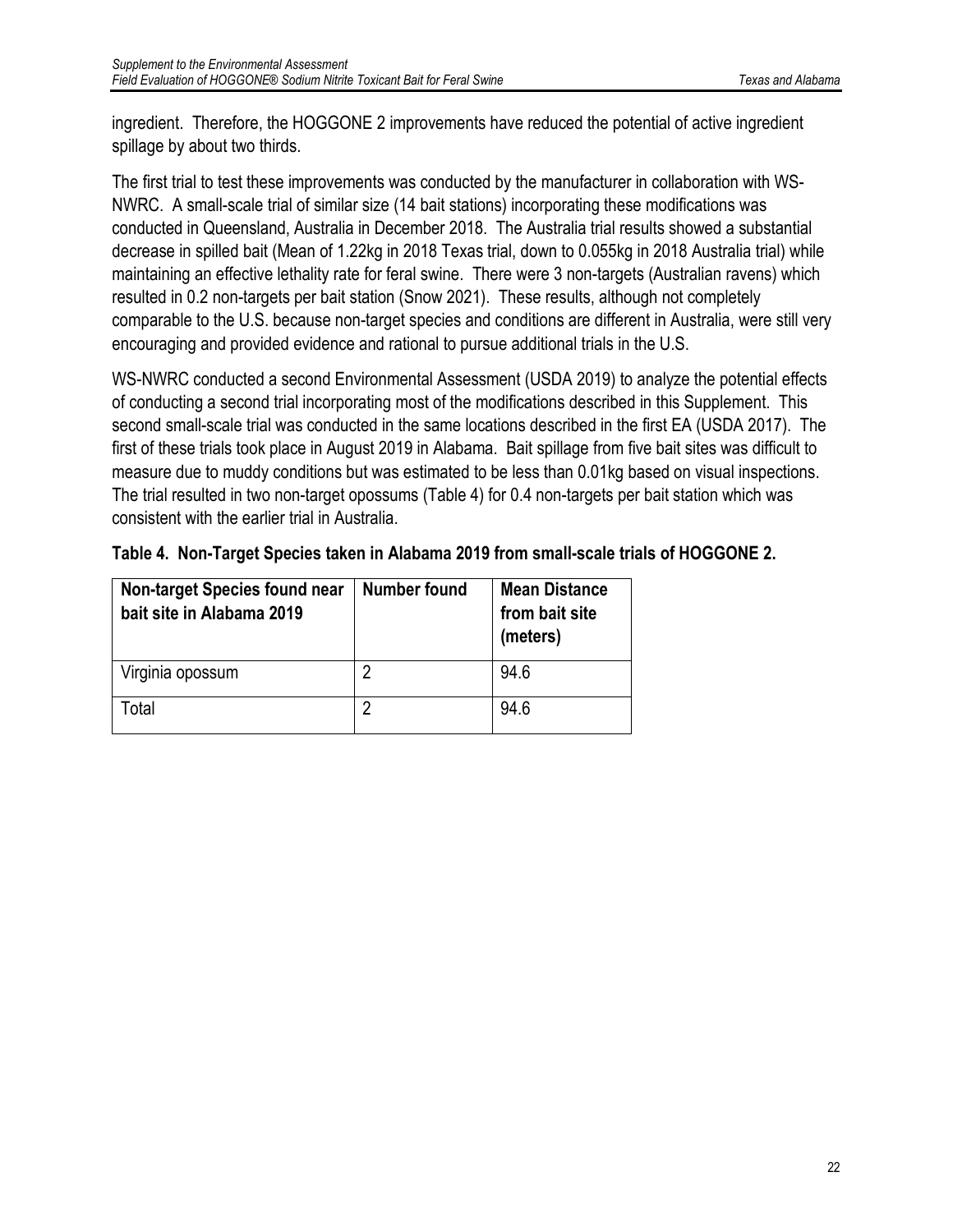The next small-scale trial took place in March 2020 in Texas in the same locations described in the EA (USDA 2017). Estimated spillage was again difficult to detect due to the conditions but sites were visually inspected, and spillage was estimated at 0.08kg. Non-target take was higher than expected and resulted in the take of 35 birds for an average of 7 non-targets per bait station (Table 5).

| Non-target Species found near<br>bait site in Texas 2020 | <b>Number found</b> | <b>Mean Distance</b><br>from bait site<br>(meters) |
|----------------------------------------------------------|---------------------|----------------------------------------------------|
| Dark-eyed Junco                                          | 28                  | 18.4                                               |
| White-crowned sparrow                                    | 5                   | 18.4                                               |
| Chipping sparrow                                         | 2                   | 18.4                                               |
| Total                                                    | 35                  | 18.4                                               |

|  | Table 5. Non-Target Species taken in Texas 2020 from small-scale trials of HOGGONE 2. |  |  |
|--|---------------------------------------------------------------------------------------|--|--|
|  |                                                                                       |  |  |

These results (Table 5) prompted WS-NWRC to explore more ways to exclude or deter birds (particularly small passerine birds) from feeding in and around bait stations to further reduce the chance of non-target take. WS-NWRC evaluated four bird deterrent devices and identified the Scare Dancer® (a 6-foot cordless inflatable scarecrow shaped like a snake) as the most effective and easy to operate device (Snow 2020). To evaluate the effectiveness of the Scare Dancer, WS-NWRC developed another trial that occurred in July 2020 in Texas in the same locations described in the EA (USDA 2017). This trial consisted of 10 bait stations, 5 sites to be operated with the use of the Scare Dancer and 5 sites without the Scare Dancer. The Scare Dancer was deployed and programed to begin operation 1 hour before first light (i.e. 05:17 am). The concept was to scare/harass birds or other non-targets from the bait sites immediately following a toxic baiting. Most feral swine visited and fed at the bait stations before the Scare Dancer was set to operate and therefore did not result in decreased feral swine take. Average bait spillage remained consistent with the past small-scale trials at 0.023kg. Of the 5 bait stations without the Scare Dancer, WS-NWRC identified 2 non-target rodents and 0 birds for an average of 0.4 non-targets per bait station. Of the 5 bait stations that deployed the Scare Dancer, no non-targets were found (Table 6).

| Table 6. Non-Target Species taken in Texas 2020 with/without Scare Dancer®. |  |  |  |  |
|-----------------------------------------------------------------------------|--|--|--|--|
|                                                                             |  |  |  |  |

| <b>Non-target Species found without</b><br>the use of the Scare Dancer | <b>Number</b><br>found | Non-target Species found with the<br>use of the Scare Dancer | <b>Number</b><br>found |
|------------------------------------------------------------------------|------------------------|--------------------------------------------------------------|------------------------|
| Plains pocket mouse                                                    |                        |                                                              |                        |
| North American deer mouse                                              |                        |                                                              |                        |
| Total                                                                  |                        | Total                                                        |                        |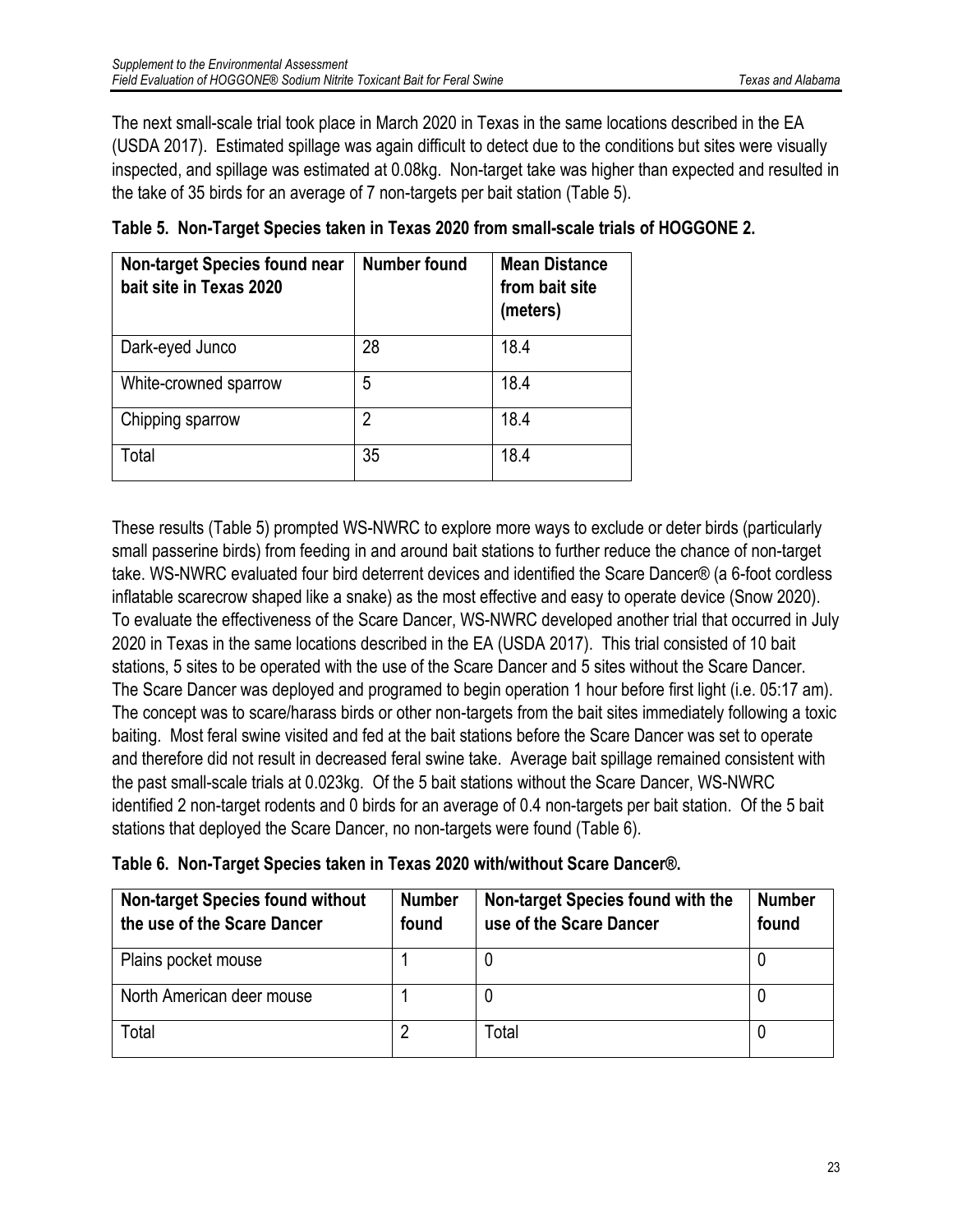These results in Table 6. identified two important findings. First, the timing of the trial (July vs March) may have reduced the risks to non-targets (particularly passerine birds) because there would have been fewer birds present in the area due to seasonal migration. Secondly, the Scare Dancer appeared to be an effective deterrent to birds following the deployment of HOGGONE 2 (Snow 2020).

This data indicates a reduction in non-target take from the modifications made to the product and the overall application strategy. The 2018 trial took 179 non-targets with 14 bait stations for an average of 12.8 non-targets per bait station. This was a worst-case scenario and the trial was immediately discontinued. With the modifications made to the product, and promising results from a 2018 trial in Australia, subsequent small-scale trials have shown substantial improvements. The 2019 Alabama trial resulted in 0.4 nontargets per bait station, a 97% improvement. The March 2020 Texas resulted in 7 non-targets per bait station, a 45% improvement. The July 2020 Texas trial resulted in 0.4 non-targets without the deployment of the Scare Dancer, a 97% improvement and with the deployment of the Scare Dancer, zero non-targets were taken resulting in a 100% improvement.

However, based strictly on the active ingredient, it would still be possible to take an unacceptable number of non-targets with the maximum amount of predicted spillage of 130.2g of bait (6.51g of active ingredient, or 0.23 oz.). For example, a group of raccoons weighing 4 kg each would need to eat 232 mg (58mg/kg x 4 kg) of active ingredient for half of them to be killed. This would appear that 6.51 g of SN would take several raccoons but in reality, raccoons eat 5% of their body weight per day, approximately 200 g (4 kg = 4000 g x .05% = 200) and therefore one raccoon could consume all of the spilled bait resulting in the death of one or maybe two raccoons per bait station. However, many of the spilled particles of bait may be too small for raccoons to pick up and consume, but large enough for smaller animals to detect and potentially consume lethal doses.

In the case of birds, passerine birds appear to be relatively sensitive to SN compared to other birds (of those tested, zebra finches have an  $LD_{50}$  of 107 mg/kg and red-winged blackbirds have an  $LD_{50}$  of 120 mg/kg). An average red-winged blackbird weighs about 56 g, therefore they would need to eat approximately 6.7mg (120mg/kg x .056kg) of SN or about 134mg of 5% concentrated bait to  $LD_{50}$ . They likely consume about 4 grams of food per day. This indicates that it would be possible to take 33 (130.2 g bait divided by 4 grams per bird) average sized red-winged black birds or similar species if they were to feed on the maximum amount of spilled bait observed in Snow et al. (2021). This could be possible if a flock of birds were to feed on the precise amount of spilled bait. However, this is not realistic, because bait would not be widely and evenly scattered, and birds are not evenly distributed. A more realistic estimate may be 5-10 non-target blackbirds or less could be taken as a result of intensively feeding on spilled bait at each bait station, but this would still be a worst-case scenario. Passerine birds with smaller body sizes than blackbirds could be taken at higher rates.

The study protocol calls for baiting 3-9 sounders at each geographic location (Alabama/Texas). As a high estimate, 9 sounders with an average of 22 feral swine per sounder would be approximately 200 feral swine at each geographic location. This would require approximately 40 bait stations total for both locations to administer lethal doses to approximately 400 feral swine. Based on the scenarios above, it would be possible to take up to 400 non-target blackbirds and 50 non-target raccoons/opossums. Again, this would be a scenario where there is a maximum amount of bait spilled (130.2g) at every bait station. This is not realistic or expected. Based on the most available data from a trial in Australia and the three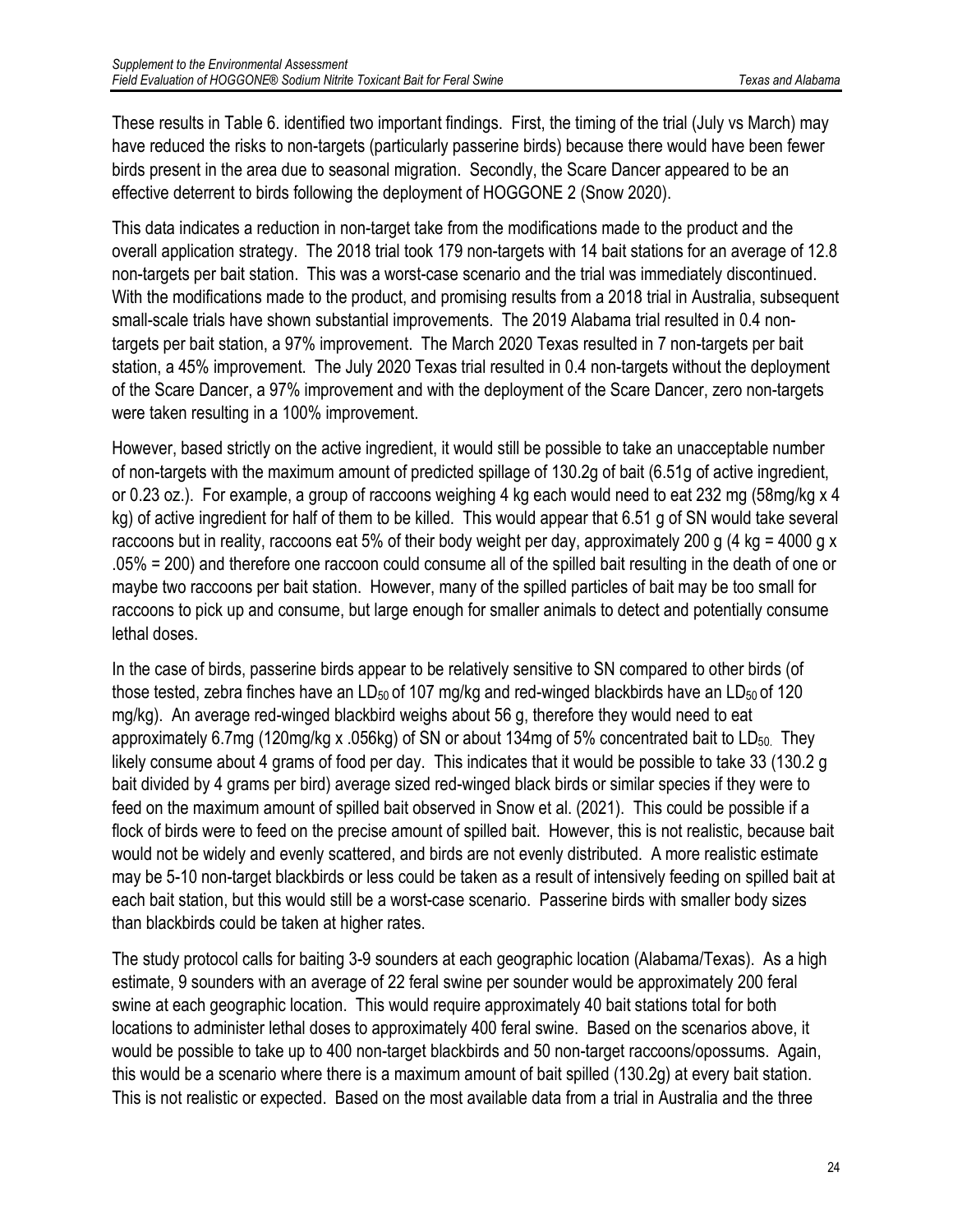small-scale trials conducted in the U.S. (Snow et al. 2020, 2021), non-targets averaged 1.2 per bait station. With the deployment of 40 bait stations, a likely estimate of non-target take would be 48 non-targets. If observed in the same ratios, 10% would be mammals (approximately 5) and 90% birds (approximately 43) for the entire study encompassing both geographical locations. However, with the additional modifications to the baiting strategies described in this supplement, WS believes non-target take will be sustainably less than described here.

Although there is a chance to expose some non-target birds and mammals directly to spilled bait, WS-NWRC believes the risk is minor and short-term and would not result in any chronic exposure effects. Overall, some non-targets may be attracted to the bait as a food source, but any potential risk would be limited to individuals actively feeding on the bait and would not result in any population level impacts.

#### Effects to Non-Target Mammals and Birds that may occur later in time from the Proposed Action

Effects that may occur at a later time to mammals or birds would primarily refer to secondary poisoning concerns. WS-NWRC analyzed the possibility and the effects of an animal consuming another animal, insects or plants that may have been exposed to sodium nitrite and other potential secondary or unintended effects. WS-NWRC identified four possible routes of secondary exposure to SN. First, and probably the least likely concern is exposure via the consumption of contaminated drinking water. As noted above in 3.1.2., the estimated aquatic residues are orders of magnitude below any effects data for all aquatic species and are also far below safe drinking water standards. There is virtually no risk of secondary exposure to SN via drinking water to non-target wildlife. Secondly, the consumption of vertebrates, invertebrates or plants that may have been exposed to SN is considered. The impacts of SN exposure to plants and invertebrates is also discussed above in 3.1.2. The effects to aquatic plants and invertebrates, terrestrial plants and invertebrates were shown to be minuscule and insignificant. Furthermore, due to the biological process in which SN converts hemoglobin to methemoglobin (MtHb) and the protective enzyme MtHb reductase quickly reverses the de-oxidizing effects of nitrite, no bioaccumulation of nitrite occurs. Lapidge and Eason (2010) summarized data from previous studies in the rat, sheep, dog and horse and observed the elimination half-life  $(T_{1/2})$  of sodium nitrite in plasma to range from 29 to 62.5 minutes based on a range of doses.

Also noted above in 3.1.2, Shapiro et al. (2017) evaluated the risks to the cave weta (Family: Rhaphidophoridae) a common native New Zealand invertebrate similar to a grasshopper or cricket. One out of 16 wetas collected and analyzed was found to have SN residue of 10 µg suggesting the potential for bioaccumulation and secondary poisoning is extremely low. Shapiro et al. (2017) goes on to suggest that based on the dietary LD<sub>50</sub> calculated for chickens, a 1 kg chicken would need to consume over 25,000 weta (each with a residue of 10 $\mu$ g) in quick succession to receive an LD $_{50}$  dose. Therefore it is highly unlikely that there would be any secondary exposure effects to an animal that may consume a plant or animal that could have received a sub-lethal dose of SN.

Another potential route of secondary exposure identified was the possible exposure to feral swine vomitus (vomited material) to non-target wildlife. Pen studies have shown that 70% of feral swine vomited after consuming a lethal dose of HOGGONE. Snow et al. (2017b) evaluated the potential risks of vomitus (vomit) to non-targets and found that residual SN in vomitus degraded quickly in a hot humid environment. Residual SN was found to have decreased by 50% in less than 4 days and had nearly completely degraded in 25 days. The authors also noted that vomitus was difficult to accurately weigh and collect because it primarily had a liquid consistency and that undigested bait was usually found in scarce amounts. Vomitus would also likely be randomly distributed making it difficult for non-target animals to find. In addition, the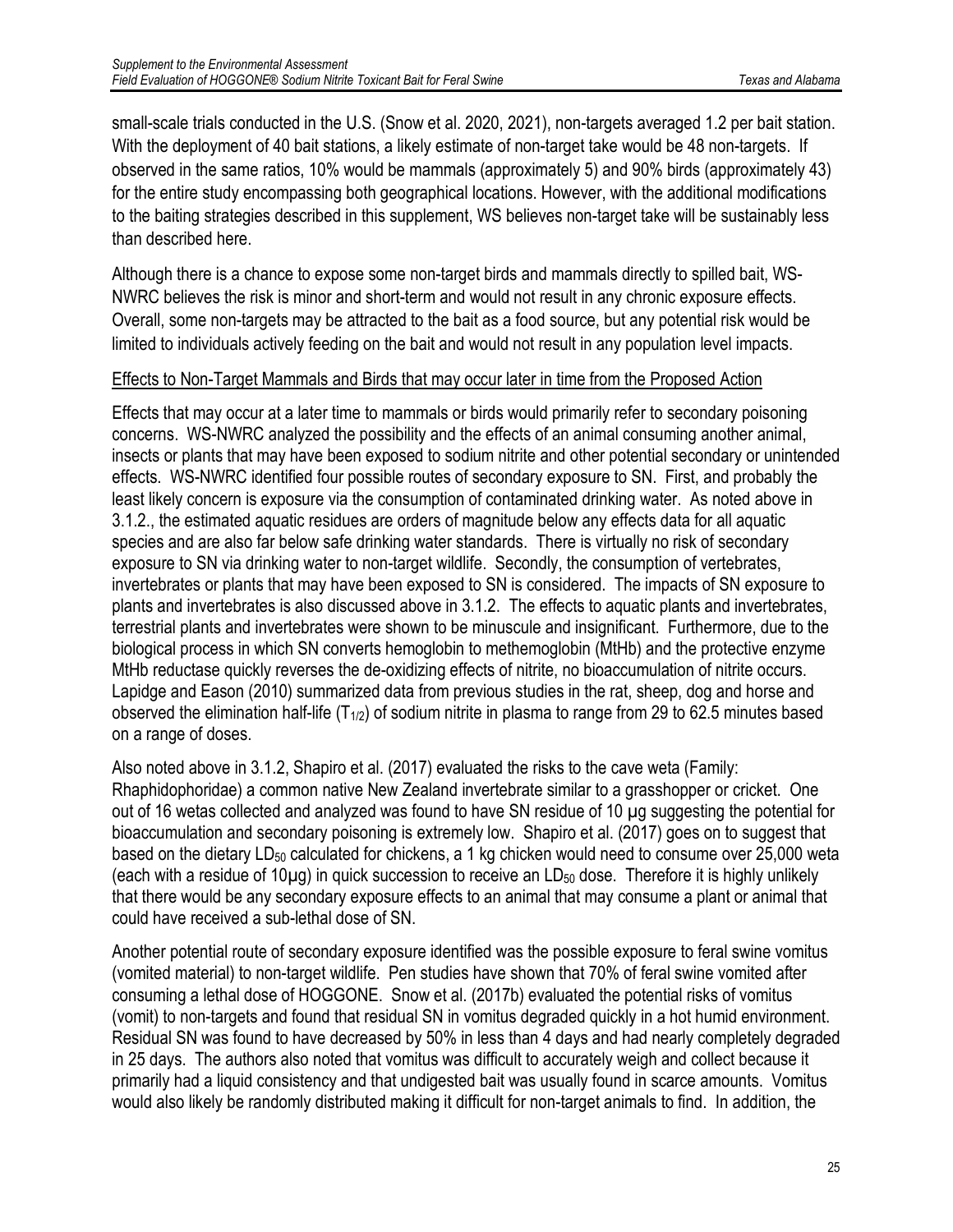residual SN in vomitus is exposed to the digestive tract and therefore the micro-encapsulation would have been dissolved, giving the vomitus a strong salty taste that is likely aversive to scavengers or non-target wildlife. Given these parameters, WS-NWRC believes it would be highly unlikely that non-target wildlife would find and consume enough vomitus to receive a lethal dose.

Lastly, and likely the most probable concern would be for non-target or scavenger species that may consume carcasses of feral swine that have consumed a lethal dose of SN. This concern is discussed in detail below.

#### Effects on Scavenging Species that May Occur at a Later Time

The potential for scavenging species such as predators, free-ranging dogs, vultures, raptors and any other non-target animal that may consume carcasses has been analyzed. Sodium nitrite is metabolized quickly by feral swine that consume the product with negligible residues reported in muscle tissue. Lapidge et al. (2012) and (Snow et al. 2017b) found residual SN in muscle, liver and eye tissue to be very low (average 3.2 mg/kg). The U.S. Food and Drug Administration regulates that no more than 200 mg/kg of sodium nitrite can be used as a preservative in meat products.

Risk estimates for non-target animals such as the bald eagle show they would need to consume greater than 300 times their daily food consumption rate to exceed an acute oral dose of sodium nitrite based on residues that could occur in muscle tissue. Similar estimates of low risk have also been shown for other scavengers (Snow et al 2017b). Snow et al. (2019) found no observable effects to coyotes when allowed to feed freely on SN dosed feral swine carcasses for 24 hours. Sixteen coyotes were given feral swine carcasses, 8 coyotes were given SN dosed feral swine carcasses and 8 coyotes were given placebo dosed carcasses. There were no mortalities and no difference in the consumption rates for each group. In another study by TPWD assessing the secondary effects of SN on Turkey vultures (*Cathartes aura*), has shown SN from carcasses is minimal to no risk to vultures (Foster 2018). TPWD dosed 4 feral pigs at 600 mg/kg of SN (one and a half times the lethal dose) and presented them to 4 groups of 5 vultures (3 treatments and 1 control group). Vultures fed freely on the carcasses for one week. The entire carcasses were consumed (with the exception of the hair and bones) by vultures and no effects were observed.

Despite the extremely low residues found in muscle tissue and the apparent lack of risk, the digestive tract (stomach, stomach contents and the small intestines) showed elevated levels of SN and hence a greater risk of exposure to scavengers. However, Snow et al. (2017b) found that approximately 90% of sodium nitrite residues in the stomach of feral swine are lost within three hours due to metabolism and degradation. These residues in the stomach contents are susceptible to environmental degradation reducing the time for exposure to scavenging non-target animals. Estimates assuming that scavengers only feed on undigested stomach contents show potential acute risk (Snow et al 2017b). However, these estimates are conservative since they don't assume any degradation of sodium nitrite and scavengers would preferentially feed only on undigested stomach contents. Shapiro et al. (2016) cited that SN has an aversive taste and therefore it must be encapsulated to mask the taste. Once the SN has been consumed and the encapsulation removed by the acidic stomach, it again, becomes very unpalatable to potential scavengers. Wade and Brown (1982) also suggest that many predator/scavengers will choose to consume rumen or stomachs last and that bald eagles typically do not eat the stomachs.

Muscle tissue that makes up a larger percentage of biomass from a feral swine would also be present for scavenging and with negligible sodium nitrite concentrations. In most cases scavengers would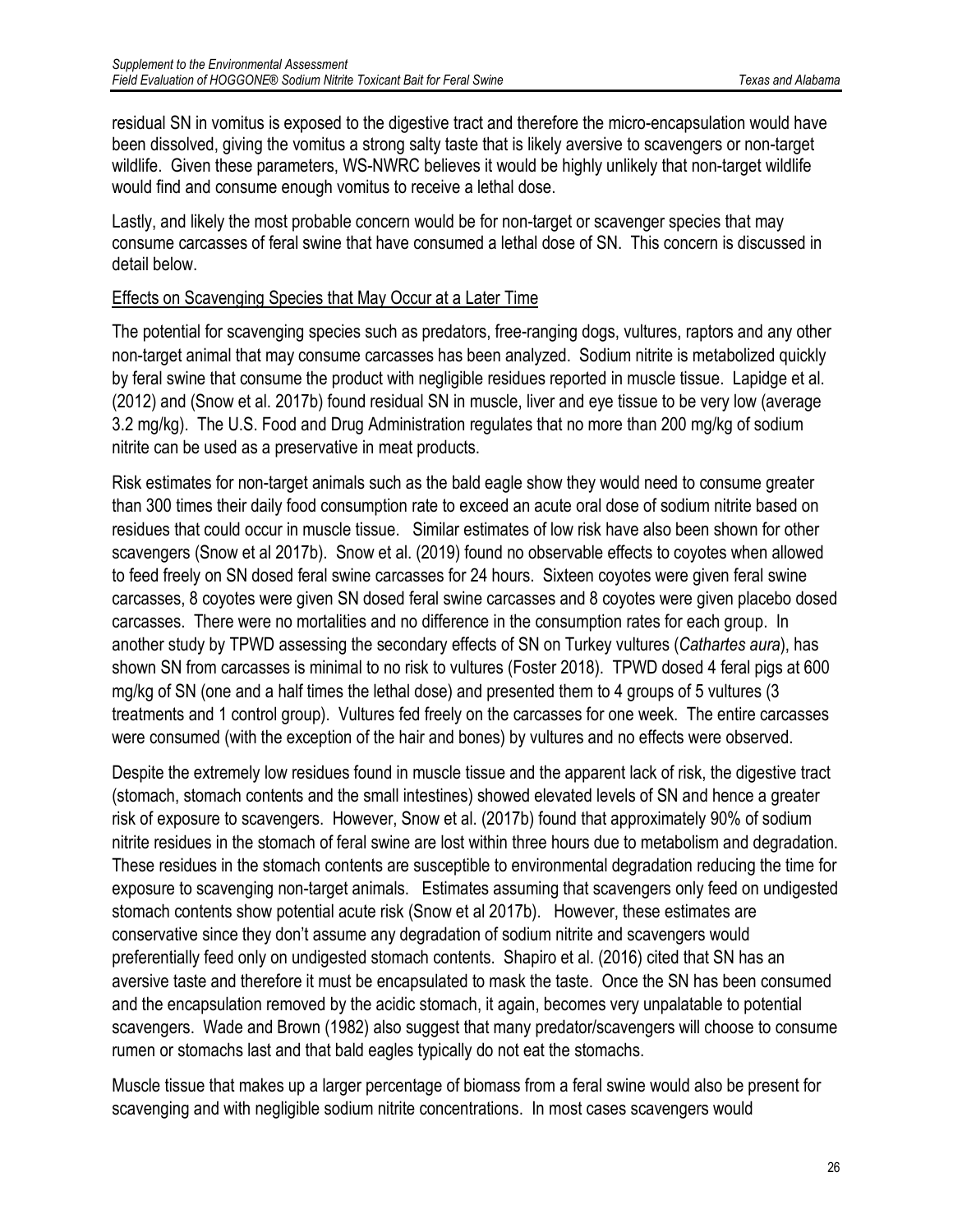preferentially consume muscle tissue over stomach contents reducing the exposure of sodium nitrite to non-target wildlife. Snow et al. (2019) saw evidence of this when only 2 of the 16 coyotes consumed stomachs in a pen study . Those 2 were also in the placebo group meaning there was no SN in the stomach. Of the 8 coyotes that were feed SN dosed carcasses, none consumed stomachs. Scavengers would also have to consume stomach contents quickly to receive a lethal dose since consuming it over a longer period of time would allow metabolism of sodium nitrite, reducing the potential for acute risk (Snow et al 2017b).

In another study, TPWD fed HOGGONE *ad libitum* to four pigs, the stomach and upper intestines were harvested. Only the stomachs and upper intestine (1 pair/cage) were presented to 3 groups of 5 Turkey vultures and a control with 2 vultures. Birds were monitored visually and with remote camera for 24 hrs. Stomachs and tissues were nearly completely consumed, only a portion of the food bolus from stomachs were not consumed. The remaining contents were removed at 24 hours to avoid forced consumption of the food bolus. No mortalities or effects have been observed. Although the residual concentrations of SN in the stomach and intestines are high enough to be lethal to vultures, it is hypothesized that the vultures are not able to consume them fast enough to produce any observable effects (Foster 2018). In summary, there are some minimal risks to scavenging species but given the biological properties of SN and the available data, these risks are very minor and short term.

# <span id="page-27-0"></span>*3.1.4 Humaneness / Ethics*

The EA (USDA 2017) analyzed the No Action and the Proposed Action alternatives and their potential effects on humanness and ethics. The discussion in the EA focused on the pain or suffering that an animal may have from consuming a lethal dose of sodium nitrite. Changes made to the concentration of the product (10% reduced to 5%) is not expected to change the humanness of the product. Evidence of this was confirmed during the small-scale trials where Snow et al. (2021) found the distance swine traveled after consuming a lethal dose of SN did not vary substantially from each bait concentration. The American Veterinary Medical Association (AVMA) updated its guidelines for the euthanasia of animals in 2020 (AVMA 2020) and was reviewed for this Supplement. Therefore, the humaneness discussion in section 3.2.4 of EA remains valid and relevant to this supplement.

# <span id="page-27-1"></span>*3.2 Summary of Impacts*

This study will likely only result in the removal of approximately 200 feral swine from each study site in Texas and Alabama. An improvement in habitat conditions in the immediate area where swine are removed could be expected. This improvement would be a result of less habitat destruction from feral swine. Although the removal of approximately 200 feral swine at each study site would likely be beneficial, it would still be considered minor and insignificant due to the small scale of the study.

The analysis suggests that based on the methodology of the study, the amounts or concentrations of sodium nitrite used and its potential exposure to the terrestrial and aquatic environment, any effects that may occur at the same time or at a later time from conducting the study would be insignificant or discountable. Due to the short-term time frame of this study (approximately 6 months in each location), it is not reasonably foreseeable that any effects would occur farther removed in distance or later in time from the proposed action.

WS-NWRC recognizes that registration of the product HOGGONE 2 could be considered an effect that could occur later in time. However, registration is not certain but could be a reasonably foreseeable future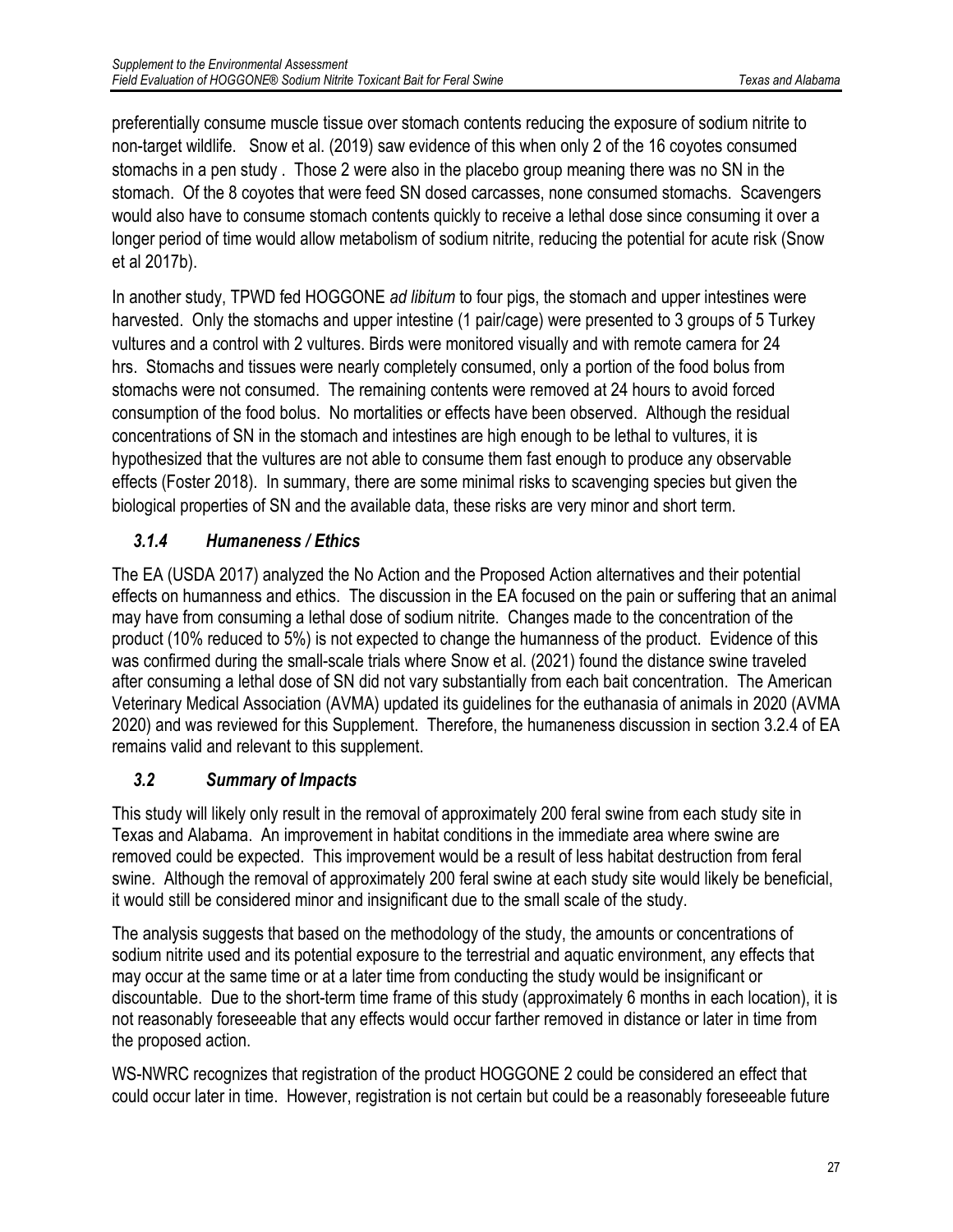action providing the study results were positive. This study is designed with EPA guidelines to provide the required efficacy data for EPA registration. The registration of a product necessitates several data requirements that include but are not limited to: product chemistry, toxicology (human), ecological effects, environmental fate, residue chemistry (for food use), and product performance (lab and field studies, i.e. Proposed Action)

A considerable amount of these data requirements have not been completed. Therefore, due to the complexity and the potential timeframe of the registration process (2-3 years), the other data requirements for EPA registration, and the unknown results of this proposed study, WS-NWRC believes any effects that may occur later in time such as the potential registration of the product would be premature and inappropriate at this time due to the lack of completed data that could be used in a meaningful analysis.

Based on the analysis in this Supplement to the EA (USDA 2017), WS-NWRC has determined that the Proposed Action is not expected to have significant or adverse impacts to human health and pet safety, the terrestrial and aquatic environment, non-target and T&E wildlife or the humaneness of research activities. Based on experience, the methods and strategies considered in this document are limited in nature and any reasonably foreseeable future actions from this Proposed Action will not result in significant environmental impacts. The EA (USDA 2017) provided two tables in section 3.4.1 summarizing the environmental effects on the issues addressed in the EA. These summary tables remain relevant and are applicable to this Supplemental summary of impacts.

# <span id="page-28-0"></span>**LIST OF PREPARERS AND PERSONS CONSULTED**

*Chad D. Richardson,* BS degree in Fisheries and Wildlife Biology. 30 years of experience and education in operational wildlife damage management and research.

*Nathan P. Snow,* BS, MS, PhD degrees in Wildlife Biology. 14 years of experience and education in wildlife science and research.

*Kurt C. VerCauteren*, BS, MS, PhD degrees in Wildlife Science. 31 years of experience and education in wildlife science and research.

*Jim Warren*, BS, MS, PhD degrees in Forest ecology, Entomology and Environmental toxicology.

*Thomas C. Hall,* BA, MS, degrees in Psychology and Wildlife ecology. 33 years of experience in operational wildlife damage management and the National Environmental Policy Act.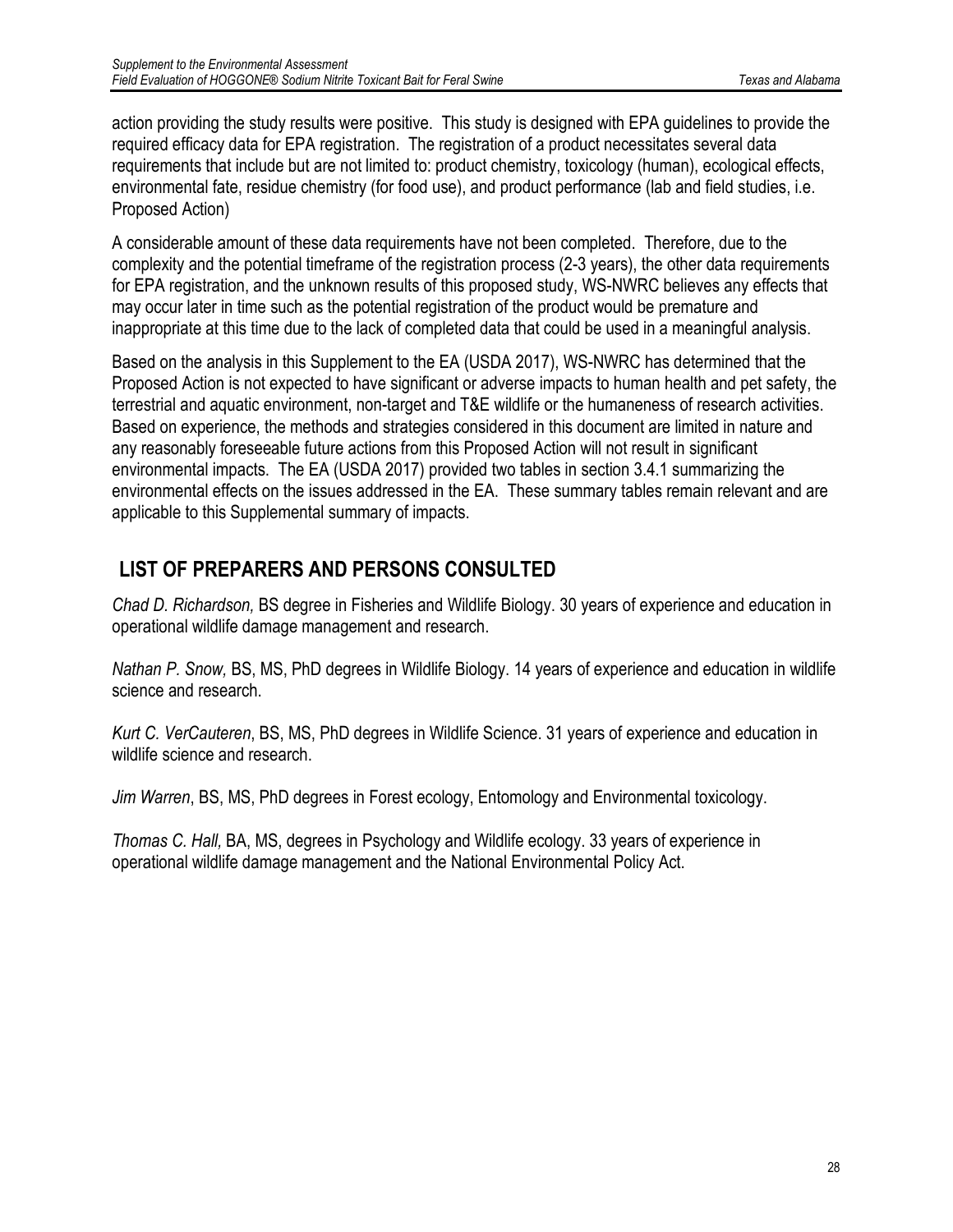#### *APPENDIX A. Literature Cited*

Agar, N. S. and J. D. Harley. 1972. Erythrocytic methaemoglobin reductases of various mammalian species. Experientia 15(10):1248-1249.

Alonso, A. and J. A. Camargo. 2007. Ameliorating effect of chloride on nitrite toxicity to freshwater invertebrates with different physiology: a comparative study between amphipods and planarians. Arch. Environ. Contam. Toxicol. 54:259–265.

American Veterinary Medical Association (AVMA). 2020. AVMA Guidelines for the Euthanasia of Animals: 2020 Edition. https://www.avma.org/sites/default/files/2020-01/2020-Euthanasia-Final-1-17-20.pdf

Armstrong, D.A., Stephenson, M.J. and Knight, A.W., 1976 Acute toxicity of nitrite to larvea of the giant Malaysian prawn, *Macrobrachium rosenbergii.* Aquaculture, 9: 39-46.

Atef, M., Abo-Norage, M.A.M., Hanafy, M.S.M. and A.E. Agag. 1991. Pharmacotoxicological aspects of nitrate and nitrite in domestic fowls. British Poultry Sci. 32:399-404.

Banihani, Q., R. Sierra-Alvarez and J. A. Field. 2009. Nitrate and nitrite inhibition of methanogenesis during denitrification in granular biofilms and digested domestic sludges. Biodegradation 20:801–812.

Board, P. G., N. S. Agar, M. Gruca and R. Shine. 1977. Methaemoglobin and its reduction in nucleated erythrocytes from reptiles and birds. Comp, Biochem. Physiol. 57(B):265-267.

Bowden, W. B. 1987. The biogeochemistry of nitrogen. Biogeochem. 4(3):313-348.

Bruning-Fann, C.S. and J.B. Kaneene. 1993. The effects of nitrate, nitrite, and N-nitroso compounds on animal health. Vet. Human Toxicol. 35(3):237-53.

Carballo, M., M. J. Munoz, M. Cuellar and J. V. Tarazona. 1995. Effects of waterborne copper, cyanide, ammonia, and nitrite on stress parameters and changes in susceptibility to saprolegniosis in rainbow trout (*Oncorhynchus mykiss*). App. Env. Microbiol. 61(6):2108-2112.

Carballo, M. and M. J. Munoz. 1991. Effect of sublethal concentrations of four chemicals on susceptibility of juvenile rainbow trout (*Oncorynchus mykiss*) to saprolegniosis. App. Env. Microbiol. 57(6):1813-1816.

Campbell, T. A., and D. B. Long. 2007. Species-specific visitation and removal of baits for delivery of pharmaceuticals to feral swine. Journal of Wildlife Diseases 43:485-491.

Campbell, T. A., and D. B. Long. 2009. Feral swine damage and damage management in forested ecosystems. Forest Ecology and Management 257:2319-2326.

Campbell, T. A., D. B. Long, and G. Massei. 2011. Efficacy of the Boar-Operated-System to deliver baits to feral swine. Preventive veterinary medicine 98:243-249.

Campbell, T. A., J. A. Foster, M. J. Bodenchuk, J. D. Eisemann, L. Staples, and S. J. Lapidge. 2013. Effectiveness and target-specificity of a novel design of food dispenser to deliver a toxin to feral swine in the United States. International Journal of Pest Management 59:197-204.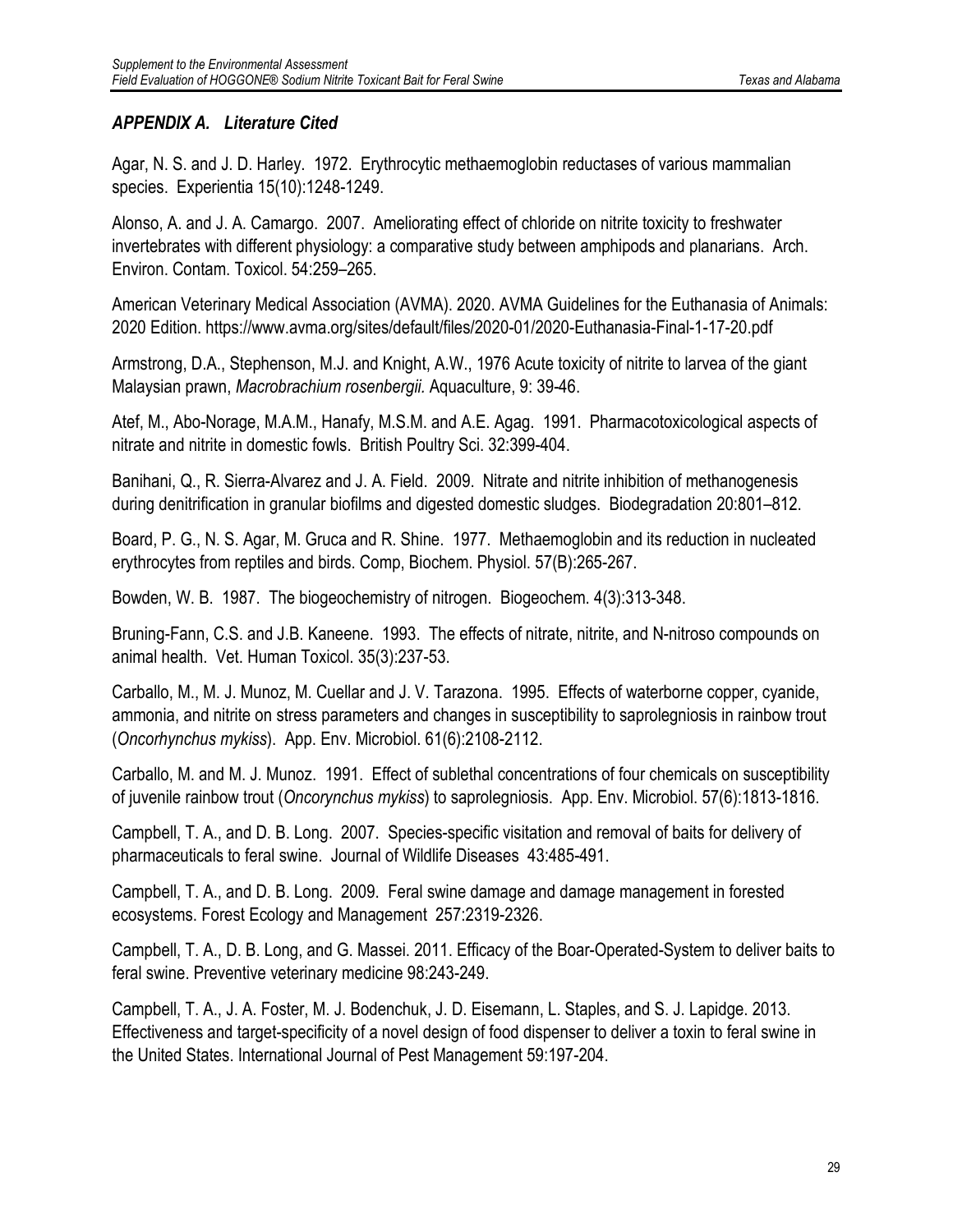Chen, J.C. and S.F. Chen. 1992. Effects of nitrite on growth and molting of Penaeus monodon juveniles. Comp. Biochem. Physiol. Vol. 101C(3): 453-458.

Chen, W., H. Liu, Q. Zhang and S. Dai. 2011. Effects of nitrite and toxic *Microcystis aeruginosa* PCC7806 on the growth of freshwater rotifer *Brachionus calyciflorus*. Bull. Environ. Contam. Toxicol. 86:263–267.

Chun-Lap Lo, S. and N.S. Agar. 1986. NADH-methemoglobin reductase activity in the erythrocytes of newborn and adult mammals. Experientia 42: 1264-1265.

Dave G. and E. Nilsson. 2005. Increased reproductive toxicity of landfill leachate after degradation was caused by nitrite. Aquat. Toxicol. 73: 11–30.

Eason, C. T., K. A. Fagerstone, J. D. Eisemann, S. Humphrys, J. R. O'Hare and S. Lapidge. 2010. A review of existing and potential New World and Australasian vertebrate pesticides with a rationale for linking use patterns to registration requirements. International Journal of Pest Management. Vol. 56, No. 2, April-June 2010, 109-125.

Eddy, F.B. and E.M. Williams. 1987. Nitrite and freshwater fish. Chem. and Ecol. 3:1-38.

Epifanio, C.E. and Srna, R.F., 1975. Toxicity of ammonia, nitrite ion, nitrate ion, and orthophosphate to Mercenaria mercenaria and Crassostrea virginica. Mar. Biol., 33: 241-246.

Foster J. A. 2011. Effects of sodium nitrite on feral swine and non-targets. Performance report for Texas Parks and Wildlife Department as required by Federal Aid in Wildlife Restoration Act. Federal Aid Grant No. W-132-R-9. 11 p.

Foster, J.A., J.C. Kinsey, J. Bustamante, N.P. Snow, L.D. Staples, and K.C. VerCauteren. 2018. Negligible risk of secondary mortality in turkey vultures (*Cathartes* aura) consuming wild pigs killed with HOGGONE®). International Wild Pig Conference. p.27, April 15-18, 2018. Oklahoma City, Oklahoma.

Griffis-Kyle K.L. 2005. Ontogenetic delays in effects of nitrite exposure on tiger salamanders (*Ambystoma tigrinum tigrinum*) and wood frogs (*Rana sylvatica*). 24:1523–1527.

Griffis-Kyle, K.L. 2007. Sublethal effects of nitrite on eastern tiger salamander (*Ambystoma tigrinum tigrinum*) and wood frog (*Rana sylvatica*) embryos and larvae: implications for field populations. Aquat. Ecol. 41:119–127.

Hamilton, J.L. and R.H. Lowe. 1981. Organic matter and N effects on soil nitrite accumulation and resultant nitrite toxicity to tobacco transplants. Agron. J. 73: 787-790.

Hilmy, A.M., N.A. El-Domiaty and K. Wershana. 1987. Acute and chronic toxicity of nitrite to *Clarias lazera*. Comp. Biochem. Physiol. 86(2):241-253.

Hoque, M.M., H.A. Ajwa and R. Smith. 2007. Nitrite and ammonium toxicity on lettuce grown under hydroponics. Comm. Soil Sci. Plant Anal. 39(1-2): 207-216.

Huey, D.W. and T.L. Beitinger. 1980a. Toxicity of Nitrite to Larvae of the Salamander *Ambystoma texanum*. Bull. Environ. Contam. Toxicol. 25:909-912.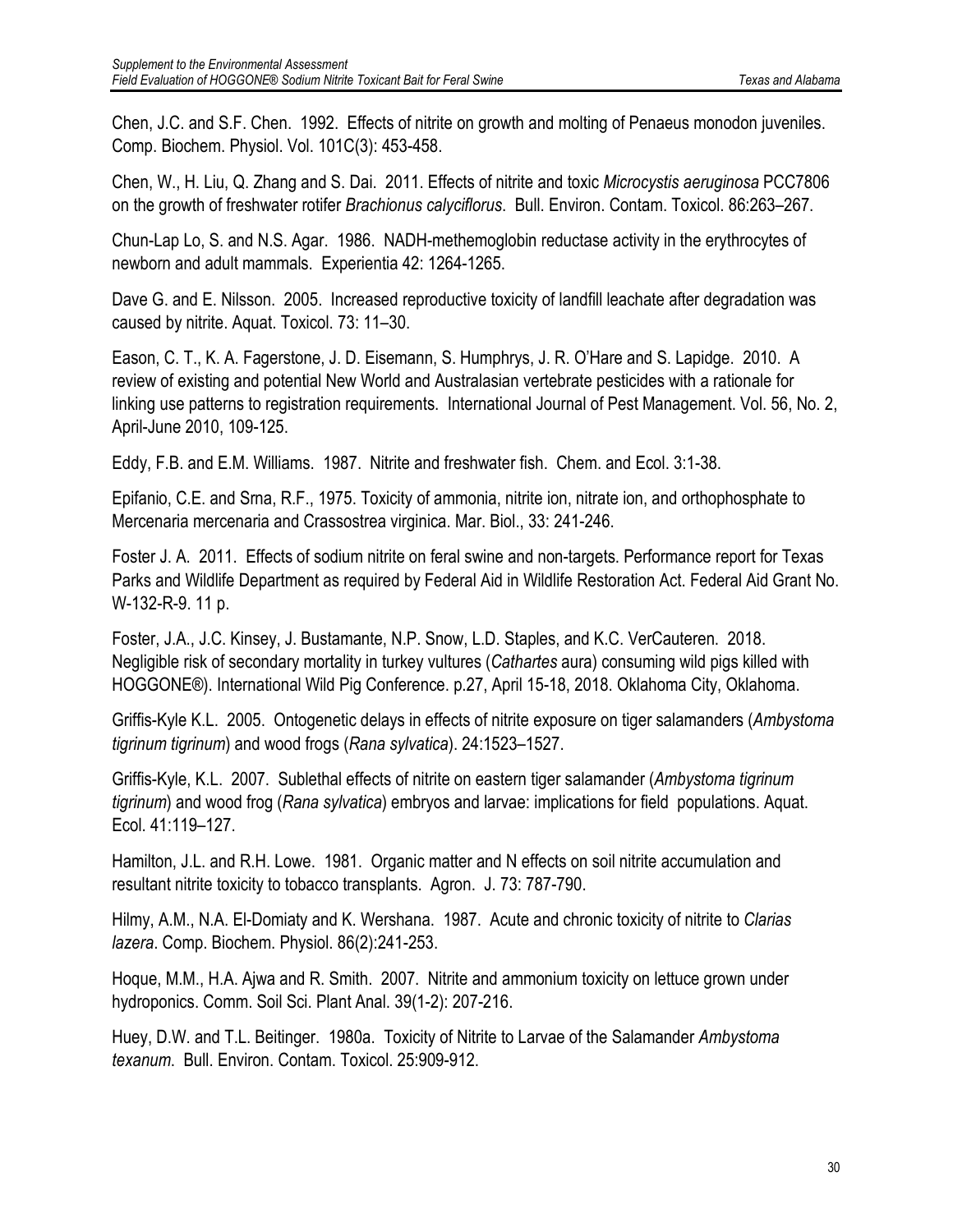Huey, D.W. and T.L. Beitinger. 1980b. Hematological Responses of Larval *Rana catesbiana* to Sublethal Nitrite Exposures. Bull. Environ. Contam. Toxicol. 25:74-577.

Ionescu, D., M. Mircea and E. Bursuc. 1990. Researches regarding the toxicity of nitrates and nitrates to honeybees. *In*: Proceedings of the fourth international symposium on harmonization of methods for testing the toxicity of pesticides to bees. Pp. 136-140.

Ito, T., K. Mezawa, T. Okazaki and R. Shukuya. 1984. NADH and NADPH- dependent reduction of methemoglobin in the nucleated erythrocytes from hen and bullfrog. Comp. Biochem. Physiol. 78B(3):683- 686.

Jensen, F.B. 2003. Nitrite disrupts multiple physiological functions in aquatic animals. Comparative Biochemistry and Physiology Part A 135: 9–24.

Jensen, F.B. 2007. Nitric oxide formation from nitrite in zebrafish**.** The Journal of Experimental Biology 210:3387-3394.

Kelso, B.H.L., D.M. Glass and R.V. Smith. 1999. Toxicity of nitrite to freshwater invertebrates. *In*: Managing risk of nitrates. Pub. No. 237 Ch. 12. Pp. 175-188.

Kroupova, H., J. Machova and Z. Svodova. 2005. Nitrite influence on fish: a review. Vet. Med. 50(11): 461-471.

Lapidge, S. J. and C.T. Eason. 2010. Pharmacokinetics and methaemoglobin reductase activity as determinants of species susceptibility and nontarget risks from sodium nitrite manufactured feral pig baits. Report for the Australian Government, Department of the Environment, Water, Heritage and the Arts.

Lapidge, S., J. Wishart, L. Staples, K. Fagerstone, T. Campbell, and J. Eisemann. 2012. Development of a feral swine toxic bait (Hog-Gone®) and bait hopper (Hog-Hopper™) in Australia and the USA. WIldlife Damage Management, Internet Center for Publications.

Leonard, J. 2016. An acute contact toxicity study to determine the effects of Sodium Nitrite on the honey bee (*Apis mellifera*). Final Report. SynTech Research Laboratory Services, LLC. 17745 S. Metcalf Ave., Stilwell, KS 66085, USA.

Ley, D. H. 1986. Nitrite poisoning in herring gulls (*Larus argenta tus*) and ring-billed gulls (*Larus dela warensis*). J. Wild. Dis. 22(3):381-384.

Lin, Y.C. and J.C Chen. 2003. Acute toxicity of nitrite on *Litopenaeus vannamei*(Boone) juveniles at different salinity levels. Aquaculture 224:193–201.

Long, D. B., T. A. Campbell, and G. Massei. 2010. Evaluation of feral swine-specific feeder systems. Rangelands 32:8-13.

Massei, G., J. Coats, R. Quy, K. Storer and D.P. Cowan. 2010. The Boar-Operated-System: a novel method to deliver baits to wild pigs. J. Wild. Mgt. 74(2):333-336.

Marco, A. and A.R. Blaustein. 1999. The effects of nitrite on behavior and metamorphosis in Cascades frogs (*Rana cascadae*). Env. Toxicol. Chem. 18(5): 946–949.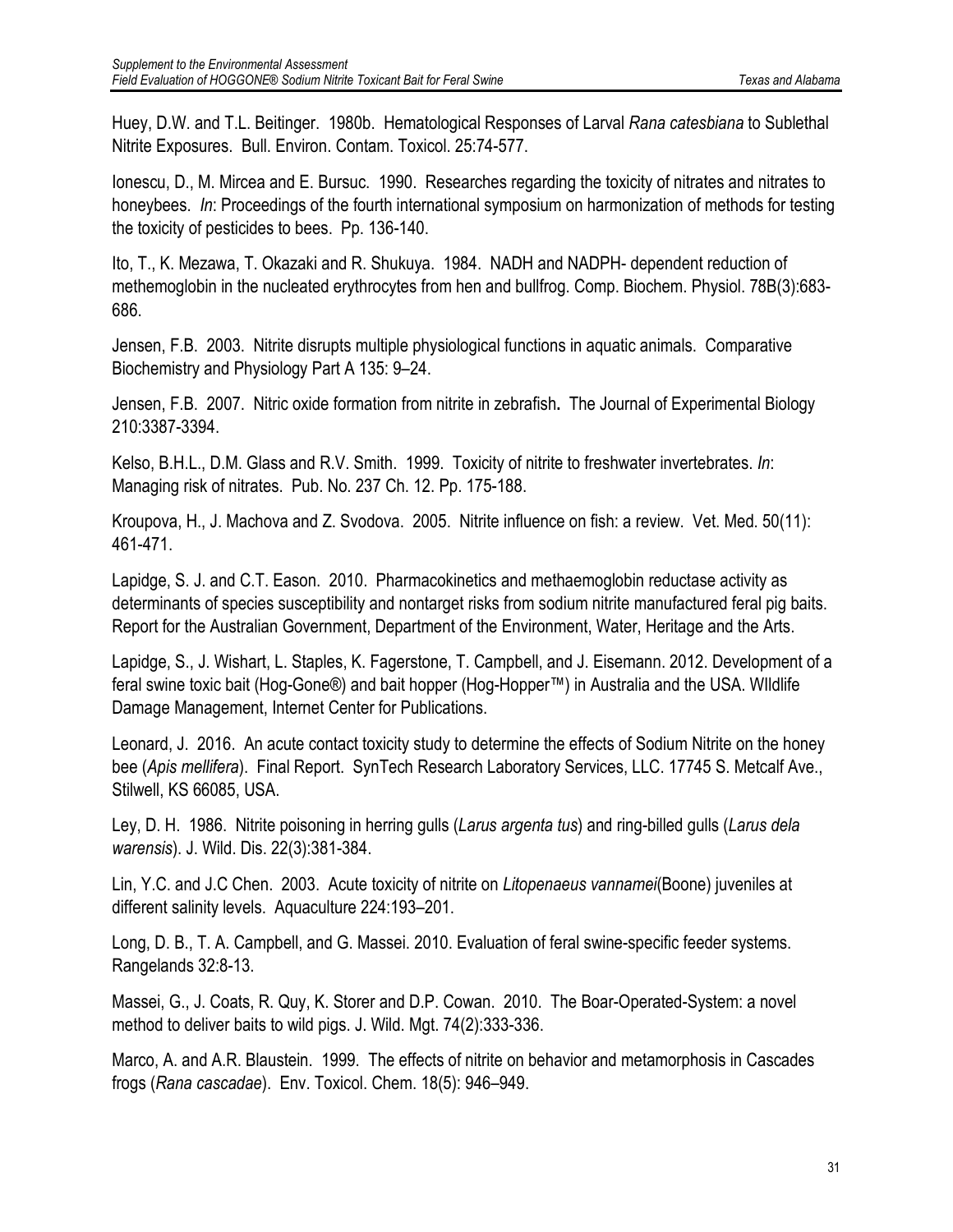Marco, A., C. Quilchano and A.R. Blaustein. 1999. Sensitivity to nitrate and nitrite in pond-breeding amphibians from the Pacific Northwest, USA. Env. Toxicol. Chem. 18(12):2836-2839.

Margiocco, C., A. Arillo, P. Mensi and G. Schenone. 1983. Nitrite bioaccumulation in *Salmo gairdneri*  Rich, and hematological consequences. Aq. Toxicol. 3:261-270.

OECD. 2005. Sodium Nitrite (CAS No. 7632-00-0). UNEP Publications. Available at: [http://www.inchem.org/documents/sids/sids/7632000.pdf.](http://www.inchem.org/documents/sids/sids/7632000.pdf)

O'Reilly, C. and E. Colleran. 2005. Toxicity of nitrite toward mesophilic and thermophilic sulphatereducing, methanogenic and syntrophic populations in anaerobic sludge. J. Ind. Microbiol. Biotechnol. 32: 46–52.

Phipps, R.H. and I.S. Cornforth. 1970. Factors affecting the toxicity of nitrite nitrogen to tomatoes. Plant and Soil. 33:457-466.

Roberts, B.L. and H.W. Dorough. 1984. Relative toxicities of chemicals to the earthworm *Eisenia foetida.* Env.Toxicol. Chem. 3: 67-78.

Russo, R. C., R.V. Thurston and K. Emerson. 1981. Acute toxicity of nitrite to rainbow trout (Salrno gaidneri): effects of pH, nitrite species, and anion species. Can. J. Fish. Aquat. Sci. 38:387-393.

Russo, R. C. 2006. Nitrite toxicity to fishes. Pp. 73-89. *In:* Fish Physiology, Toxicology, and Water Quality Proceedings of the Ninth International Symposium, Capri, Italy, April 24-28, 2006. EPA/600/R-07/010.

Sarikaya, R. and S. Cakir. 2005. Genotoxicity testing of four food preservatives and their combinations in the *Drosophila* wing spot test. Env. Toxicol. Pharmacol. 20:424–430.

Shapiro, L., C. Eason., C. Bunt., S. Hix., P. Aylett., D. MacMorran. 2016. Encapsulated sodium nitrite as a new toxicant for possum control in New Zealand. New Zealand Journal of Ecology, 40(3): 381-385. DOI: 10.20417/nzjecol.40.36.

Shapiro, L., P. Aylett, D. Arthur, C. Eason. 2017. Primary poisoning risk for encapsulated sodium nitrite, a new tool for pest control. New Zealand Journal of Zoology, DOI: 10.1080/03014223.2016.1264979.

Shinn, C., A. Marco and L. Serrano. 2008. Inter- and intra-specific variation on sensitivity of larval amphibians to nitrite. Chemosphere 71:507–514.

Snow, N. P., J. M. Halseth, M. J. Lavelle, T. E. Hanson, C. R. Blass, J. A. Foster, S. T. Humphrys, L. D. Staples, D. G. Hewitt, and K. C. VerCauteren. 2016. Bait preference of free-ranging feral swine for delivery of a novel toxicant. PloS one 11:e0146712.

Snow, N. P., M. A. Jarzyna, K. C. VerCauteren. 2017. Interpreting and predicting the spread of invasive wild pigs. J. of Applied Ecology. Doi: 10.1111/1365-2664.

Snow, N. P., J. A. Foster, J. C. Kinsey, S. T. Humphrys, L. D. Staples, D. G. Hewitt, K. C. Vercauteren. 2017a. Development of Toxic Bait to Control Invasive Wild Pigs and Reduce Damage. Wildlife Society Bulletin 41:256-263.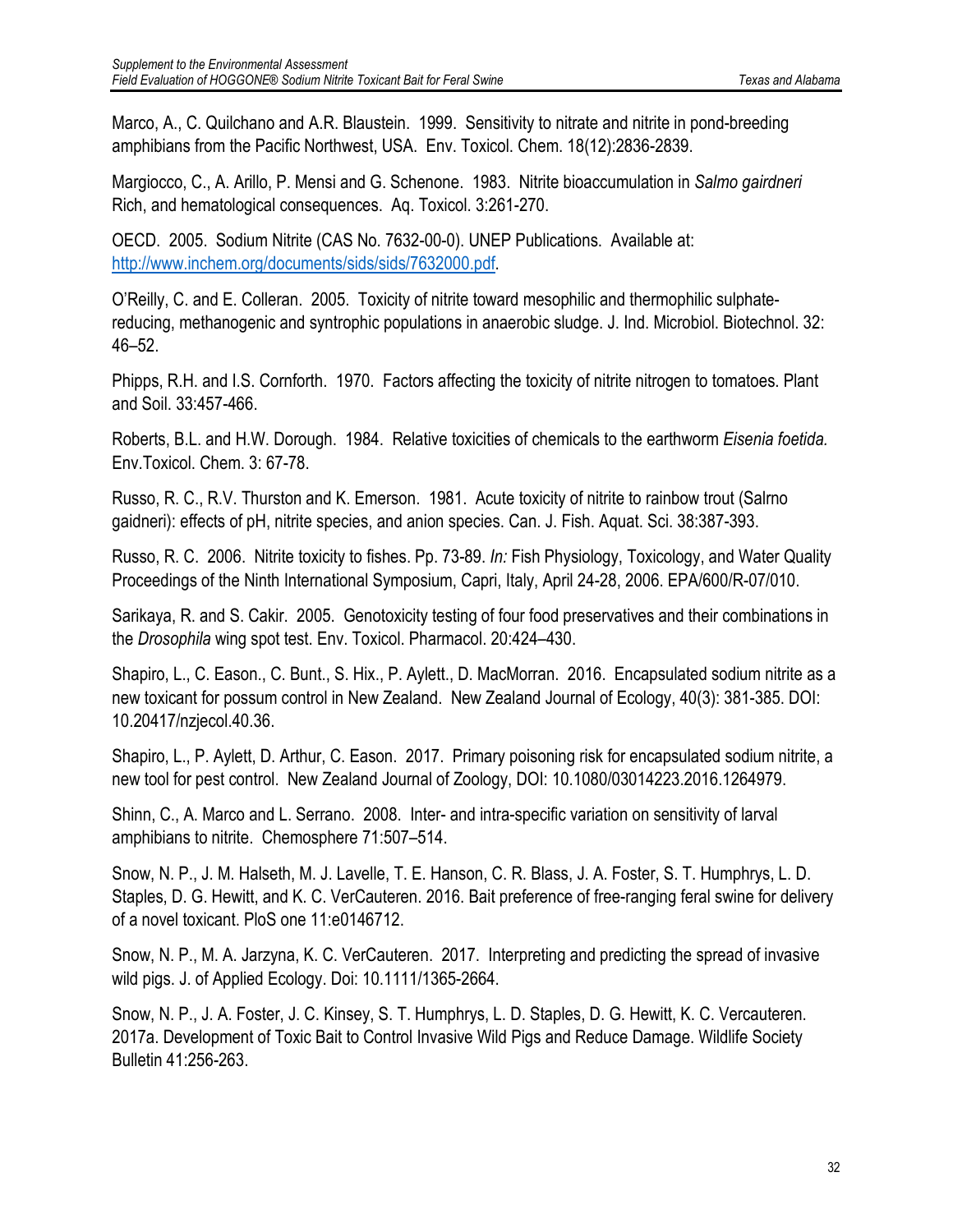Snow, N. P., J. A. Foster, E. H. Van Natta, K. E. Horak, S. T. Humphrys, L. D. Staples, D. G. Hewitt, and K. C. VerCauteren. 2017b. Evaluation of Potential Secondary Poisoning Risks from Sodium Nitrite Toxic Bait for Invasive Wild Pigs. In Press.

Snow, N. P., M. J. Lavelle J. M. Halseth, M., C. R. Blass, J. A. Foster, S. T. and K. C. VerCauteren. 2017c. Strength testing of raccoons and invasive wild pigs for a species-specific bait station. Wildl. Soc. Bull.. doi:10.1002/WS-NWRCb.756.

Snow, N. P., K. E. Horak, S. T. Humphrys, L.D. Staples, D. G. Hewitt and K. C. VerCauteren. 2019. Low Secondary Risks for Captive Coyotes from a Sodium Nitrite Toxic Bait for Invasive Wild Pigs. Wildlife Society Bulletin 43 (3): 484-490.

Snow, N. P. 2020. Report to EPA on the results of a small-scale field trial conducted on HOGGONE® 2 with a bird deterrent device. UDSA/APHIS Wildlife Services. National Wildlife Research Center, Ft. Collins, CO.

Snow, N. P., J.D. Wishart, J.A. Foster, L.D. Staples, and K.C. VerCauteren. 2021. Efficacy and risks from a modified sodium nitrite bait for wild pigs. Pest Management Science 77: 1616-1625.

Soniat, M. 2012. Avian Single-Dose Oral Toxicity Test with Sodium Nitrite in Red-winged Blackbirds *(Agelaius phoeniceus).* Unpublished Report HG 2011/005, Genesis Laboratories, Inc., Wellington, CO, 73p.

Soucek, D.J. and A. Dickinson. 2012. Acute toxicity of nitrate and nitrite to sensitive freshwater insects, mollusks, and a crustacean. Arch. Environ. Contam. Toxicol. 62:233–242.

Smith, G.R., D.A. Vaala, D.A., H.A. Dingfelder and K.G. Temple. 2004. Effects of nitrite on bullfrog (*Rana catesbeiana*) tadpoles from central Ohio, USA. Bull. Environ. Contam. Toxicol. 72:1012–1016.

Smith, G.R. 2007. Lack of effect of nitrate, nitrite, and phosphate on wood frog *(Rana sylvatica)* tadpoles. Appl. Herp. 4: 287-291.

Stafford, J. 2011a. Northern Bobwhite (*Colinus virginianus*) Acute Oral Toxicity (LD50) Test with Sodium Nitrite. Unpublished Report No. 998.4100, Smithers Vicient, Snow Camp, NC, 81p.

Stafford, J. 2011b. Mallard (*Anas platyhynchos*) Dietary Toxicity Test (LC50) with Sodium Nitrite. Unpublished Report No. 13998.4103, Smithers Vicient, Snow Camp, NC, 78p.

Stafford, J. 2011c. Mallard (*Anas platyhynchos*) Dietary Toxicity Test (LC50) with Sodium Nitrite. Unpublished Report No. 13998.4102, Smithers Vicient, Snow Camp, NC, 81p.

Strnad, Z. and M. Persin. 1983. Experimental poisoning of pheasant chicks with nitrates and nitrites in drinking water. Vet. Med. 28(9):541-547.

Tari, I. and J. Csiszar. 2003. Effects of NO2 or NO3 supply on polyamine accumulation and ethylene production of wheat roots at acidic and neutral pH: implications for root growth. Plant Growth Regulation 40:121–128.

USDA (United States Department of Agriculture). 2017. Environmental Assessment: Field Evaluation of Hoggonne ® Sodium Nitrite Bait for Feral Swine. USDA/APHIS Wildlife Services. National Wildlife Research Center, Ft. Collins, CO.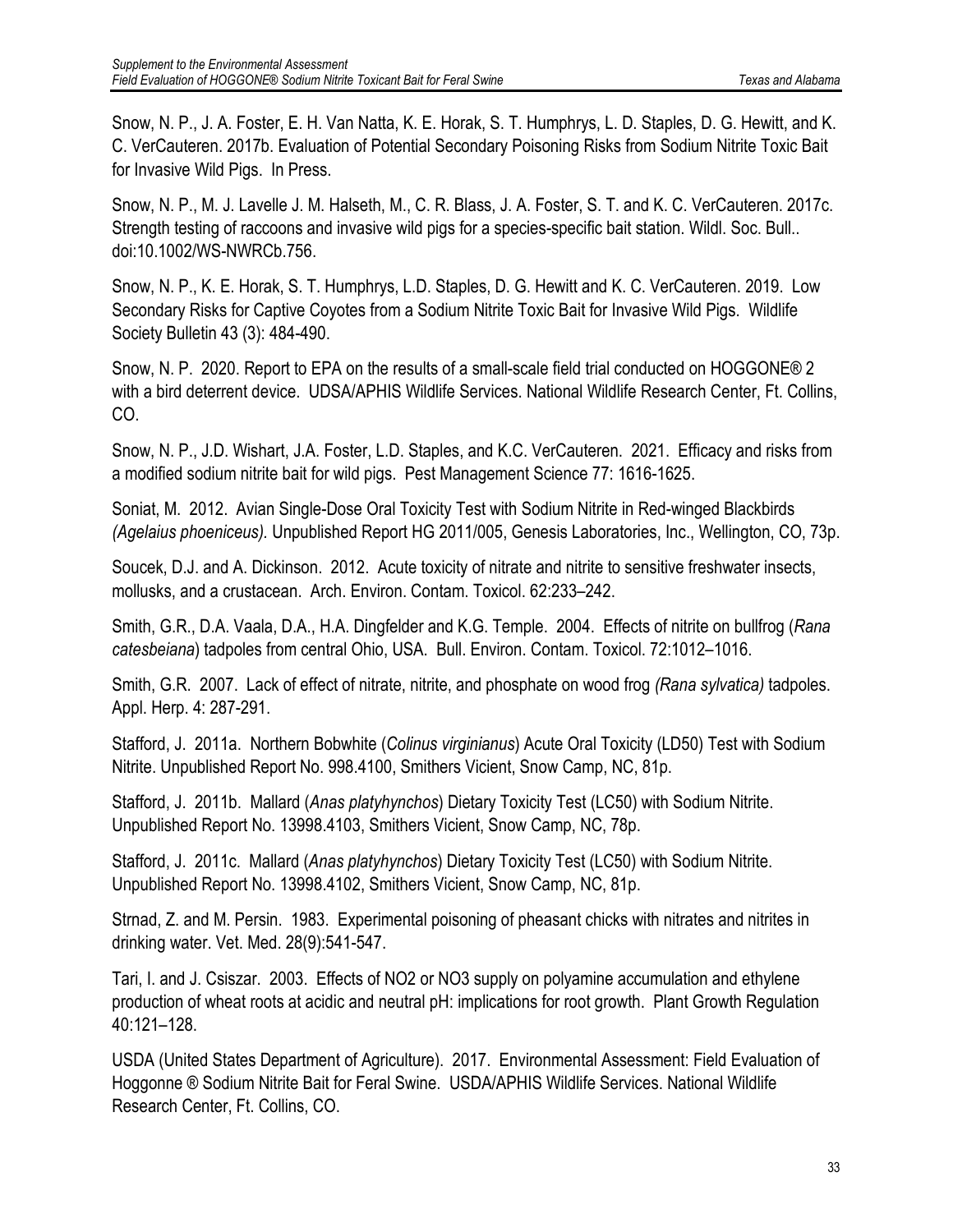USDA (United States Department of Agriculture). 2019. Environmental Assessment: A Small Scale Field Evaluation of HOGGONE® 2 Sodium Nitrite Toxicant Bait for Feral Swine. UDSA/APHIS Wildlife Services. National Wildlife Research Center, Ft. Collins, CO.

USDA (United States Department of Agriculture). 2019. Study Protocol: A Small Scale Field Evaluation of HOGGONE® 2 Sodium Nitrite Toxicant Bait for Feral Swine. UDSA/APHIS Wildlife Services. National Wildlife Research Center, Ft. Collins, CO.

USDA (United States Department of Agriculture). 2020. Unpublished Report to EPA on the results of a small-scale field trial conducted on HOGGONE® 2 with a bird deterrent device. UDSA/APHIS Wildlife Services. National Wildlife Research Center, Ft. Collins, CO.

USEPA. 2006. Nitrates and Nitrites, Toxicity and Exposure Assessment for Children's Health (TEACH) Chemical Summary. Available at: [http://www.epa.gov/teach/chem\\_summ/Nitrates\\_summary.pdf.](http://www.epa.gov/teach/chem_summ/Nitrates_summary.pdf)

Wade, D. and J. Browns. 1982. Proceedures for evaluating predation on livestock and wildlife. Texas Agricultural Extension Service, Texas A&M University, San Angelo; Bulletin No. B-1429:42 pp.

Wedemeyer, G.A. and W. T. Yasutake. 1978. Prevention and treatment of nitrite toxicity in juvenile steelhead trout (Salmo gairdneri). J. Fish. Res. Board Can. 35:822-827.

Widman, J.C., S.L. Meseck, G. Sennfelder, D.J. Veilleux. 2008. Toxicity of Un-ionized Ammonia, Nitrite, and Nitrate to Juvenile Bay Scallops, *Argopecten irradians irradians.* Arch Environ Contam Toxical 54: 460- 465.

Wodzinski, R.S., D.P Labeda and M. Alexander. 1978. Effects of low concentrations of bisulfite-sulfite and nitrite on microorganisms. Appl. Envir. Micro. 35(4):718-723.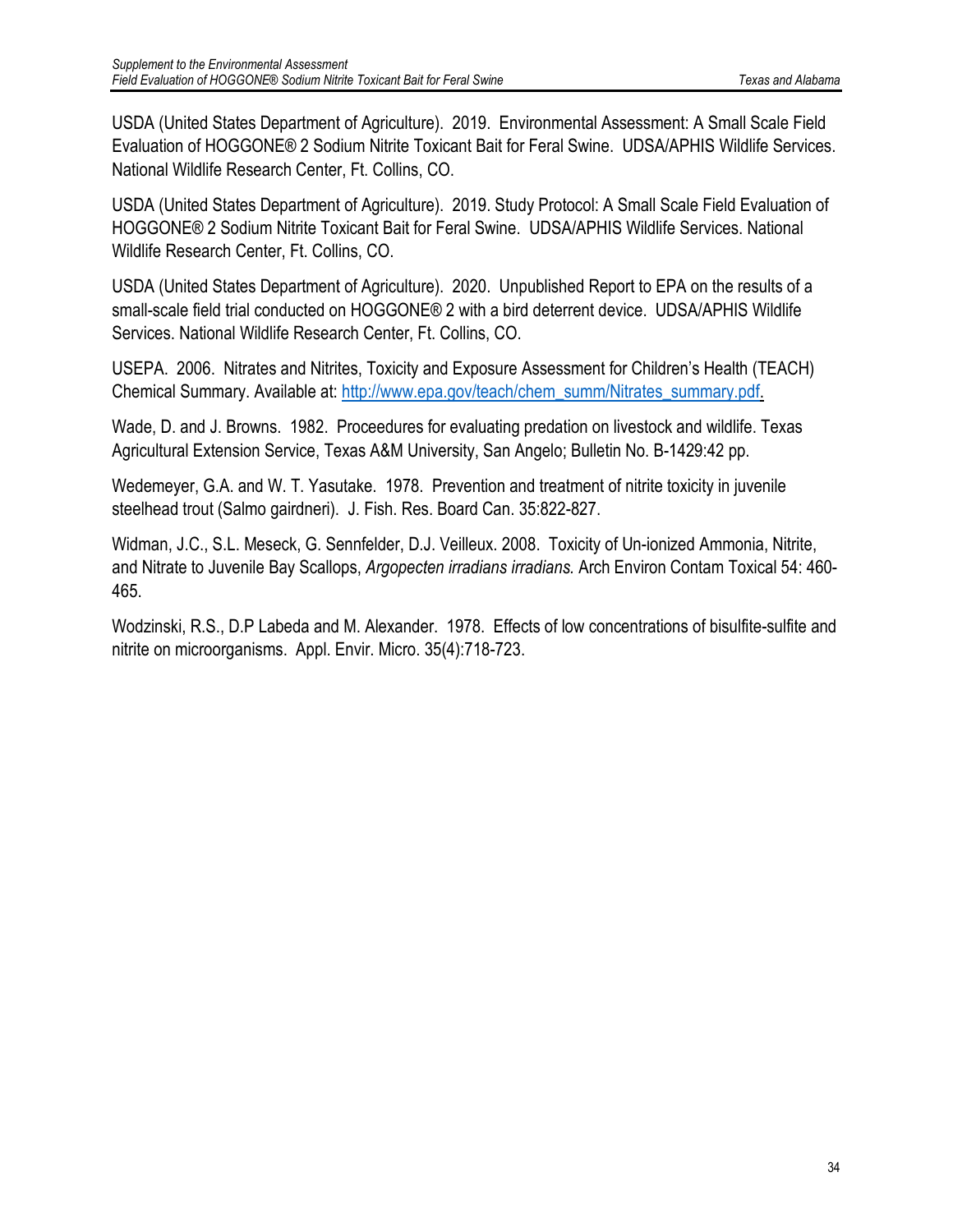### *APPENDIX B. Bait Station Specifications*



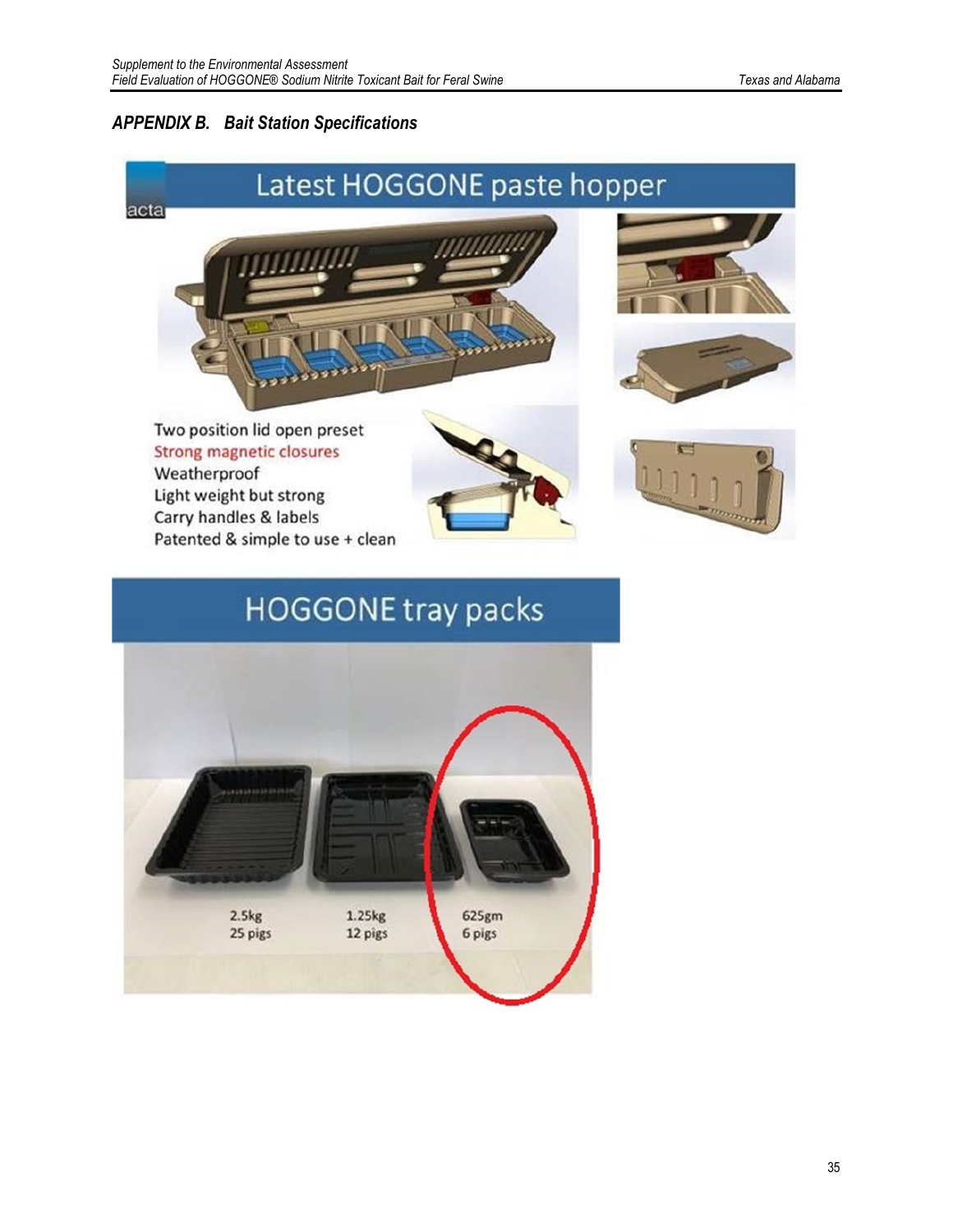#### *APPENDIX C: Responses to public Comments*

There was a total of 68 comment letters submitted during the public comment period. Some commenters expressed more than one topic in their comment. These comments have been summarized into 13 topics and are addressed below.

**1. Numerous commenters recognized the damages that feral swine cause and described a variety of ways they are harmful to the environment and expressed their support for the Proposed Action to continue the field evaluation of Hoggone® 2.**

**Response:** Wildlife Services (WS) agrees that feral swine are detrimental to many resources. These comments are consistent with peer reviewed research referenced in the EA and Supplement and relate to the purpose and need of the EA. The Need for Action is addressed in 1.2 of the EA and 2.2 of the EA describe that it is the mission of WS and its research arm, NWRC, to evaluate damage situations and develop methods and tools to reduce or eliminate damage and resolve land use conflicts. WS' thanks the commenters for the letters of support for the field evaluation of Hoggone® 2.

#### **2. Several commenters expressed their support for the development and potential future registration and use of the product.**

**Response:** WS appreciates those comments in support of this important research.

#### **3. Several commenters expressed concern for the effects of sodium nitrite on threatened and endangered species, non-target wildlife and scavengers.**

**Response:** WS believes this concern is adequately addressed in section 3.2.3 of the EA and 3.1.3 in the EA Supplement. This section describes the effects determinations that were made for each threatened and endangered species at each study site and where applicable, in compliance with Section 7 of the Endangered Species Act, a concurrence letter was requested and received from the USFWS. Section 3.1.3 in the Supplement also addresses the possible effects that may happen at the same time of the proposed action along with those effects that may happen later in time or further removed from the proposed action on non-target wildlife and scavengers in detail. In Summary, T&E species determinations were either "no effect" or "may effect, not likely to adversely affect".

#### **4. Commenters expressed concern over the species specificity of the bait and whether baits could be delivered to feral swine without exposing the bait to non-target wildlife, domestic animals and livestock.**

**Response:** The specifics to the bait station are shown in Appendix B of the Supplement and show modifications from the original bait station in Appendix B in the EA. Small-scale trails have shown considerable improvement in bait spillage and exclusion of non-target animals. No non-target animals have been shown to access the bait stations and bait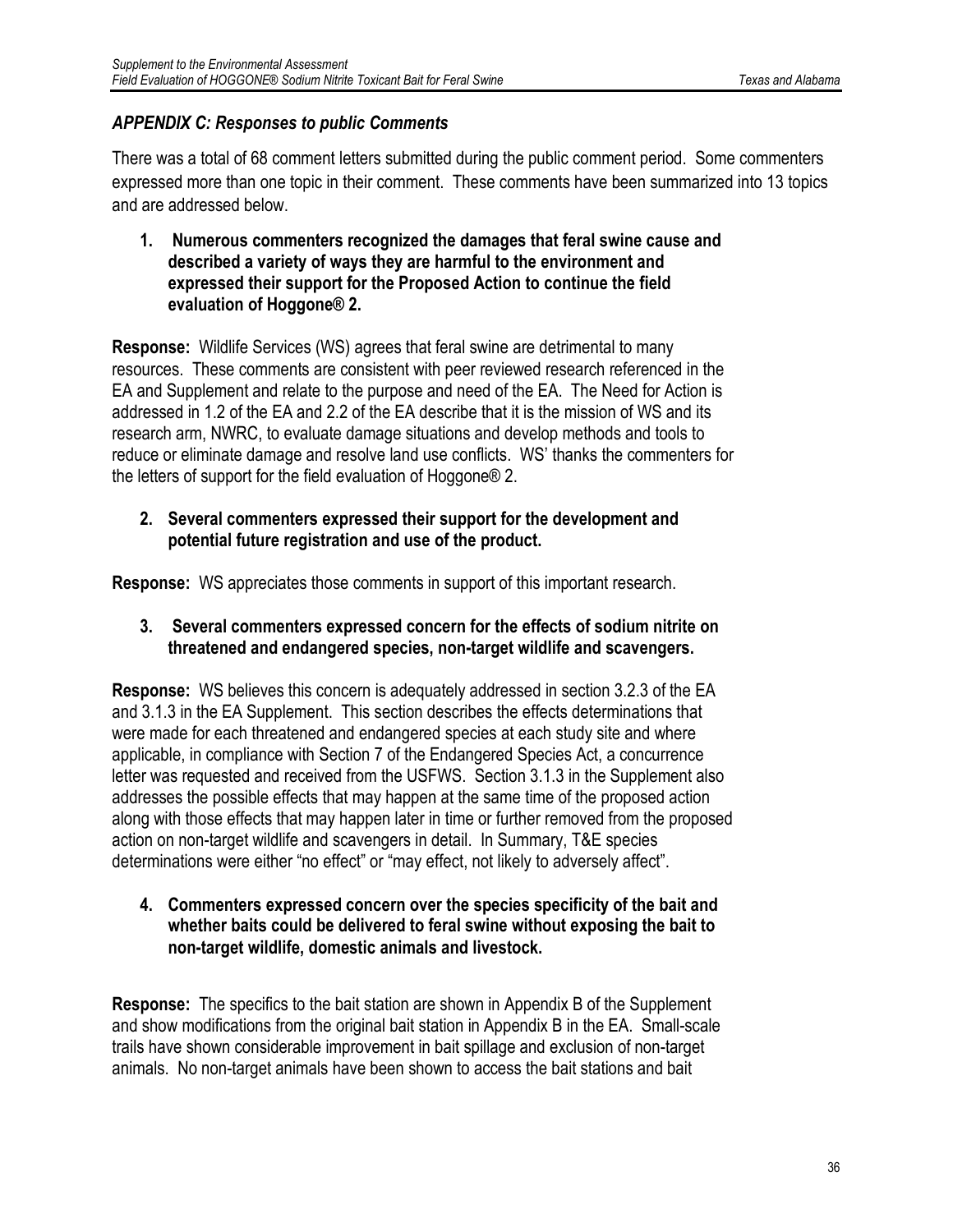spillage (which has resulted in some non-target take) has been significantly reduced by several mitigation measures described in Section 2.2 and 3.1.3 of the Supplement.

#### **5. Commenter was supportive of continuing to research sodium nitrite as long it appeared to be safe for our waterways.**

**Response:** Section 3.1.2 in the Supplement describes the potential impacts to the aquatic environment and Section 3.2.1 of the EA describes impacts to human health and safety. In summary, any risks to the aquatic environment is considered insignificant.

#### **6. Commenter suggested toxicants should not be used anywhere and believe they are not a humane method.**

**Response:** Section 1.2 of the EA describes the need to develop additional methods to control feral swine damage or modifications to existing methods. This includes the development of toxicants. Section 3.2.4 of the EA discusses the humaneness and ethics of conducting the study. The Institute of Medical and Veterinary Science in 2010 reported on the efficacy and humaneness of sodium nitrite as a potential toxicant for feral swine. Current research suggests that death from sodium nitrite intoxication is an acceptable humane method for damage management of feral swine. Humaneness was a factor in the early development of the product.

#### **7. Commenter states that WS is not transparent.**

**Response:** WS has prepared this EA and Supplement to inform the public of the agency's proposed actions, provide analysis on the potential effects on the human environment, and allow for public comment on the alternatives and issues. Additionally, the proposed study would only occur after agreements with landowners/managers were developed between the parties.

#### **8. Commenter suggested that if the product was registered and made available for public use, how would it be regulated to ensure compliance for its proper use.**

**Response:** Under the proposed action, the product Hoggone® 2 has been authorized by EPA under an Experimental Use Permit (EUP; Experimental Use Permit No. 56228-EUP-42; EPA Decision No.: 567448). Depending on the outcome of this Proposed Action, if selected and implemented, data from these trials may be provided to EPA for further evaluation and potential registration of the product. However, addressing a comment about the misuse of a potentially registered product is beyond the scope of this EA. Nonetheless, the commenter should understand that EPA has a rigorous evaluation process for approving all registered pesticides and puts in place very specific use requirements and restrictions. Any deviation or misuse of those use requirements is a violation of federal law and subject to strict penalties.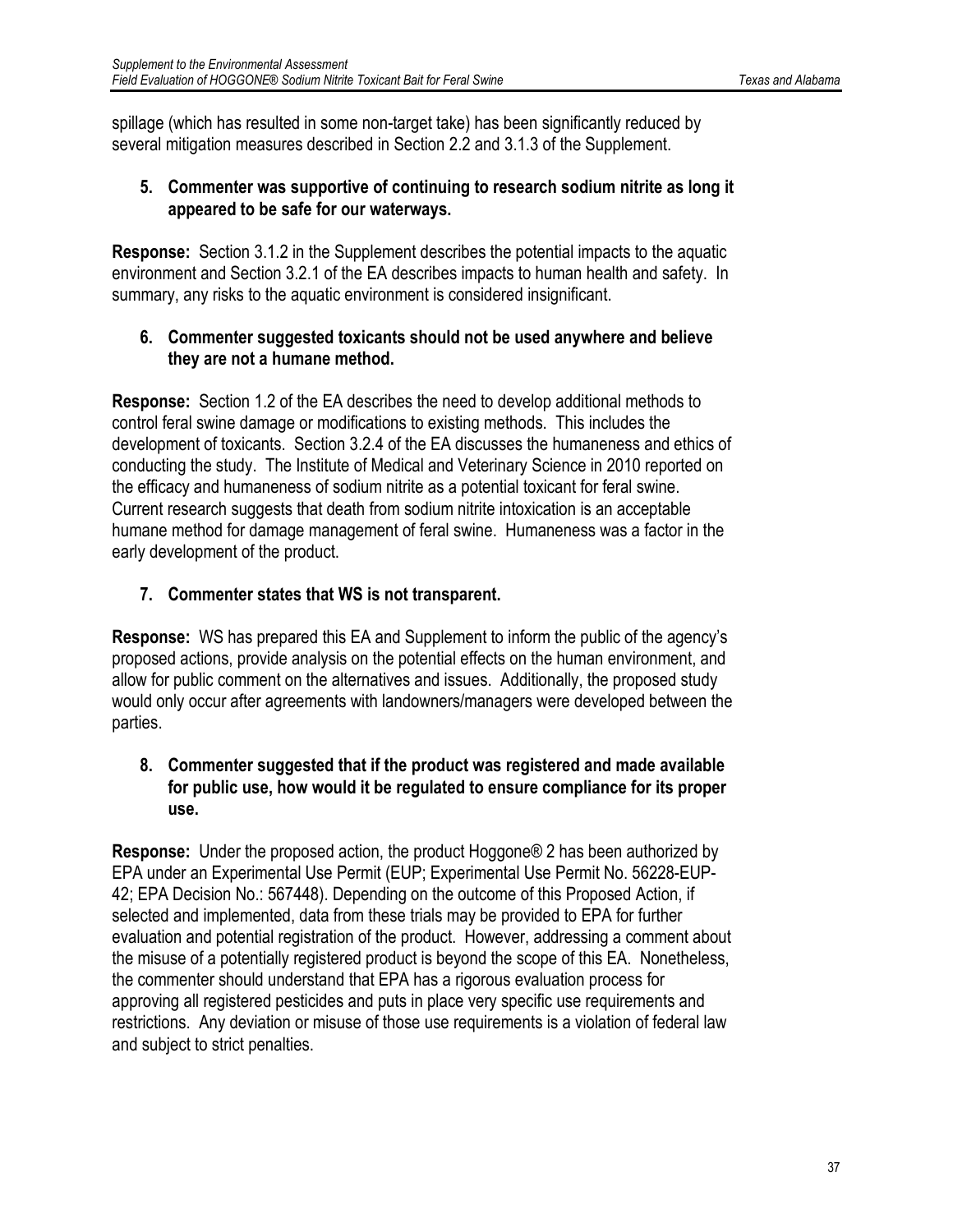#### **9. Commenter has suggested that the 30lb magnetic lid on the bait stations designed to exclude small animals such as raccoons would also exclude small pigs from feeding, and therefore allowing some pigs to survive.**

**Response:** Results from small-scale studies have shown sodium nitrite and the bait stations to be effective on adult as well as smaller feral swine. Smaller feral swine travel and feed with adult feral swine and therefore rely on adult feral swine to open the lids. Once feral swine begin to travel and feed independently, they are also large enough to open the lids themselves and therefore WS believes the bait stations are effective on all sizes of feral swine.

#### **10. Commenter expressed concern about what the effects of sodium nitrite may have on non-target wildlife after several years of use.**

**Response:** This comment is beyond the scope of the EA and Supplement because the proposed study is short term and does not address the use of sodium nitrite beyond its proposed use in the field trial. Hypothetically, if Hoggone® 2 were to become a registered product for use in the United States, the method would require additional review in accordance with the NEPA, CEQ regulations, and USDA and APHIS NEPA implementing procedures that would involve a larger, long term analysis.

#### **11. Commenter claims the EA and Supplement did not take a "hard look" at the potential take of non-target / T&E species and the analysis is insufficient.**

**Response:** WS-NWRC disagrees with this claim. WS-NWRC did take a "hard look" at the potential impacts to T&E and non-target species. Section 3.2.3 of the EA (USDA 2017) provides a list of current federally listed species in the counties within the Proposed Action. WS-NWRC provided a Biological Assessment to the USFWS describing the Proposed Action and received a letter of concurrence from the USFWS on April 27, 2017. WS-NWRC re-consulted with the USFWS in 2019 when changes were made to the bait and protocols. WS-NWRC received a second concurrence letter from the USFWS on June 25, 2019 and is documented in Section 3.1.3 in the Supplement.

Section 3.1.3 of the Supplement also thoroughly analyses the potential take of non-targets. The Supplement is transparent in identifying the immediate threats to non-targets in addition to identifying threats that could occur later in time. The Supplement is clear in identifying the potential for non-target take but also provides rationale describing why WS-NWRC believes non-target take to be low and does not expect any populations level impacts to any species.

Section 3.2.3 of the EA and Section 3.1.3 of the Supplement describe the potential secondary exposure impacts of vomited material from feral swine after consuming a dose of SN. These sections also analyze the potential impacts to scavenging species such as vultures.The commenter suggests new studies regarding these issues may have "underestimated" the potential threat of feral swine vomit to non-target species and the "potential" for vultures being exposed to higher concentrations of SN was possible. WS-NWRC